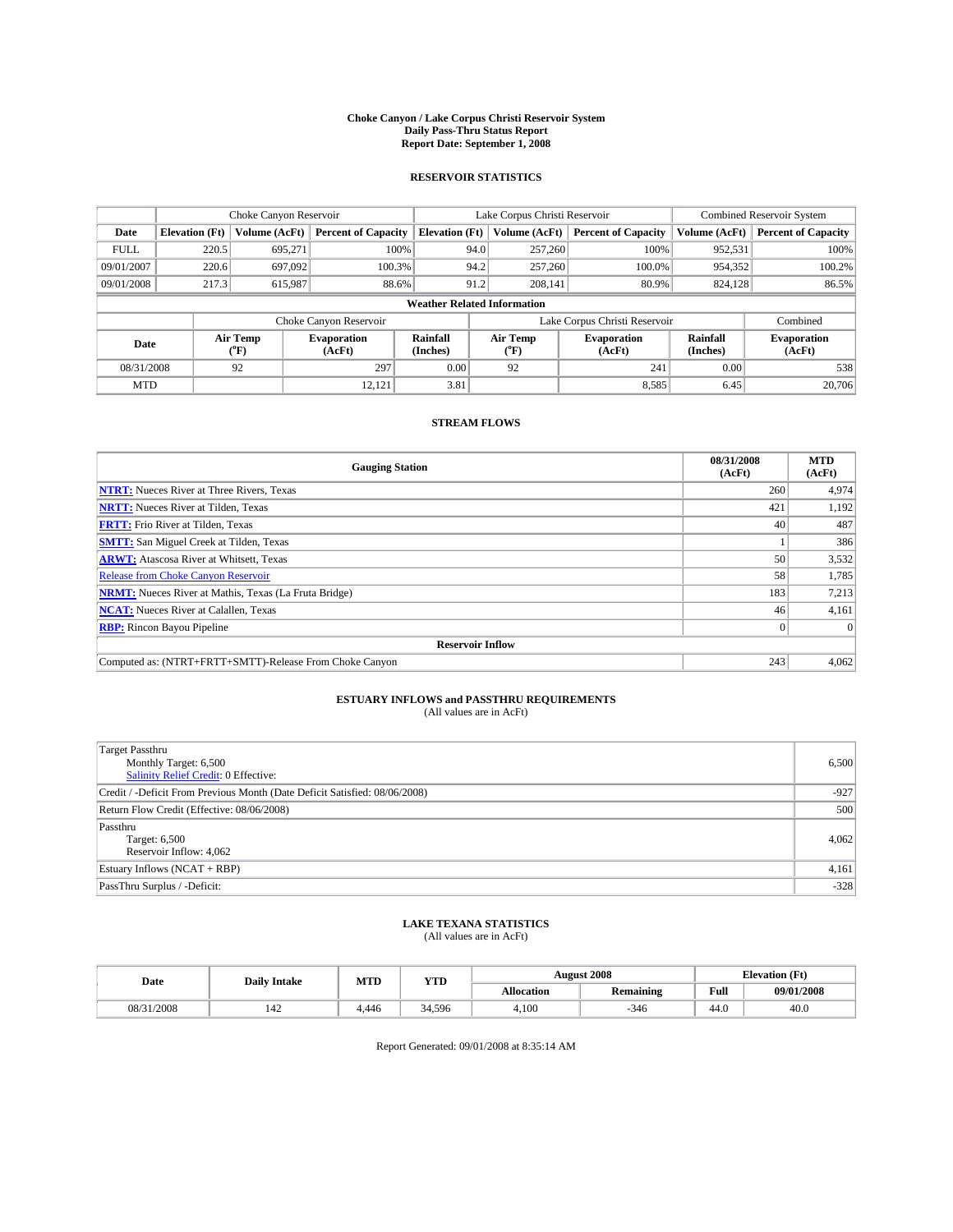#### **Choke Canyon / Lake Corpus Christi Reservoir System Daily Pass-Thru Status Report Report Date: September 2, 2008**

### **RESERVOIR STATISTICS**

|             |                                    | Choke Canyon Reservoir |                            |                       |      | Lake Corpus Christi Reservoir | <b>Combined Reservoir System</b> |                      |                              |  |
|-------------|------------------------------------|------------------------|----------------------------|-----------------------|------|-------------------------------|----------------------------------|----------------------|------------------------------|--|
| Date        | <b>Elevation</b> (Ft)              | Volume (AcFt)          | <b>Percent of Capacity</b> | <b>Elevation</b> (Ft) |      | Volume (AcFt)                 | <b>Percent of Capacity</b>       | Volume (AcFt)        | <b>Percent of Capacity</b>   |  |
| <b>FULL</b> | 220.5                              | 695,271                | 100%                       |                       | 94.0 | 257,260                       | 100%                             | 952,531              | 100%                         |  |
| 09/02/2007  | 220.6                              | 697.092                | 100.3%                     |                       | 94.3 | 257,260                       | 100.0%                           | 954,352              | 100.2%                       |  |
| 09/02/2008  | 217.3                              | 615.501                | 88.5%                      |                       | 91.2 | 208.141                       | 80.9%                            | 823,642              | 86.5%                        |  |
|             | <b>Weather Related Information</b> |                        |                            |                       |      |                               |                                  |                      |                              |  |
|             |                                    |                        | Choke Canyon Reservoir     |                       |      |                               | Lake Corpus Christi Reservoir    |                      | Combined                     |  |
| Date        |                                    | Air Temp<br>(°F)       | Evaporation<br>(AcFt)      | Rainfall<br>(Inches)  |      | Air Temp<br>("F)              | <b>Evaporation</b><br>(AcFt)     | Rainfall<br>(Inches) | <b>Evaporation</b><br>(AcFt) |  |
| 09/01/2008  |                                    | 95                     | 410                        | 0.00                  |      | 94                            | 361                              | 0.00                 | 771                          |  |
| <b>MTD</b>  |                                    |                        | 410                        | 0.00                  |      |                               | 361                              | 0.00                 | 771                          |  |

### **STREAM FLOWS**

| <b>Gauging Station</b>                                       | 09/01/2008<br>(AcFt) | <b>MTD</b><br>(AcFt) |  |  |  |  |  |
|--------------------------------------------------------------|----------------------|----------------------|--|--|--|--|--|
| <b>NTRT:</b> Nueces River at Three Rivers, Texas             | 379                  | 379                  |  |  |  |  |  |
| <b>NRTT:</b> Nueces River at Tilden, Texas                   | 403                  | 403                  |  |  |  |  |  |
| <b>FRTT:</b> Frio River at Tilden, Texas                     | 36                   | 36                   |  |  |  |  |  |
| <b>SMTT:</b> San Miguel Creek at Tilden, Texas               |                      | $\Omega$             |  |  |  |  |  |
| <b>ARWT:</b> Atascosa River at Whitsett, Texas               | 46                   | 46                   |  |  |  |  |  |
| <b>Release from Choke Canyon Reservoir</b>                   | 58                   | 58                   |  |  |  |  |  |
| <b>NRMT:</b> Nueces River at Mathis, Texas (La Fruta Bridge) | 206                  | 206                  |  |  |  |  |  |
| <b>NCAT:</b> Nueces River at Calallen, Texas                 | 36                   | 36                   |  |  |  |  |  |
| <b>RBP:</b> Rincon Bayou Pipeline                            | $\vert 0 \vert$      | $\Omega$             |  |  |  |  |  |
| <b>Reservoir Inflow</b>                                      |                      |                      |  |  |  |  |  |
| Computed as: (NTRT+FRTT+SMTT)-Release From Choke Canyon      | 358                  | 358                  |  |  |  |  |  |

# **ESTUARY INFLOWS and PASSTHRU REQUIREMENTS**<br>(All values are in AcFt)

| Target Passthru<br>Monthly Target: 28,500<br><b>Salinity Relief Credit: 0 Effective:</b> | 28,500 |
|------------------------------------------------------------------------------------------|--------|
| Credit / -Deficit From Previous Month (Date Deficit Satisfied: )                         | $-328$ |
| Return Flow Credit (Effective: )                                                         | 0      |
| Passthru<br>Target: 28,500<br>Reservoir Inflow: 358                                      | 358    |
| Estuary Inflows $(NCAT + RBP)$                                                           | 36     |
| PassThru Surplus / -Deficit:                                                             | $-650$ |

## **LAKE TEXANA STATISTICS** (All values are in AcFt)

| Date       | <b>Daily Intake</b> | MTD | YTD    |                   | September 2008   | <b>Elevation</b> (Ft) |            |
|------------|---------------------|-----|--------|-------------------|------------------|-----------------------|------------|
|            |                     |     |        | <b>Allocation</b> | <b>Remaining</b> | Full                  | 09/02/2008 |
| 09/01/2008 | 142                 | 142 | 34.738 | 4.100             | 3.958            | 44.0                  | 40.0       |

Report Generated: 09/02/2008 at 9:06:17 AM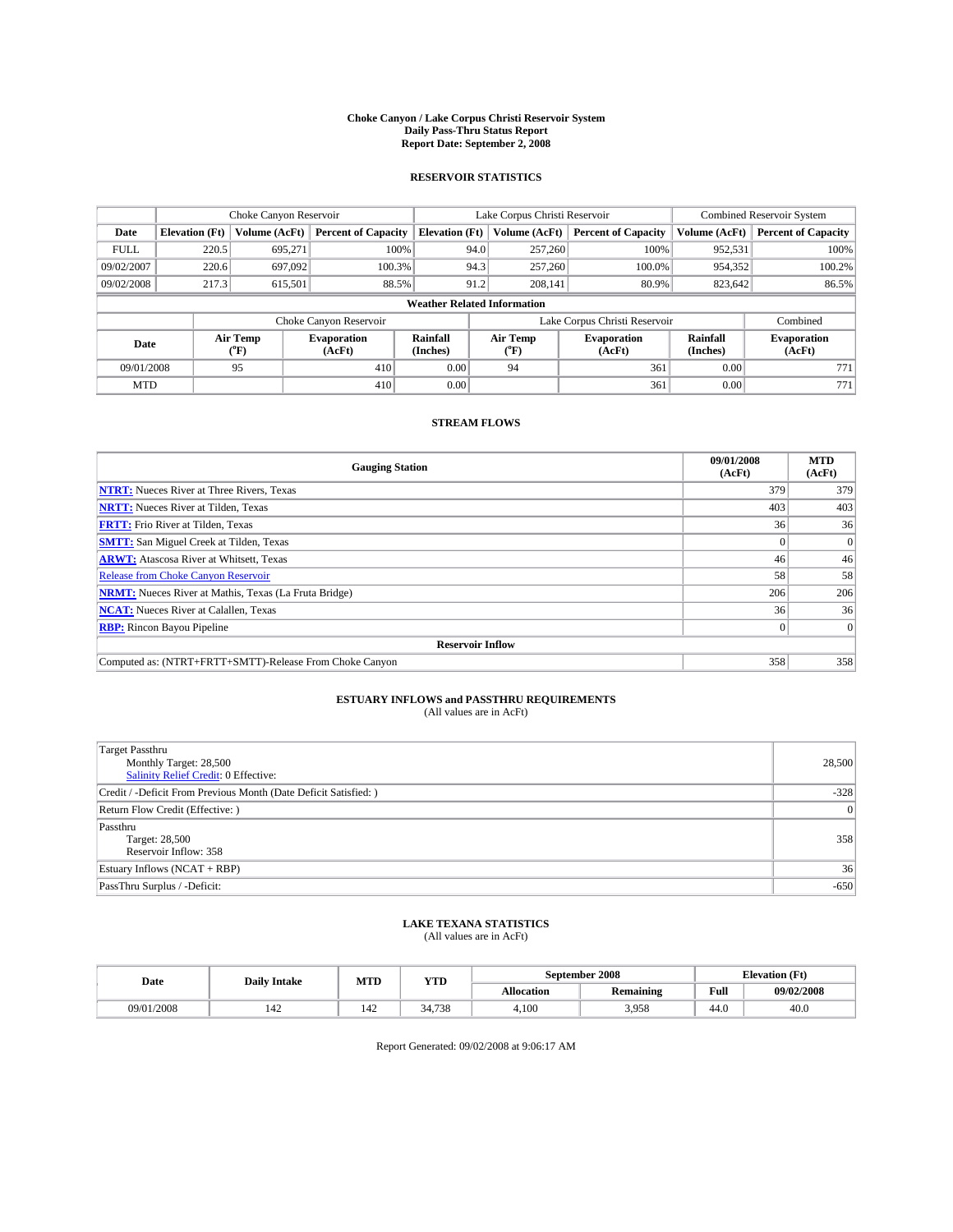#### **Choke Canyon / Lake Corpus Christi Reservoir System Daily Pass-Thru Status Report Report Date: September 3, 2008**

### **RESERVOIR STATISTICS**

|             |                                    | Choke Canyon Reservoir |                              |                       |      | Lake Corpus Christi Reservoir | <b>Combined Reservoir System</b> |                      |                              |  |
|-------------|------------------------------------|------------------------|------------------------------|-----------------------|------|-------------------------------|----------------------------------|----------------------|------------------------------|--|
| Date        | <b>Elevation</b> (Ft)              | Volume (AcFt)          | <b>Percent of Capacity</b>   | <b>Elevation</b> (Ft) |      | Volume (AcFt)                 | <b>Percent of Capacity</b>       | Volume (AcFt)        | <b>Percent of Capacity</b>   |  |
| <b>FULL</b> | 220.5                              | 695,271                |                              | 100%                  | 94.0 | 257,260                       | 100%                             | 952,531              | 100%                         |  |
| 09/03/2007  | 220.6                              | 697.092                | 100.3%                       |                       | 94.2 | 257,260                       | 100.0%                           | 954,352              | 100.2%                       |  |
| 09/03/2008  | 217.3                              | 615,014                | 88.5%                        |                       | 91.2 | 208,313                       | 81.0%                            | 823,327              | 86.4%                        |  |
|             | <b>Weather Related Information</b> |                        |                              |                       |      |                               |                                  |                      |                              |  |
|             |                                    |                        | Choke Canyon Reservoir       |                       |      |                               | Lake Corpus Christi Reservoir    |                      | Combined                     |  |
| Date        |                                    | Air Temp<br>(°F)       | <b>Evaporation</b><br>(AcFt) | Rainfall<br>(Inches)  |      | Air Temp<br>("F)              | <b>Evaporation</b><br>(AcFt)     | Rainfall<br>(Inches) | <b>Evaporation</b><br>(AcFt) |  |
| 09/02/2008  |                                    | 100                    | 424                          | 0.00                  |      | 98                            | 241                              | 0.00                 | 665                          |  |
| <b>MTD</b>  |                                    |                        | 834                          | 0.00                  |      |                               | 602                              | 0.00                 | 1,436                        |  |

### **STREAM FLOWS**

| <b>Gauging Station</b>                                       | 09/02/2008<br>(AcFt) | <b>MTD</b><br>(AcFt) |  |  |  |  |  |
|--------------------------------------------------------------|----------------------|----------------------|--|--|--|--|--|
| <b>NTRT:</b> Nueces River at Three Rivers, Texas             | 391                  | 770                  |  |  |  |  |  |
| <b>NRTT:</b> Nueces River at Tilden, Texas                   | 371                  | 774                  |  |  |  |  |  |
| <b>FRTT:</b> Frio River at Tilden, Texas                     | 30                   | 66                   |  |  |  |  |  |
| <b>SMTT:</b> San Miguel Creek at Tilden, Texas               |                      | $\overline{0}$       |  |  |  |  |  |
| <b>ARWT:</b> Atascosa River at Whitsett, Texas               | 42                   | 87                   |  |  |  |  |  |
| <b>Release from Choke Canyon Reservoir</b>                   | 58                   | 115                  |  |  |  |  |  |
| <b>NRMT:</b> Nueces River at Mathis, Texas (La Fruta Bridge) | 234                  | 441                  |  |  |  |  |  |
| <b>NCAT:</b> Nueces River at Calallen, Texas                 | 14                   | 50                   |  |  |  |  |  |
| <b>RBP:</b> Rincon Bayou Pipeline                            |                      | $\Omega$             |  |  |  |  |  |
| <b>Reservoir Inflow</b>                                      |                      |                      |  |  |  |  |  |
| Computed as: (NTRT+FRTT+SMTT)-Release From Choke Canyon      | 363                  | 721                  |  |  |  |  |  |

# **ESTUARY INFLOWS and PASSTHRU REQUIREMENTS**<br>(All values are in AcFt)

| <b>Target Passthru</b><br>Monthly Target: 28,500<br>Salinity Relief Credit: 0 Effective: | 28,500 |
|------------------------------------------------------------------------------------------|--------|
| Credit / -Deficit From Previous Month (Date Deficit Satisfied: )                         | $-328$ |
| Return Flow Credit (Effective:)                                                          | 0      |
| Passthru<br>Target: 28,500<br>Reservoir Inflow: 721                                      | 721    |
| Estuary Inflows (NCAT + RBP)                                                             | 50     |
| PassThru Surplus / -Deficit:                                                             | $-999$ |

## **LAKE TEXANA STATISTICS** (All values are in AcFt)

| Date       | <b>Daily Intake</b> | MTI | YTD    |                   | September 2008   | <b>Elevation</b> (Ft) |            |
|------------|---------------------|-----|--------|-------------------|------------------|-----------------------|------------|
|            |                     |     |        | <b>Allocation</b> | <b>Remaining</b> | Full                  | 09/03/2008 |
| 09/02/2008 | $1 - 1$             | 283 | 34,880 | 4.100             | 3.817            | 44.0                  | 39.8       |

Report Generated: 09/03/2008 at 8:25:35 AM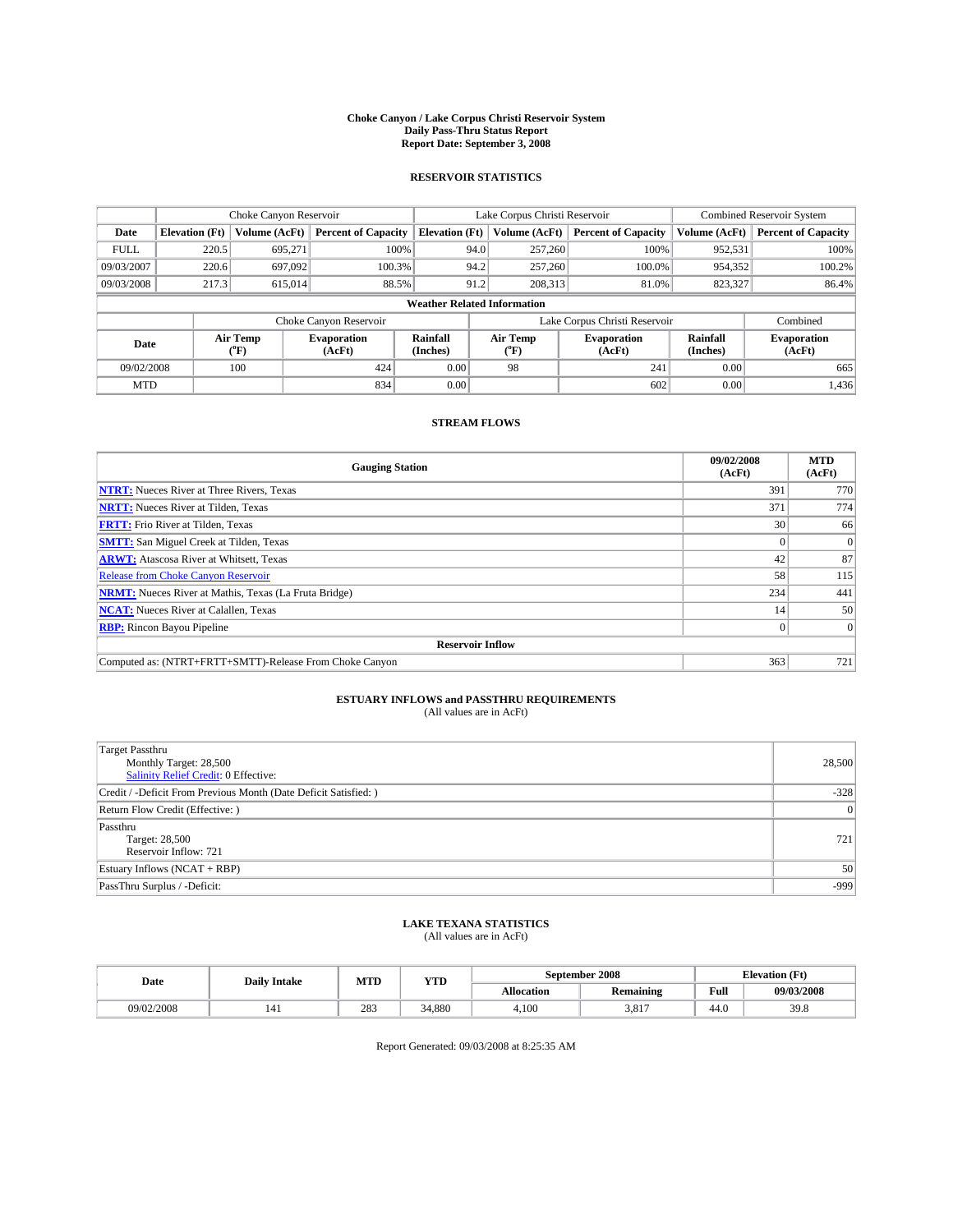#### **Choke Canyon / Lake Corpus Christi Reservoir System Daily Pass-Thru Status Report Report Date: September 4, 2008**

### **RESERVOIR STATISTICS**

|             | Choke Canyon Reservoir             |                  | Lake Corpus Christi Reservoir |                       |                               |                  | <b>Combined Reservoir System</b> |                      |                              |  |
|-------------|------------------------------------|------------------|-------------------------------|-----------------------|-------------------------------|------------------|----------------------------------|----------------------|------------------------------|--|
| Date        | <b>Elevation</b> (Ft)              | Volume (AcFt)    | <b>Percent of Capacity</b>    | <b>Elevation</b> (Ft) |                               | Volume (AcFt)    | <b>Percent of Capacity</b>       | Volume (AcFt)        | <b>Percent of Capacity</b>   |  |
| <b>FULL</b> | 220.5                              | 695,271          | 100%                          |                       | 94.0                          | 257,260          | 100%                             | 952,531              | 100%                         |  |
| 09/04/2007  | 220.6                              | 698,395          | 100.4%                        |                       | 94.3                          | 257,260          | 100.0%                           | 955,655              | 100.3%                       |  |
| 09/04/2008  | 217.3                              | 614,527          | 88.4%                         |                       | 91.2                          | 207,797          | 80.8%                            | 822,324              | 86.3%                        |  |
|             | <b>Weather Related Information</b> |                  |                               |                       |                               |                  |                                  |                      |                              |  |
|             |                                    |                  | Choke Canyon Reservoir        |                       | Lake Corpus Christi Reservoir |                  |                                  |                      | Combined                     |  |
| Date        |                                    | Air Temp<br>(°F) | <b>Evaporation</b><br>(AcFt)  | Rainfall<br>(Inches)  |                               | Air Temp<br>("F) | <b>Evaporation</b><br>(AcFt)     | Rainfall<br>(Inches) | <b>Evaporation</b><br>(AcFt) |  |
| 09/03/2008  |                                    | 97               | 523                           | 0.00                  |                               | 94               | 401                              | 0.00                 | 924                          |  |
| <b>MTD</b>  |                                    |                  | 1,357                         | 0.00                  |                               |                  | 1,003                            | 0.00                 | 2,360                        |  |

### **STREAM FLOWS**

| <b>Gauging Station</b>                                       | 09/03/2008<br>(AcFt) | <b>MTD</b><br>(AcFt) |  |  |  |  |  |
|--------------------------------------------------------------|----------------------|----------------------|--|--|--|--|--|
| <b>NTRT:</b> Nueces River at Three Rivers, Texas             | 345                  | 1,116                |  |  |  |  |  |
| <b>NRTT:</b> Nueces River at Tilden, Texas                   | 538                  | 1,312                |  |  |  |  |  |
| <b>FRTT:</b> Frio River at Tilden, Texas                     | 26                   | 91                   |  |  |  |  |  |
| <b>SMTT:</b> San Miguel Creek at Tilden, Texas               |                      |                      |  |  |  |  |  |
| <b>ARWT:</b> Atascosa River at Whitsett, Texas               | 36                   | 123                  |  |  |  |  |  |
| <b>Release from Choke Canyon Reservoir</b>                   | 58                   | 173                  |  |  |  |  |  |
| <b>NRMT:</b> Nueces River at Mathis, Texas (La Fruta Bridge) | 280                  | 721                  |  |  |  |  |  |
| <b>NCAT:</b> Nueces River at Calallen, Texas                 | 36                   | 85                   |  |  |  |  |  |
| <b>RBP:</b> Rincon Bayou Pipeline                            | $\theta$             |                      |  |  |  |  |  |
| <b>Reservoir Inflow</b>                                      |                      |                      |  |  |  |  |  |
| Computed as: (NTRT+FRTT+SMTT)-Release From Choke Canyon      | 314                  | 1,035                |  |  |  |  |  |

# **ESTUARY INFLOWS and PASSTHRU REQUIREMENTS**<br>(All values are in AcFt)

| Target Passthru<br>Monthly Target: 28,500<br><b>Salinity Relief Credit: 0 Effective:</b> | 28,500   |
|------------------------------------------------------------------------------------------|----------|
| Credit / -Deficit From Previous Month (Date Deficit Satisfied: )                         | $-328$   |
| Return Flow Credit (Effective: )                                                         | 0        |
| Passthru<br>Target: 28,500<br>Reservoir Inflow: 1,035                                    | 1,035    |
| Estuary Inflows (NCAT + RBP)                                                             | 85       |
| PassThru Surplus / -Deficit:                                                             | $-1,277$ |

## **LAKE TEXANA STATISTICS** (All values are in AcFt)

| Date       | <b>Daily Intake</b> | MTI | YTD    |                   | September 2008   | <b>Elevation</b> (Ft) |            |
|------------|---------------------|-----|--------|-------------------|------------------|-----------------------|------------|
|            |                     |     |        | <b>Allocation</b> | <b>Remaining</b> | Full                  | 09/04/2008 |
| 09/03/2008 | $1 - 1$             | 425 | 35.021 | 4.100             | 3.675            | 44.0                  | 39.8       |

Report Generated: 09/04/2008 at 8:45:54 AM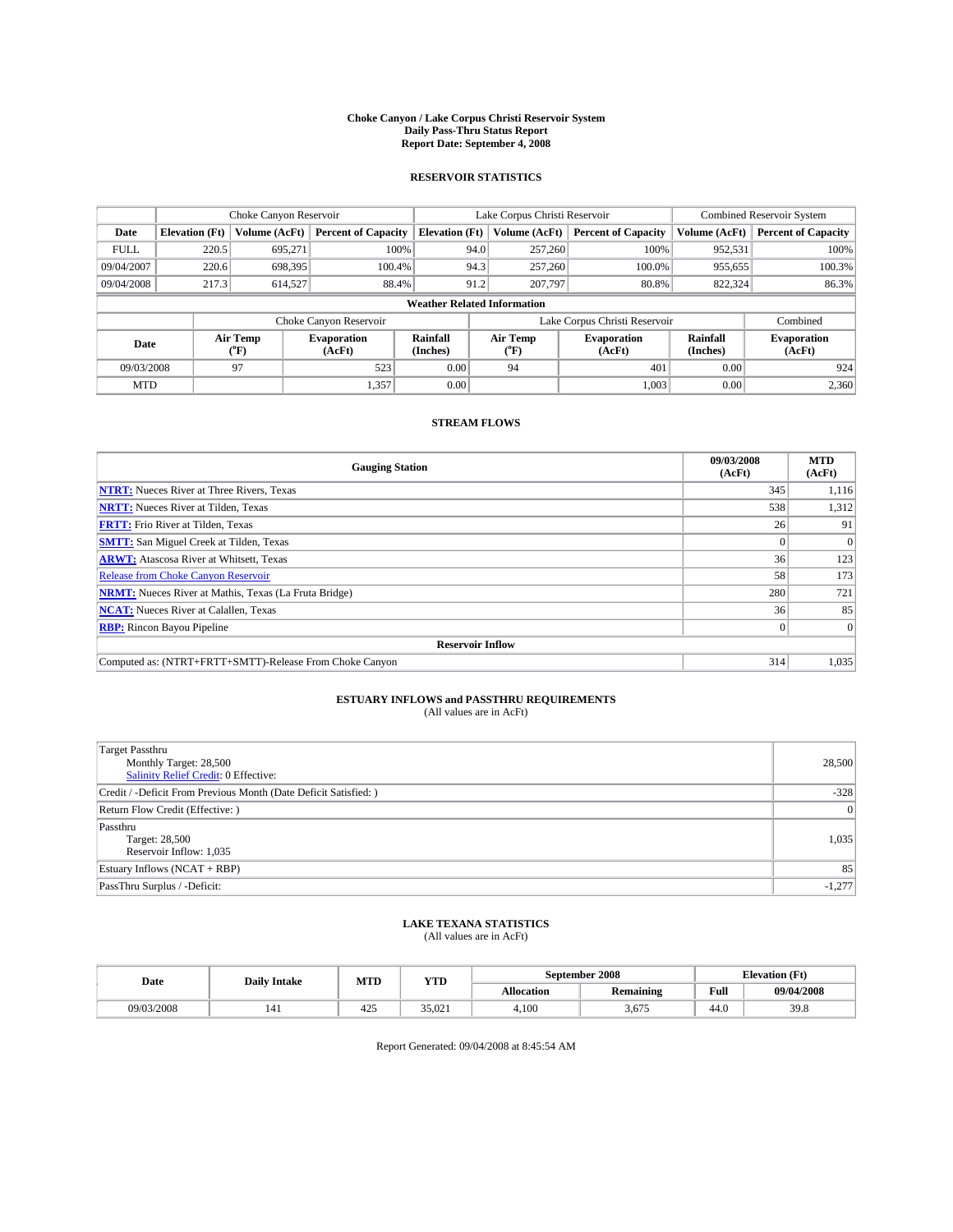#### **Choke Canyon / Lake Corpus Christi Reservoir System Daily Pass-Thru Status Report Report Date: September 5, 2008**

### **RESERVOIR STATISTICS**

|             |                                    |                  | Lake Corpus Christi Reservoir |                       |                               |                  | <b>Combined Reservoir System</b> |                      |                              |  |
|-------------|------------------------------------|------------------|-------------------------------|-----------------------|-------------------------------|------------------|----------------------------------|----------------------|------------------------------|--|
| Date        | <b>Elevation</b> (Ft)              | Volume (AcFt)    | <b>Percent of Capacity</b>    | <b>Elevation</b> (Ft) |                               | Volume (AcFt)    | <b>Percent of Capacity</b>       | Volume (AcFt)        | <b>Percent of Capacity</b>   |  |
| <b>FULL</b> | 220.5                              | 695,271          |                               | 100%                  | 94.0                          | 257,260          | 100%                             | 952,531              | 100%                         |  |
| 09/05/2007  | 220.6                              | 696,572          | 100.2%                        |                       | 94.3                          | 257,260          | 100.0%                           | 953,832              | 100.1%                       |  |
| 09/05/2008  | 217.3                              | 614.284          | 88.4%                         |                       | 91.2                          | 207,281          | 80.6%                            | 821,565              | 86.3%                        |  |
|             | <b>Weather Related Information</b> |                  |                               |                       |                               |                  |                                  |                      |                              |  |
|             |                                    |                  | Choke Canyon Reservoir        |                       | Lake Corpus Christi Reservoir |                  |                                  |                      | Combined                     |  |
| Date        |                                    | Air Temp<br>(°F) | <b>Evaporation</b><br>(AcFt)  | Rainfall<br>(Inches)  |                               | Air Temp<br>("F) | <b>Evaporation</b><br>(AcFt)     | Rainfall<br>(Inches) | <b>Evaporation</b><br>(AcFt) |  |
| 09/04/2008  |                                    | 94               | 381                           | 0.00                  |                               | 91               | 320                              | 0.00                 | 701                          |  |
| <b>MTD</b>  |                                    |                  | 1,738                         | 0.00                  |                               |                  | 1,323                            | 0.00                 | 3,061                        |  |

### **STREAM FLOWS**

| <b>Gauging Station</b>                                       | 09/04/2008<br>(AcFt) | <b>MTD</b><br>(AcFt) |
|--------------------------------------------------------------|----------------------|----------------------|
| <b>NTRT:</b> Nueces River at Three Rivers, Texas             | 463                  | 1,578                |
| <b>NRTT:</b> Nueces River at Tilden, Texas                   | 590                  | 1,902                |
| <b>FRTT:</b> Frio River at Tilden, Texas                     | 22                   | 113                  |
| <b>SMTT:</b> San Miguel Creek at Tilden, Texas               |                      |                      |
| <b>ARWT:</b> Atascosa River at Whitsett, Texas               | 32                   | 155                  |
| <b>Release from Choke Canyon Reservoir</b>                   | 58                   | 230                  |
| <b>NRMT:</b> Nueces River at Mathis, Texas (La Fruta Bridge) | 284                  | 1,004                |
| <b>NCAT:</b> Nueces River at Calallen, Texas                 | 77                   | 163                  |
| <b>RBP:</b> Rincon Bayou Pipeline                            | $\vert 0 \vert$      |                      |
| <b>Reservoir Inflow</b>                                      |                      |                      |
| Computed as: (NTRT+FRTT+SMTT)-Release From Choke Canyon      | 427                  | 1,461                |

# **ESTUARY INFLOWS and PASSTHRU REQUIREMENTS**<br>(All values are in AcFt)

| <b>Target Passthru</b><br>Monthly Target: 28,500<br>Salinity Relief Credit: 0 Effective: | 28,500   |
|------------------------------------------------------------------------------------------|----------|
| Credit / -Deficit From Previous Month (Date Deficit Satisfied: )                         | $-328$   |
| Return Flow Credit (Effective: )                                                         | 0        |
| Passthru<br>Target: 28,500<br>Reservoir Inflow: 1,461                                    | 1,461    |
| Estuary Inflows (NCAT + RBP)                                                             | 163      |
| PassThru Surplus / -Deficit:                                                             | $-1,627$ |

## **LAKE TEXANA STATISTICS** (All values are in AcFt)

| Date       | <b>Daily Intake</b> | MTI | YTD    |            | September 2008      | <b>Elevation</b> (Ft) |            |
|------------|---------------------|-----|--------|------------|---------------------|-----------------------|------------|
|            |                     |     |        | Allocation | <b>Remaining</b>    | Full                  | 09/05/2008 |
| 09/04/2008 |                     | 566 | 35.162 | 4.100      | $-$<br>534<br>ر ر.ر | 44.0                  | 39.8       |

Report Generated: 09/05/2008 at 8:20:32 AM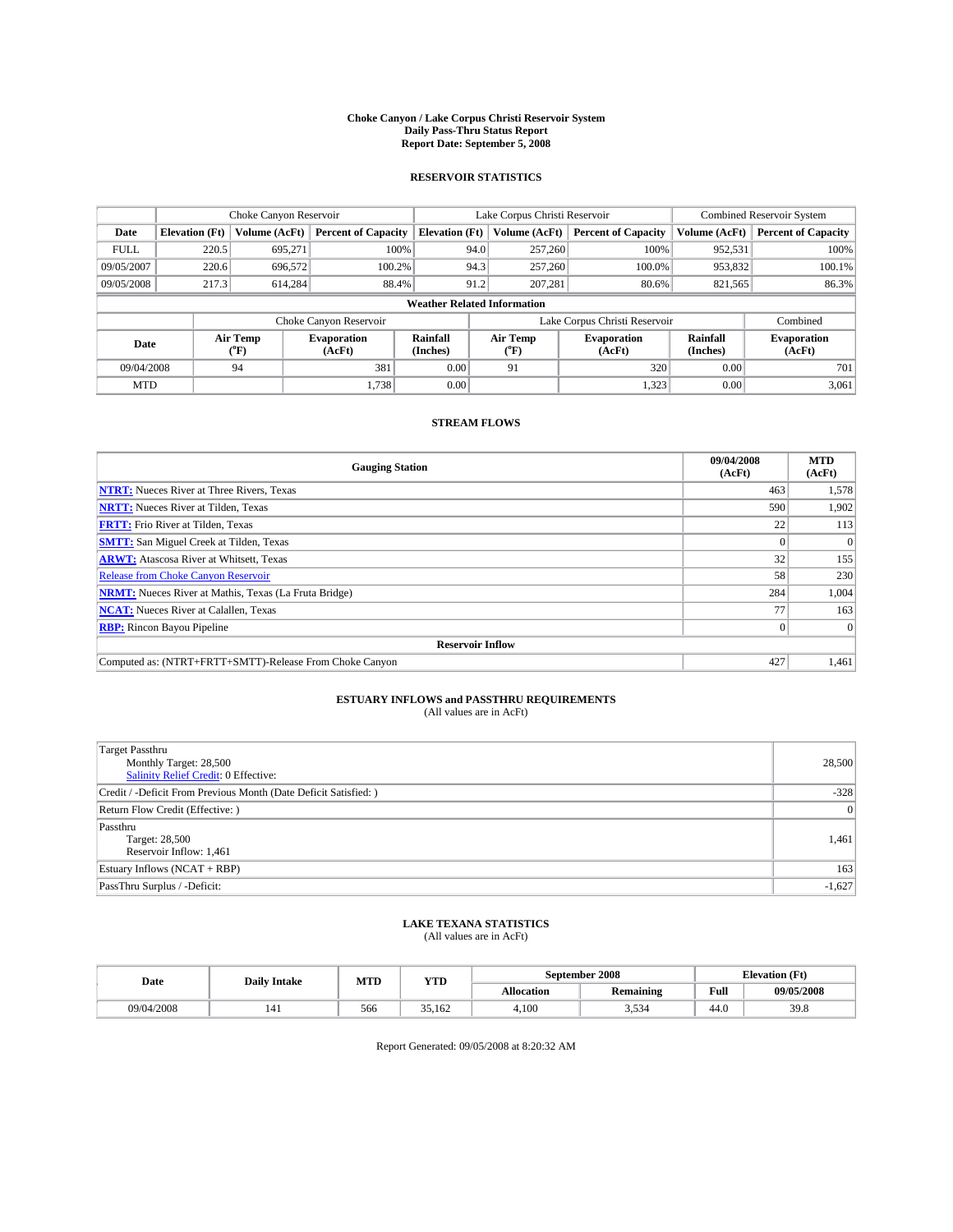#### **Choke Canyon / Lake Corpus Christi Reservoir System Daily Pass-Thru Status Report Report Date: September 6, 2008**

### **RESERVOIR STATISTICS**

|             | Choke Canyon Reservoir             |                  |                              | Lake Corpus Christi Reservoir |                               | <b>Combined Reservoir System</b> |                              |                      |                              |  |
|-------------|------------------------------------|------------------|------------------------------|-------------------------------|-------------------------------|----------------------------------|------------------------------|----------------------|------------------------------|--|
| Date        | <b>Elevation</b> (Ft)              | Volume (AcFt)    | <b>Percent of Capacity</b>   | <b>Elevation</b> (Ft)         |                               | Volume (AcFt)                    | <b>Percent of Capacity</b>   | Volume (AcFt)        | <b>Percent of Capacity</b>   |  |
| <b>FULL</b> | 220.5                              | 695,271          | 100%                         |                               | 94.0                          | 257,260                          | 100%                         | 952,531              | 100%                         |  |
| 09/06/2007  | 220.6                              | 697.092          | 100.3%                       |                               | 94.3                          | 257,260                          | 100.0%                       | 954,352              | 100.2%                       |  |
| 09/06/2008  | 217.3                              | 613,797          | 88.3%                        |                               | 91.2<br>206,938<br>80.4%      |                                  | 820,735                      | 86.2%                |                              |  |
|             | <b>Weather Related Information</b> |                  |                              |                               |                               |                                  |                              |                      |                              |  |
|             |                                    |                  | Choke Canyon Reservoir       |                               | Lake Corpus Christi Reservoir |                                  |                              |                      | Combined                     |  |
| Date        |                                    | Air Temp<br>(°F) | <b>Evaporation</b><br>(AcFt) | Rainfall<br>(Inches)          |                               | Air Temp<br>("F)                 | <b>Evaporation</b><br>(AcFt) | Rainfall<br>(Inches) | <b>Evaporation</b><br>(AcFt) |  |
| 09/05/2008  |                                    | 94               | 424                          | 0.00                          |                               | 93                               | 220                          | 0.00                 | 644                          |  |
| <b>MTD</b>  |                                    |                  | 2,162                        | 0.00                          |                               |                                  | 1,543                        | 0.00                 | 3,705                        |  |

### **STREAM FLOWS**

| <b>Gauging Station</b>                                       | 09/05/2008<br>(AcFt) | <b>MTD</b><br>(AcFt) |  |  |  |  |  |
|--------------------------------------------------------------|----------------------|----------------------|--|--|--|--|--|
| <b>NTRT:</b> Nueces River at Three Rivers, Texas             | 524                  | 2,102                |  |  |  |  |  |
| <b>NRTT:</b> Nueces River at Tilden, Texas                   | 433                  | 2,334                |  |  |  |  |  |
| <b>FRTT:</b> Frio River at Tilden, Texas                     | 20 <sub>1</sub>      | 133                  |  |  |  |  |  |
| <b>SMTT:</b> San Miguel Creek at Tilden, Texas               |                      |                      |  |  |  |  |  |
| <b>ARWT:</b> Atascosa River at Whitsett, Texas               | 30                   | 185                  |  |  |  |  |  |
| <b>Release from Choke Canyon Reservoir</b>                   | 58                   | 288                  |  |  |  |  |  |
| <b>NRMT:</b> Nueces River at Mathis, Texas (La Fruta Bridge) | 339                  | 1,344                |  |  |  |  |  |
| <b>NCAT:</b> Nueces River at Calallen, Texas                 | 77                   | 240                  |  |  |  |  |  |
| <b>RBP:</b> Rincon Bayou Pipeline                            | $\vert 0 \vert$      |                      |  |  |  |  |  |
| <b>Reservoir Inflow</b>                                      |                      |                      |  |  |  |  |  |
| Computed as: (NTRT+FRTT+SMTT)-Release From Choke Canyon      | 486                  | 1,948                |  |  |  |  |  |

# **ESTUARY INFLOWS and PASSTHRU REQUIREMENTS**<br>(All values are in AcFt)

| Target Passthru<br>Monthly Target: 28,500<br><b>Salinity Relief Credit: 0 Effective:</b> | 28,500   |
|------------------------------------------------------------------------------------------|----------|
| Credit / -Deficit From Previous Month (Date Deficit Satisfied: )                         | $-328$   |
| Return Flow Credit (Effective: )                                                         | 0        |
| Passthru<br>Target: 28,500<br>Reservoir Inflow: 1,948                                    | 1,948    |
| Estuary Inflows (NCAT + RBP)                                                             | 240      |
| PassThru Surplus / -Deficit:                                                             | $-2,035$ |

## **LAKE TEXANA STATISTICS** (All values are in AcFt)

| Date       | <b>Daily Intake</b> | September 2008<br><b>YTD</b><br>MTD |        |            |                  |                                             | <b>Elevation</b> (Ft) |
|------------|---------------------|-------------------------------------|--------|------------|------------------|---------------------------------------------|-----------------------|
|            |                     |                                     |        | Allocation | <b>Remaining</b> | Full<br>the contract of the contract of the | 09/06/2008            |
| 09/05/2008 | 141                 | 707                                 | 35.303 | 4.100      | 3.393            | 44.0                                        | 39.8                  |

Report Generated: 09/06/2008 at 8:35:09 AM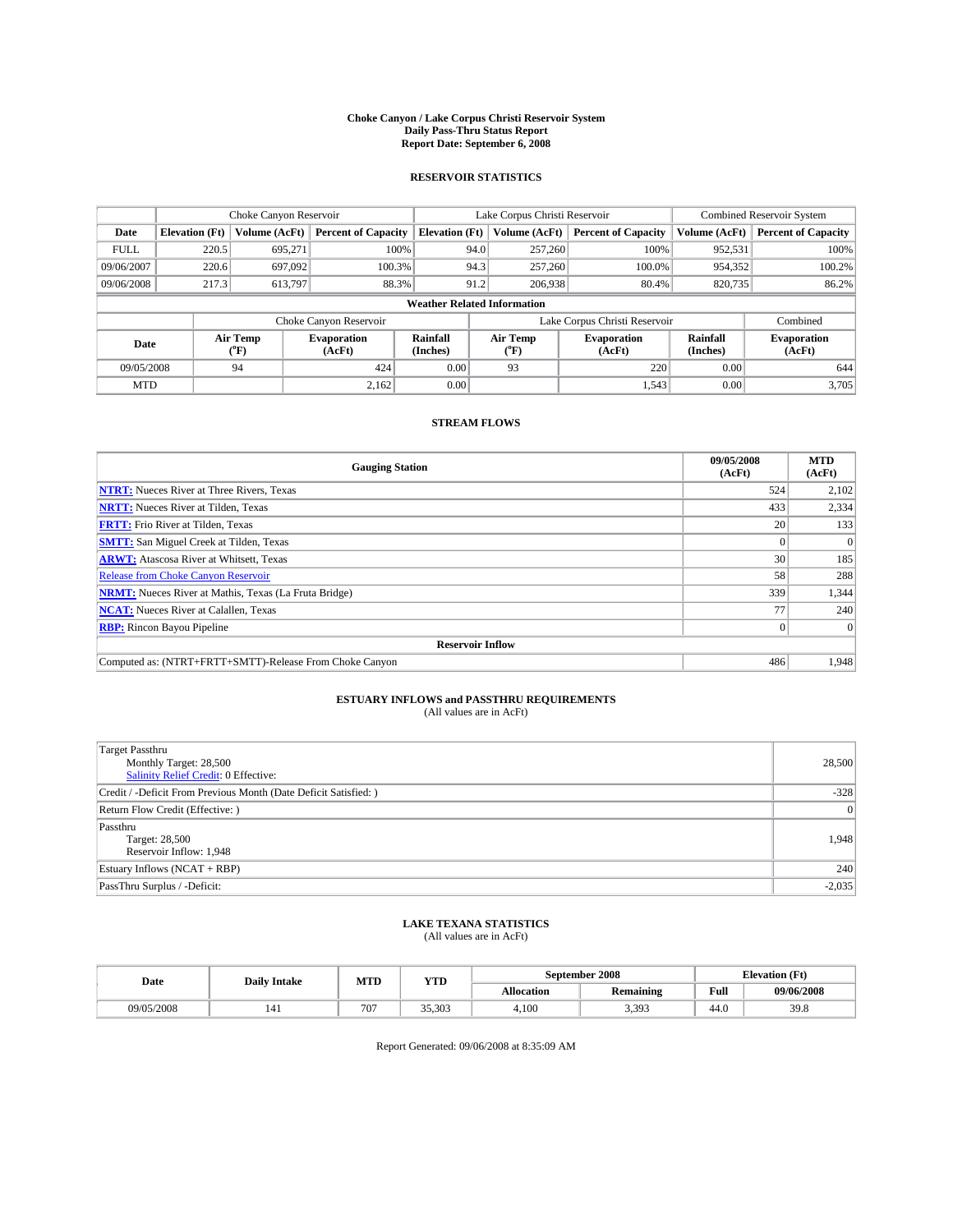#### **Choke Canyon / Lake Corpus Christi Reservoir System Daily Pass-Thru Status Report Report Date: September 7, 2008**

### **RESERVOIR STATISTICS**

|             | Choke Canyon Reservoir             |                             | Lake Corpus Christi Reservoir |                       |                               |               | <b>Combined Reservoir System</b> |                      |                              |
|-------------|------------------------------------|-----------------------------|-------------------------------|-----------------------|-------------------------------|---------------|----------------------------------|----------------------|------------------------------|
| Date        | <b>Elevation</b> (Ft)              | Volume (AcFt)               | <b>Percent of Capacity</b>    | <b>Elevation</b> (Ft) |                               | Volume (AcFt) | <b>Percent of Capacity</b>       | Volume (AcFt)        | <b>Percent of Capacity</b>   |
| <b>FULL</b> | 220.5                              | 695,271                     | 100%                          |                       | 94.0                          | 257,260       | 100%                             | 952,531              | 100%                         |
| 09/07/2007  | 220.6                              | 697,353                     | 100.3%                        |                       | 94.2                          | 257,260       | 100.0%                           | 954.613              | 100.2%                       |
| 09/07/2008  | 217.2                              | 613,310                     | 88.2%                         |                       | 91.1                          | 206,594       | 80.3%                            | 819,904              | 86.1%                        |
|             | <b>Weather Related Information</b> |                             |                               |                       |                               |               |                                  |                      |                              |
|             |                                    |                             | Choke Canyon Reservoir        |                       | Lake Corpus Christi Reservoir |               |                                  |                      | Combined                     |
| Date        |                                    | Air Temp<br>${}^{\circ}$ F) | Evaporation<br>(AcFt)         | Rainfall<br>(Inches)  | Air Temp<br>("F)              |               | <b>Evaporation</b><br>(AcFt)     | Rainfall<br>(Inches) | <b>Evaporation</b><br>(AcFt) |
| 09/06/2008  |                                    | 92                          | 409                           | 0.00                  | 91                            |               | 340                              | 0.00                 | 749                          |
| <b>MTD</b>  |                                    |                             | 2,571                         | 0.00                  |                               |               | 1,883                            | 0.00                 | 4,454                        |

### **STREAM FLOWS**

| <b>Gauging Station</b>                                       | 09/06/2008<br>(AcFt) | <b>MTD</b><br>(AcFt) |
|--------------------------------------------------------------|----------------------|----------------------|
| <b>NTRT:</b> Nueces River at Three Rivers, Texas             | 431                  | 2,533                |
| <b>NRTT:</b> Nueces River at Tilden, Texas                   | 199                  | 2,533                |
| <b>FRTT:</b> Frio River at Tilden, Texas                     | 20                   | 153                  |
| <b>SMTT:</b> San Miguel Creek at Tilden, Texas               |                      |                      |
| <b>ARWT:</b> Atascosa River at Whitsett, Texas               | 32                   | 216                  |
| <b>Release from Choke Canyon Reservoir</b>                   | 58                   | 345                  |
| <b>NRMT:</b> Nueces River at Mathis, Texas (La Fruta Bridge) | 369                  | 1,713                |
| <b>NCAT:</b> Nueces River at Calallen, Texas                 | 169                  | 409                  |
| <b>RBP:</b> Rincon Bayou Pipeline                            | $\vert 0 \vert$      |                      |
| <b>Reservoir Inflow</b>                                      |                      |                      |
| Computed as: (NTRT+FRTT+SMTT)-Release From Choke Canyon      | 393                  | 2,341                |

# **ESTUARY INFLOWS and PASSTHRU REQUIREMENTS**<br>(All values are in AcFt)

| Target Passthru<br>Monthly Target: 28,500<br><b>Salinity Relief Credit: 0 Effective:</b><br>Credit / -Deficit From Previous Month (Date Deficit Satisfied: 09/06/2008) |          |
|------------------------------------------------------------------------------------------------------------------------------------------------------------------------|----------|
|                                                                                                                                                                        |          |
|                                                                                                                                                                        | 28,500   |
|                                                                                                                                                                        |          |
|                                                                                                                                                                        | $-328$   |
| Return Flow Credit (Effective: 09/06/2008)                                                                                                                             | 500      |
| Passthru                                                                                                                                                               |          |
| Target: 28,500                                                                                                                                                         | 2,341    |
| Reservoir Inflow: 2,341                                                                                                                                                |          |
| Estuary Inflows (NCAT + RBP)                                                                                                                                           | 409      |
| PassThru Surplus / -Deficit:                                                                                                                                           | $-1,760$ |

## **LAKE TEXANA STATISTICS** (All values are in AcFt)

| Date       | <b>Daily Intake</b> | MTD | YTD    |            | September 2008                | <b>Elevation</b> (Ft) |            |
|------------|---------------------|-----|--------|------------|-------------------------------|-----------------------|------------|
|            |                     |     |        | Allocation | <b>Remaining</b>              | Full                  | 09/07/2008 |
| 09/06/2008 |                     | 848 | 35.445 | 4.100      | $\cap$ $\in$ $\cap$<br>ے بے د | 44.0                  | 39.8       |

Report Generated: 09/07/2008 at 10:03:03 AM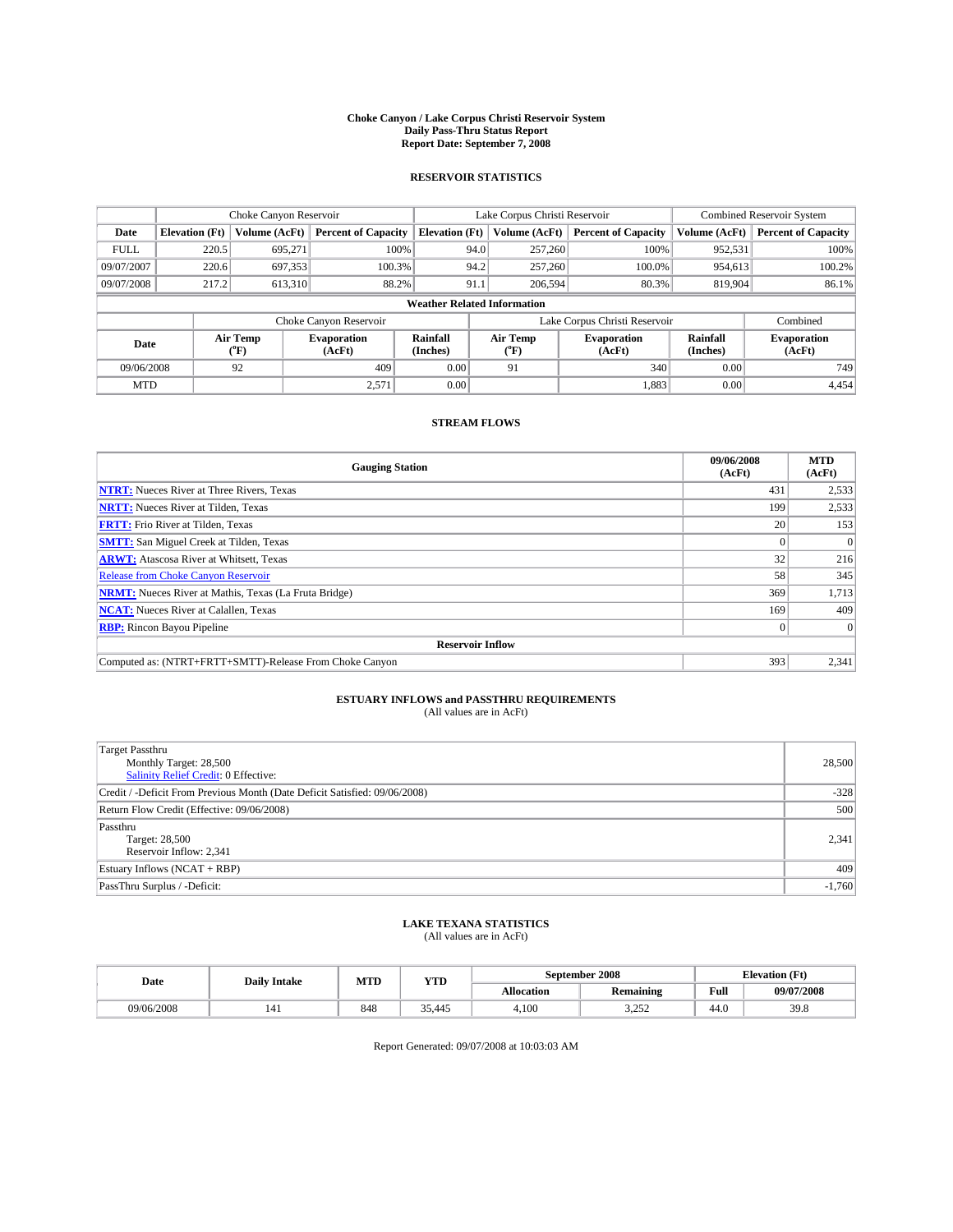#### **Choke Canyon / Lake Corpus Christi Reservoir System Daily Pass-Thru Status Report Report Date: September 8, 2008**

### **RESERVOIR STATISTICS**

|             | Choke Canyon Reservoir             |                  |                              |                       | Lake Corpus Christi Reservoir |                  |                              |                      | <b>Combined Reservoir System</b> |  |  |
|-------------|------------------------------------|------------------|------------------------------|-----------------------|-------------------------------|------------------|------------------------------|----------------------|----------------------------------|--|--|
| Date        | <b>Elevation</b> (Ft)              | Volume (AcFt)    | <b>Percent of Capacity</b>   | <b>Elevation</b> (Ft) |                               | Volume (AcFt)    | <b>Percent of Capacity</b>   | Volume (AcFt)        | <b>Percent of Capacity</b>       |  |  |
| <b>FULL</b> | 220.5                              | 695,271          | 100%                         |                       | 94.0                          | 257,260          | 100%                         | 952,531              | 100%                             |  |  |
| 09/08/2007  | 220.6                              | 698.134          | 100.4%                       |                       | 94.2                          | 257,260          | 100.0%                       | 955,394              | 100.3%                           |  |  |
| 09/08/2008  | 217.2                              | 612,580          | 88.1%                        |                       | 91.1                          | 206.251          | 80.2%                        | 818,831              | 86.0%                            |  |  |
|             | <b>Weather Related Information</b> |                  |                              |                       |                               |                  |                              |                      |                                  |  |  |
|             |                                    |                  | Choke Canyon Reservoir       |                       | Lake Corpus Christi Reservoir |                  |                              |                      | Combined                         |  |  |
| Date        |                                    | Air Temp<br>(°F) | <b>Evaporation</b><br>(AcFt) | Rainfall<br>(Inches)  |                               | Air Temp<br>("F) | <b>Evaporation</b><br>(AcFt) | Rainfall<br>(Inches) | <b>Evaporation</b><br>(AcFt)     |  |  |
| 09/07/2008  |                                    | 93               | 339                          | 0.00                  |                               | 89               | 120                          | 0.00                 | 459                              |  |  |
| <b>MTD</b>  |                                    |                  | 2.910                        | 0.00                  |                               |                  | 2,003                        | 0.00                 | 4,913                            |  |  |

### **STREAM FLOWS**

| <b>Gauging Station</b>                                       | 09/07/2008<br>(AcFt) | <b>MTD</b><br>(AcFt) |
|--------------------------------------------------------------|----------------------|----------------------|
| <b>NTRT:</b> Nueces River at Three Rivers, Texas             | 250                  | 2,783                |
| <b>NRTT:</b> Nueces River at Tilden, Texas                   | 139                  | 2,672                |
| <b>FRTT:</b> Frio River at Tilden, Texas                     | 22                   | 175                  |
| <b>SMTT:</b> San Miguel Creek at Tilden, Texas               |                      |                      |
| <b>ARWT:</b> Atascosa River at Whitsett, Texas               | 30                   | 246                  |
| <b>Release from Choke Canyon Reservoir</b>                   | 58                   | 403                  |
| <b>NRMT:</b> Nueces River at Mathis, Texas (La Fruta Bridge) | 298                  | 2,011                |
| <b>NCAT:</b> Nueces River at Calallen, Texas                 | 220                  | 629                  |
| <b>RBP:</b> Rincon Bayou Pipeline                            | $\overline{0}$       |                      |
| <b>Reservoir Inflow</b>                                      |                      |                      |
| Computed as: (NTRT+FRTT+SMTT)-Release From Choke Canyon      | 214                  | 2,555                |

# **ESTUARY INFLOWS and PASSTHRU REQUIREMENTS**<br>(All values are in AcFt)

| Target Passthru                                                            |          |
|----------------------------------------------------------------------------|----------|
| Monthly Target: 28,500                                                     | 28,500   |
| <b>Salinity Relief Credit: 0 Effective:</b>                                |          |
| Credit / -Deficit From Previous Month (Date Deficit Satisfied: 09/06/2008) | $-328$   |
| Return Flow Credit (Effective: 09/06/2008)                                 | 500      |
| Passthru                                                                   |          |
| Target: 28,500                                                             | 2,555    |
| Reservoir Inflow: 2,555                                                    |          |
| Estuary Inflows (NCAT + RBP)                                               | 629      |
| PassThru Surplus / -Deficit:                                               | $-1,754$ |

## **LAKE TEXANA STATISTICS** (All values are in AcFt)

| Date       | <b>Daily Intake</b> | MTD | YTD    |            | September 2008   | <b>Elevation</b> (Ft) |            |
|------------|---------------------|-----|--------|------------|------------------|-----------------------|------------|
|            |                     |     |        | Allocation | <b>Remaining</b> | Full                  | 09/08/2008 |
| 09/07/2008 | 141                 | 989 | 35.585 | 4.100      | J.III            | 44.0                  | 39.8       |

Report Generated: 09/08/2008 at 8:41:28 AM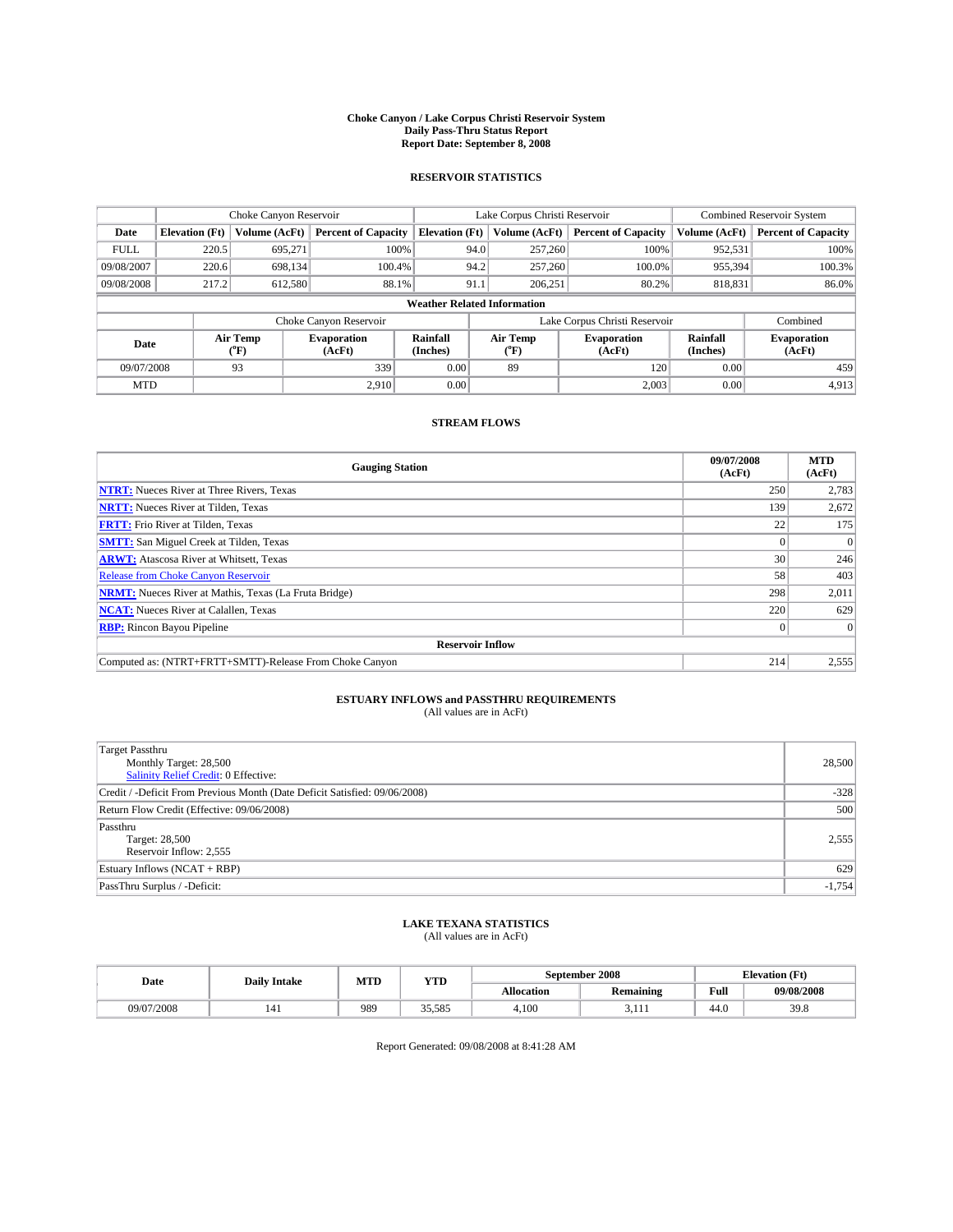#### **Choke Canyon / Lake Corpus Christi Reservoir System Daily Pass-Thru Status Report Report Date: September 9, 2008**

### **RESERVOIR STATISTICS**

|             | Choke Canyon Reservoir             |                  |                              |                       |                               | Lake Corpus Christi Reservoir |                              | <b>Combined Reservoir System</b> |                              |  |
|-------------|------------------------------------|------------------|------------------------------|-----------------------|-------------------------------|-------------------------------|------------------------------|----------------------------------|------------------------------|--|
| Date        | <b>Elevation</b> (Ft)              | Volume (AcFt)    | <b>Percent of Capacity</b>   | <b>Elevation</b> (Ft) |                               | Volume (AcFt)                 | <b>Percent of Capacity</b>   | Volume (AcFt)                    | <b>Percent of Capacity</b>   |  |
| <b>FULL</b> | 220.5                              | 695,271          |                              | 100%                  | 94.0                          | 257,260                       | 100%                         | 952,531                          | 100%                         |  |
| 09/09/2007  | 220.6                              | 698,395          | 100.4%                       |                       | 94.2                          | 257,260                       | 100.0%                       | 955,655                          | 100.3%                       |  |
| 09/09/2008  | 217.2                              | 611,616          | 88.0%                        |                       | 91.1                          | 206,079                       | 80.1%                        | 817,695                          | 85.8%                        |  |
|             | <b>Weather Related Information</b> |                  |                              |                       |                               |                               |                              |                                  |                              |  |
|             |                                    |                  | Choke Canyon Reservoir       |                       | Lake Corpus Christi Reservoir |                               |                              |                                  | Combined                     |  |
| Date        |                                    | Air Temp<br>(°F) | <b>Evaporation</b><br>(AcFt) | Rainfall<br>(Inches)  |                               | Air Temp<br>("F)              | <b>Evaporation</b><br>(AcFt) | Rainfall<br>(Inches)             | <b>Evaporation</b><br>(AcFt) |  |
| 09/08/2008  |                                    | 94               | 352                          | 0.00                  |                               | 92                            | 260                          | 0.12                             | 612                          |  |
| <b>MTD</b>  |                                    |                  | 3,262                        | 0.00                  |                               |                               | 2,263                        | 0.12                             | 5,525                        |  |

### **STREAM FLOWS**

| <b>Gauging Station</b>                                       | 09/08/2008<br>(AcFt) | <b>MTD</b><br>(AcFt) |
|--------------------------------------------------------------|----------------------|----------------------|
| <b>NTRT:</b> Nueces River at Three Rivers, Texas             | 206                  | 2,989                |
| <b>NRTT:</b> Nueces River at Tilden, Texas                   | 115                  | 2,787                |
| <b>FRTT:</b> Frio River at Tilden, Texas                     | 15                   | 190                  |
| <b>SMTT:</b> San Miguel Creek at Tilden, Texas               |                      | $\Omega$             |
| <b>ARWT:</b> Atascosa River at Whitsett, Texas               | 26                   | 272                  |
| <b>Release from Choke Canyon Reservoir</b>                   | 58                   | 461                  |
| <b>NRMT:</b> Nueces River at Mathis, Texas (La Fruta Bridge) | 230                  | 2,241                |
| <b>NCAT:</b> Nueces River at Calallen, Texas                 | 147                  | 776                  |
| <b>RBP:</b> Rincon Bayou Pipeline                            | $\overline{0}$       | $\Omega$             |
| <b>Reservoir Inflow</b>                                      |                      |                      |
| Computed as: (NTRT+FRTT+SMTT)-Release From Choke Canyon      | 164                  | 2,719                |

# **ESTUARY INFLOWS and PASSTHRU REQUIREMENTS**<br>(All values are in AcFt)

| <b>Target Passthru</b><br>Monthly Target: 28,500<br><b>Salinity Relief Credit: 0 Effective:</b> | 28,500   |
|-------------------------------------------------------------------------------------------------|----------|
| Credit / -Deficit From Previous Month (Date Deficit Satisfied: 09/06/2008)                      | $-328$   |
| Return Flow Credit (Effective: 09/06/2008)                                                      | 500      |
| Passthru<br>Target: 28,500<br>Reservoir Inflow: 2,719                                           | 2,719    |
| Estuary Inflows (NCAT + RBP)                                                                    | 776      |
| PassThru Surplus / -Deficit:                                                                    | $-1,771$ |

# **LAKE TEXANA STATISTICS** (All values are in AcFt)

| Date       | <b>Daily Intake</b> | MTD          | <b>YTD</b> |            | September 2008   | <b>Elevation</b> (Ft)                       |            |
|------------|---------------------|--------------|------------|------------|------------------|---------------------------------------------|------------|
|            |                     |              |            | Allocation | <b>Remaining</b> | Full<br>the contract of the contract of the | 09/09/2008 |
| 09/08/2008 | 140                 | 100<br>1.129 | 35.726     | 4,100      | 2071<br><u>.</u> | 44.0                                        | 39.6       |

Report Generated: 09/09/2008 at 8:28:37 AM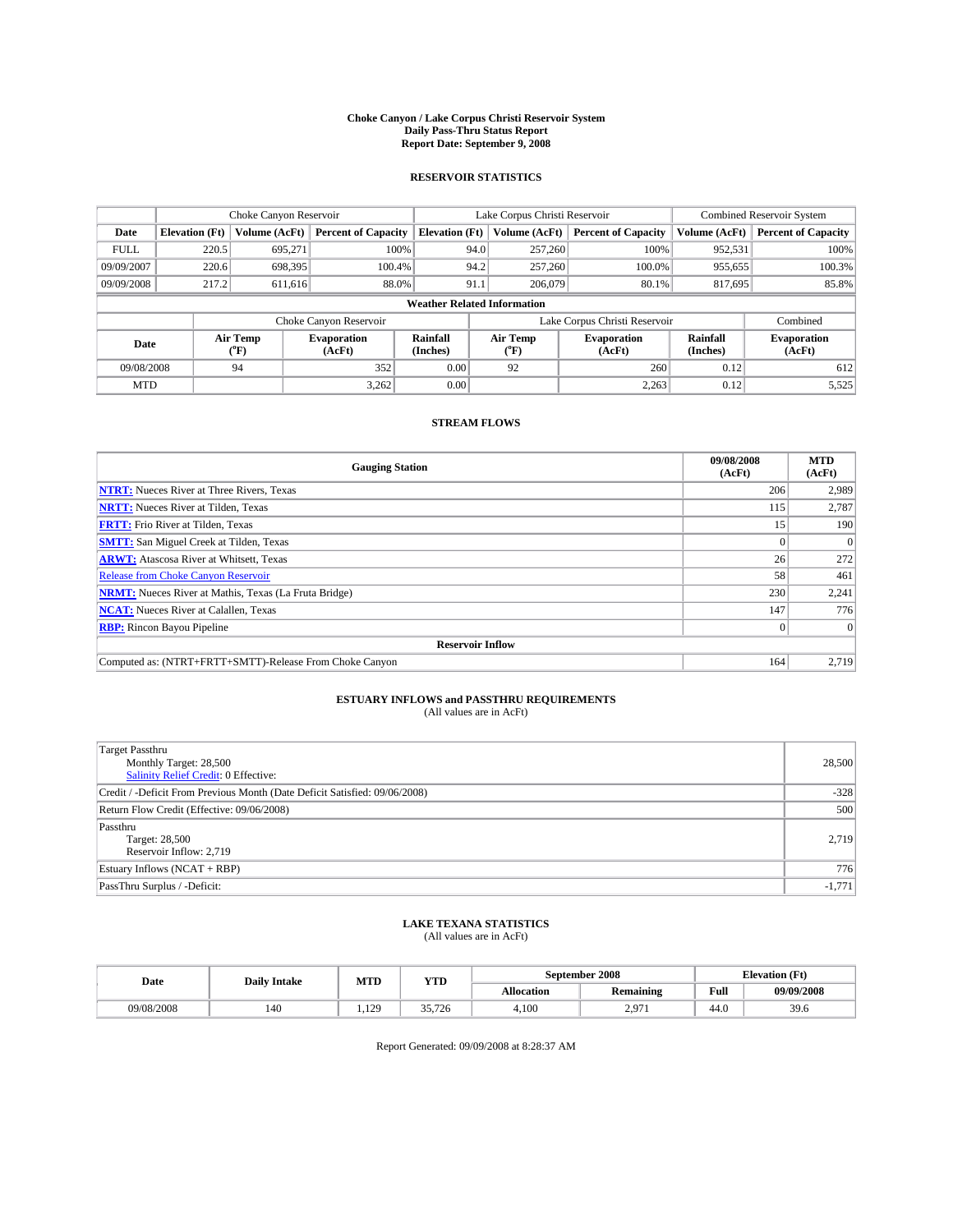#### **Choke Canyon / Lake Corpus Christi Reservoir System Daily Pass-Thru Status Report Report Date: September 10, 2008**

### **RESERVOIR STATISTICS**

|                                    | Choke Canyon Reservoir                                               |                  |                              | Lake Corpus Christi Reservoir |                               | <b>Combined Reservoir System</b> |                              |                            |                              |
|------------------------------------|----------------------------------------------------------------------|------------------|------------------------------|-------------------------------|-------------------------------|----------------------------------|------------------------------|----------------------------|------------------------------|
| Date                               | <b>Percent of Capacity</b><br><b>Elevation</b> (Ft)<br>Volume (AcFt) |                  | <b>Elevation</b> (Ft)        |                               | Volume (AcFt)                 | <b>Percent of Capacity</b>       | Volume (AcFt)                | <b>Percent of Capacity</b> |                              |
| <b>FULL</b>                        | 220.5                                                                | 695,271          | 100%                         |                               | 94.0                          | 257,260                          | 100%                         | 952,531                    | 100%                         |
| 09/10/2007                         | 220.6                                                                | 698.656          | 100.5%                       |                               | 94.2                          | 257,260                          | 100.0%                       | 955,916                    | 100.4%                       |
| 09/10/2008                         | 217.2                                                                | 611,857          | 88.0%                        |                               | 205,736<br>91.1<br>80.0%      |                                  | 817,593                      | 85.8%                      |                              |
| <b>Weather Related Information</b> |                                                                      |                  |                              |                               |                               |                                  |                              |                            |                              |
|                                    |                                                                      |                  | Choke Canyon Reservoir       |                               | Lake Corpus Christi Reservoir |                                  |                              |                            | Combined                     |
| Date                               |                                                                      | Air Temp<br>(°F) | <b>Evaporation</b><br>(AcFt) | Rainfall<br>(Inches)          |                               | Air Temp<br>("F)                 | <b>Evaporation</b><br>(AcFt) | Rainfall<br>(Inches)       | <b>Evaporation</b><br>(AcFt) |
| 09/09/2008                         |                                                                      | 92               | 437                          | 0.64                          |                               | 88                               | 170                          | 0.16                       | 607                          |
| <b>MTD</b>                         |                                                                      |                  | 3,699                        | 0.64                          |                               |                                  | 2,433                        | 0.28                       | 6,132                        |

### **STREAM FLOWS**

| <b>Gauging Station</b>                                       | 09/09/2008<br>(AcFt) | <b>MTD</b><br>(AcFt) |
|--------------------------------------------------------------|----------------------|----------------------|
| <b>NTRT:</b> Nueces River at Three Rivers, Texas             | 191                  | 3,180                |
| <b>NRTT:</b> Nueces River at Tilden, Texas                   | 79                   | 2,866                |
| <b>FRTT:</b> Frio River at Tilden, Texas                     | 14                   | 204                  |
| <b>SMTT:</b> San Miguel Creek at Tilden, Texas               |                      |                      |
| <b>ARWT:</b> Atascosa River at Whitsett, Texas               | 24                   | 296                  |
| Release from Choke Canyon Reservoir                          | 58                   | 518                  |
| <b>NRMT:</b> Nueces River at Mathis, Texas (La Fruta Bridge) | 242                  | 2,483                |
| <b>NCAT:</b> Nueces River at Calallen, Texas                 | 93                   | 869                  |
| <b>RBP:</b> Rincon Bayou Pipeline                            | $\vert 0 \vert$      | $\Omega$             |
| <b>Reservoir Inflow</b>                                      |                      |                      |
| Computed as: (NTRT+FRTT+SMTT)-Release From Choke Canyon      | 147                  | 2,867                |

# **ESTUARY INFLOWS and PASSTHRU REQUIREMENTS**<br>(All values are in AcFt)

| Target Passthru                                                            |          |
|----------------------------------------------------------------------------|----------|
| Monthly Target: 28,500                                                     | 28,500   |
| <b>Salinity Relief Credit: 0 Effective:</b>                                |          |
| Credit / -Deficit From Previous Month (Date Deficit Satisfied: 09/06/2008) | $-328$   |
| Return Flow Credit (Effective: 09/06/2008)                                 | 500      |
| Passthru                                                                   |          |
| Target: 28,500                                                             | 2,867    |
| Reservoir Inflow: 2,867                                                    |          |
| Estuary Inflows (NCAT + RBP)                                               | 869      |
| PassThru Surplus / -Deficit:                                               | $-1,825$ |

## **LAKE TEXANA STATISTICS** (All values are in AcFt)

| Date       | <b>Daily Intake</b> | MTI                | YTD    |                   | September 2008   | <b>Elevation</b> (Ft) |            |
|------------|---------------------|--------------------|--------|-------------------|------------------|-----------------------|------------|
|            |                     |                    |        | <b>Allocation</b> | <b>Remaining</b> | Full                  | 09/10/2008 |
| 09/09/2008 | 140                 | 270<br>۱۰۰ / سامبر | 35,866 | 4.100             | 2.830            | 44.0                  | 30.<br>ں ر |

Report Generated: 09/10/2008 at 8:23:44 AM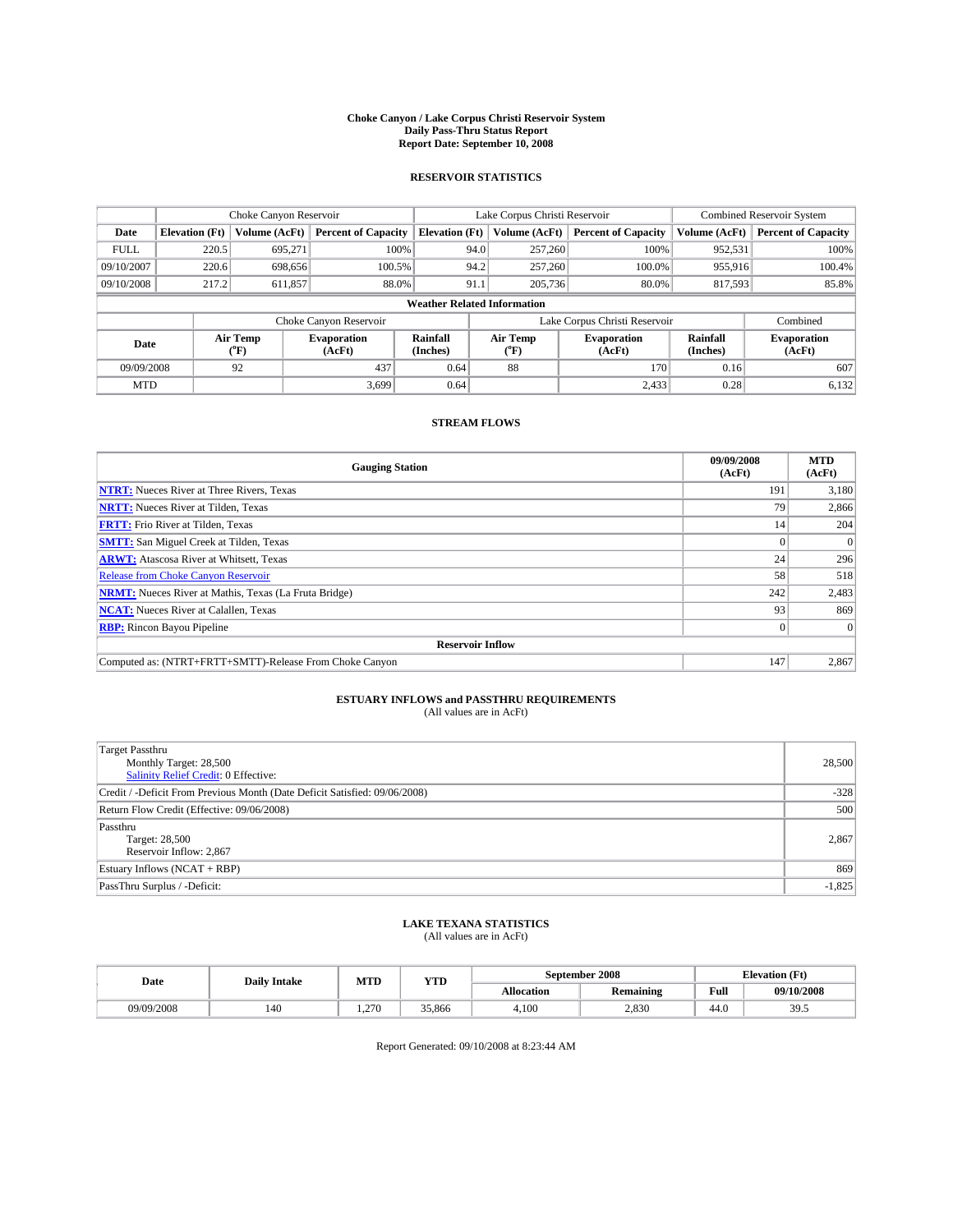#### **Choke Canyon / Lake Corpus Christi Reservoir System Daily Pass-Thru Status Report Report Date: September 11, 2008**

### **RESERVOIR STATISTICS**

|                                    | Choke Canyon Reservoir                                               |                             |                              | Lake Corpus Christi Reservoir |                               | <b>Combined Reservoir System</b> |                              |                            |                              |
|------------------------------------|----------------------------------------------------------------------|-----------------------------|------------------------------|-------------------------------|-------------------------------|----------------------------------|------------------------------|----------------------------|------------------------------|
| Date                               | <b>Percent of Capacity</b><br>Volume (AcFt)<br><b>Elevation</b> (Ft) |                             | <b>Elevation</b> (Ft)        |                               | Volume (AcFt)                 | <b>Percent of Capacity</b>       | Volume (AcFt)                | <b>Percent of Capacity</b> |                              |
| <b>FULL</b>                        | 220.5                                                                | 695,271                     | 100%                         |                               | 94.0                          | 257,260                          | 100%                         | 952,531                    | 100%                         |
| 09/11/2007                         | 220.6                                                                | 698.134                     | 100.4%                       |                               | 94.2                          | 257,260                          | 100.0%                       | 955,394                    | 100.3%                       |
| 09/11/2008                         | 217.1                                                                | 611.134                     | 87.9%                        |                               | 91.1                          | 205,050                          | 79.7%                        | 816,184                    | 85.7%                        |
| <b>Weather Related Information</b> |                                                                      |                             |                              |                               |                               |                                  |                              |                            |                              |
|                                    |                                                                      |                             | Choke Canyon Reservoir       |                               | Lake Corpus Christi Reservoir |                                  |                              |                            | Combined                     |
| Date                               |                                                                      | Air Temp<br>${}^{\circ}$ F) | <b>Evaporation</b><br>(AcFt) | Rainfall<br>(Inches)          |                               | Air Temp<br>("F)                 | <b>Evaporation</b><br>(AcFt) | Rainfall<br>(Inches)       | <b>Evaporation</b><br>(AcFt) |
| 09/10/2008                         |                                                                      | 92                          | 366                          | 0.00                          |                               | 93                               | 299                          | 0.00                       | 665                          |
| <b>MTD</b>                         |                                                                      |                             | 4,065                        | 0.64                          |                               |                                  | 2,732                        | 0.28                       | 6,797                        |

### **STREAM FLOWS**

| <b>Gauging Station</b>                                       | 09/10/2008<br>(AcFt) | <b>MTD</b><br>(AcFt) |
|--------------------------------------------------------------|----------------------|----------------------|
| <b>NTRT:</b> Nueces River at Three Rivers, Texas             | 163                  | 3,343                |
| <b>NRTT:</b> Nueces River at Tilden, Texas                   | 60                   | 2,926                |
| <b>FRTT:</b> Frio River at Tilden, Texas                     | 16 <sup>1</sup>      | 220                  |
| <b>SMTT:</b> San Miguel Creek at Tilden, Texas               | $\Omega$             |                      |
| <b>ARWT:</b> Atascosa River at Whitsett, Texas               | 24                   | 320                  |
| <b>Release from Choke Canyon Reservoir</b>                   | 58                   | 576                  |
| <b>NRMT:</b> Nueces River at Mathis, Texas (La Fruta Bridge) | 276                  | 2,759                |
| <b>NCAT:</b> Nueces River at Calallen, Texas                 | 121                  | 991                  |
| <b>RBP:</b> Rincon Bayou Pipeline                            | $\overline{0}$       |                      |
| <b>Reservoir Inflow</b>                                      |                      |                      |
| Computed as: (NTRT+FRTT+SMTT)-Release From Choke Canyon      | 121                  | 2,988                |

# **ESTUARY INFLOWS and PASSTHRU REQUIREMENTS**<br>(All values are in AcFt)

| <b>Target Passthru</b><br>Monthly Target: 28,500<br>Salinity Relief Credit: 0 Effective: | 28,500   |
|------------------------------------------------------------------------------------------|----------|
| Credit / -Deficit From Previous Month (Date Deficit Satisfied: 09/06/2008)               | $-328$   |
| Return Flow Credit (Effective: 09/06/2008)                                               | 500      |
| Passthru<br>Target: 28,500<br>Reservoir Inflow: 2,988                                    | 2,988    |
| Estuary Inflows (NCAT + RBP)                                                             | 991      |
| PassThru Surplus / -Deficit:                                                             | $-1,825$ |

# **LAKE TEXANA STATISTICS** (All values are in AcFt)

| Date       | <b>Daily Intake</b> | MTD  | <b>YTD</b> |            | September 2008   | <b>Elevation</b> (Ft) |               |
|------------|---------------------|------|------------|------------|------------------|-----------------------|---------------|
|            |                     |      |            | Allocation | <b>Remaining</b> | Full                  | 09/11/2008    |
| 09/10/2008 | 139                 | .409 | 36,005     | 4.100      | 2.691            | 44.0                  | 305<br>ر. ر ر |

Report Generated: 09/11/2008 at 8:19:00 AM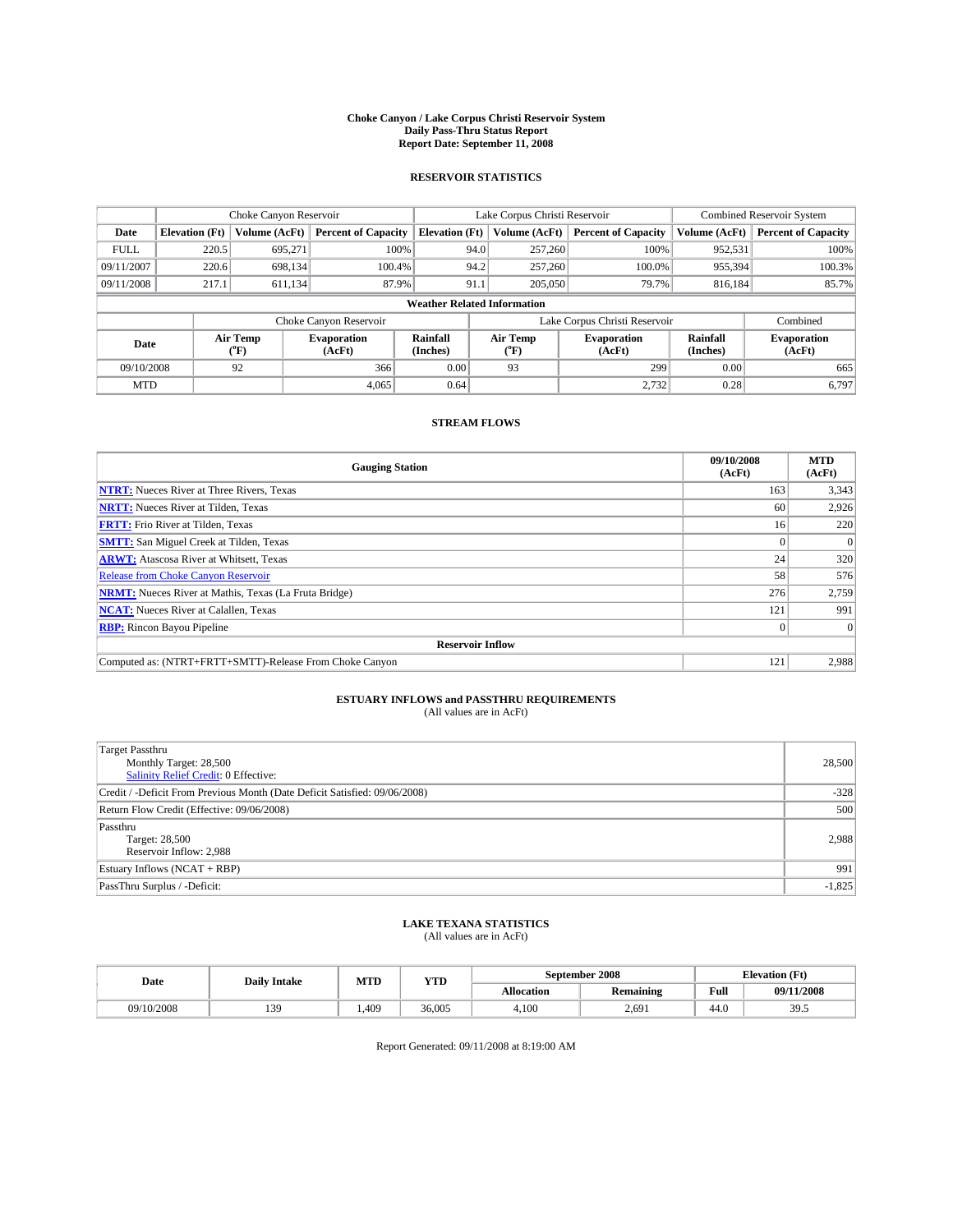#### **Choke Canyon / Lake Corpus Christi Reservoir System Daily Pass-Thru Status Report Report Date: September 12, 2008**

### **RESERVOIR STATISTICS**

|                                    |                                                                      |                  | Lake Corpus Christi Reservoir |                      |                               |                            | <b>Combined Reservoir System</b> |                            |                              |
|------------------------------------|----------------------------------------------------------------------|------------------|-------------------------------|----------------------|-------------------------------|----------------------------|----------------------------------|----------------------------|------------------------------|
| Date                               | <b>Percent of Capacity</b><br>Volume (AcFt)<br><b>Elevation</b> (Ft) |                  | <b>Elevation</b> (Ft)         |                      | Volume (AcFt)                 | <b>Percent of Capacity</b> | Volume (AcFt)                    | <b>Percent of Capacity</b> |                              |
| <b>FULL</b>                        | 220.5                                                                | 695,271          |                               | 100%                 | 94.0                          | 257,260                    | 100%                             | 952,531                    | 100%                         |
| 09/12/2007                         | 220.6                                                                | 697,353          | 100.3%                        |                      | 94.2                          | 257,260                    | 100.0%                           | 954,613                    | 100.2%                       |
| 09/12/2008                         | 217.1                                                                | 610,652          | 87.8%                         |                      | 91.1                          |                            | 205,221<br>79.8%                 | 815,873                    | 85.7%                        |
| <b>Weather Related Information</b> |                                                                      |                  |                               |                      |                               |                            |                                  |                            |                              |
|                                    |                                                                      |                  | Choke Canyon Reservoir        |                      | Lake Corpus Christi Reservoir |                            |                                  |                            | Combined                     |
| Date                               |                                                                      | Air Temp<br>(°F) | <b>Evaporation</b><br>(AcFt)  | Rainfall<br>(Inches) |                               | Air Temp<br>("F)           | <b>Evaporation</b><br>(AcFt)     | Rainfall<br>(Inches)       | <b>Evaporation</b><br>(AcFt) |
| 09/11/2008                         |                                                                      | 93               | 380                           | 0.00                 |                               | 93                         | 230                              | 0.00                       | 610                          |
| <b>MTD</b>                         |                                                                      |                  | 4.445                         | 0.64                 |                               |                            | 2,962                            | 0.28                       | 7,407                        |

### **STREAM FLOWS**

| <b>Gauging Station</b>                                       | 09/11/2008<br>(AcFt) | <b>MTD</b><br>(AcFt) |
|--------------------------------------------------------------|----------------------|----------------------|
| <b>NTRT:</b> Nueces River at Three Rivers, Texas             | 147                  | 3,490                |
| <b>NRTT:</b> Nueces River at Tilden, Texas                   | 48                   | 2,974                |
| <b>FRTT:</b> Frio River at Tilden, Texas                     | 16 <sup>1</sup>      | 236                  |
| <b>SMTT:</b> San Miguel Creek at Tilden, Texas               |                      |                      |
| <b>ARWT:</b> Atascosa River at Whitsett, Texas               | 22                   | 341                  |
| <b>Release from Choke Canyon Reservoir</b>                   | 58                   | 633                  |
| <b>NRMT:</b> Nueces River at Mathis, Texas (La Fruta Bridge) | 308                  | 3,067                |
| <b>NCAT:</b> Nueces River at Calallen, Texas                 | 169                  | 1,159                |
| <b>RBP:</b> Rincon Bayou Pipeline                            | $\overline{0}$       |                      |
| <b>Reservoir Inflow</b>                                      |                      |                      |
| Computed as: (NTRT+FRTT+SMTT)-Release From Choke Canyon      | 105                  | 3,093                |

# **ESTUARY INFLOWS and PASSTHRU REQUIREMENTS**<br>(All values are in AcFt)

| Target Passthru<br>Monthly Target: 28,500<br><b>Salinity Relief Credit: 0 Effective:</b> | 28,500   |
|------------------------------------------------------------------------------------------|----------|
|                                                                                          |          |
|                                                                                          |          |
|                                                                                          |          |
| Credit / -Deficit From Previous Month (Date Deficit Satisfied: 09/06/2008)               | $-328$   |
| Return Flow Credit (Effective: 09/06/2008)                                               | 500      |
| Passthru                                                                                 |          |
| Target: 28,500                                                                           | 3,093    |
| Reservoir Inflow: 3,093                                                                  |          |
| Estuary Inflows (NCAT + RBP)                                                             | 1,159    |
| PassThru Surplus / -Deficit:                                                             | $-1,762$ |

## **LAKE TEXANA STATISTICS** (All values are in AcFt)

| Date       | <b>Daily Intake</b> | MTD   | YTD    |            | September 2008   | <b>Elevation</b> (Ft) |            |
|------------|---------------------|-------|--------|------------|------------------|-----------------------|------------|
|            |                     |       |        | Allocation | <b>Remaining</b> | Full                  | 09/12/2008 |
| 09/11/2008 | 140                 | 1.540 | 36.146 | 4.100      | 551<br>ہ رہے۔    | 44.0                  | 305<br>ں ر |

Report Generated: 09/12/2008 at 8:21:59 AM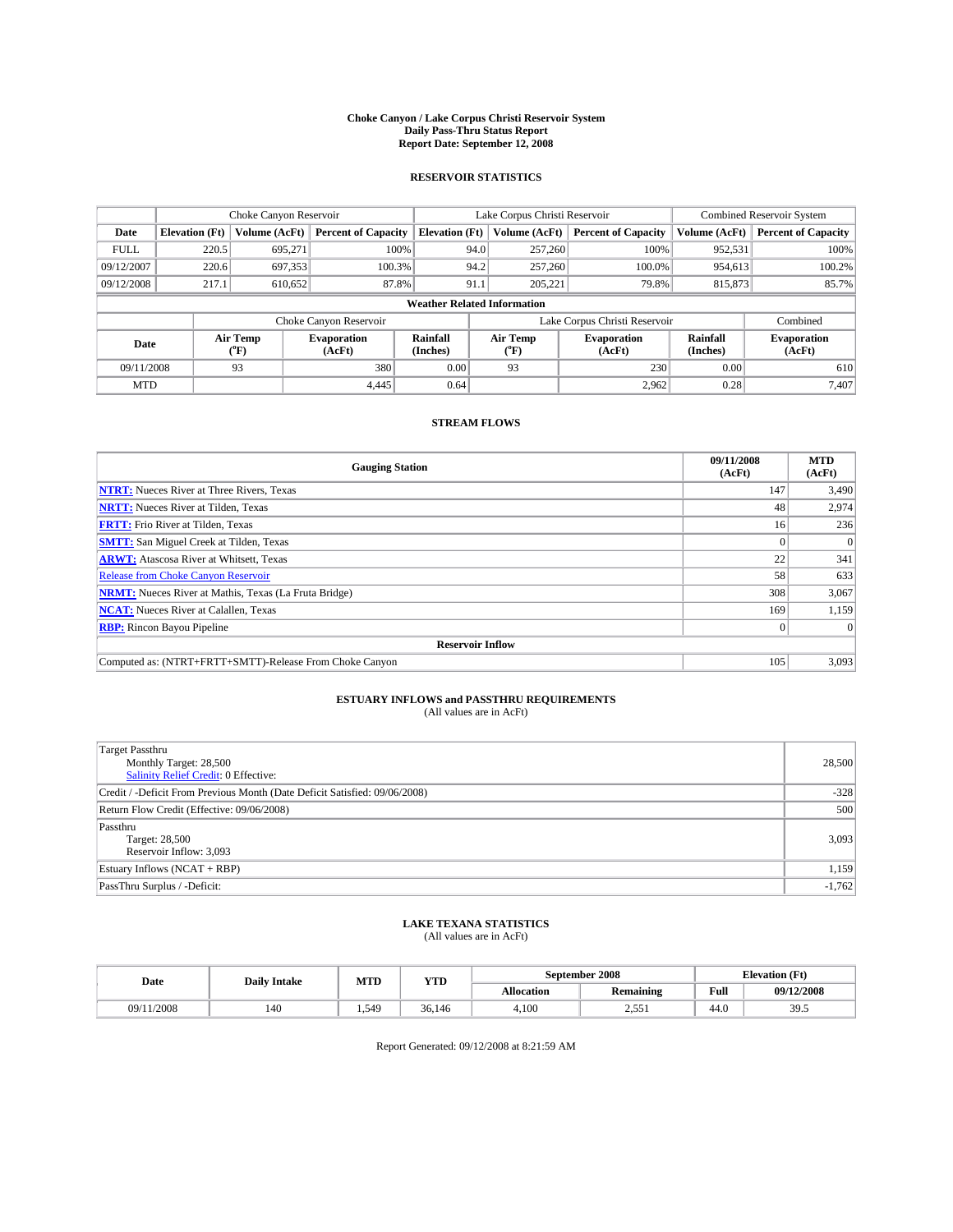#### **Choke Canyon / Lake Corpus Christi Reservoir System Daily Pass-Thru Status Report Report Date: September 13, 2008**

### **RESERVOIR STATISTICS**

|             | Choke Canyon Reservoir             |                  |                              |                       | Lake Corpus Christi Reservoir |                  |                              |                      | <b>Combined Reservoir System</b> |  |  |
|-------------|------------------------------------|------------------|------------------------------|-----------------------|-------------------------------|------------------|------------------------------|----------------------|----------------------------------|--|--|
| Date        | <b>Elevation</b> (Ft)              | Volume (AcFt)    | <b>Percent of Capacity</b>   | <b>Elevation</b> (Ft) |                               | Volume (AcFt)    | <b>Percent of Capacity</b>   | Volume (AcFt)        | <b>Percent of Capacity</b>       |  |  |
| <b>FULL</b> | 220.5                              | 695,271          |                              | 100%                  | 94.0                          | 257,260          | 100%                         | 952,531              | 100%                             |  |  |
| 09/13/2007  | 220.6                              | 697,873          | 100.4%                       |                       | 94.2                          | 257,260          | 100.0%                       | 955,133              | 100.3%                           |  |  |
| 09/13/2008  | 217.1                              | 610,652          | 87.8%                        |                       | 91.0                          | 204,023          | 79.3%                        | 814,675              | 85.5%                            |  |  |
|             | <b>Weather Related Information</b> |                  |                              |                       |                               |                  |                              |                      |                                  |  |  |
|             |                                    |                  | Choke Canyon Reservoir       |                       | Lake Corpus Christi Reservoir |                  |                              |                      | Combined                         |  |  |
| Date        |                                    | Air Temp<br>(°F) | <b>Evaporation</b><br>(AcFt) | Rainfall<br>(Inches)  |                               | Air Temp<br>("F) | <b>Evaporation</b><br>(AcFt) | Rainfall<br>(Inches) | <b>Evaporation</b><br>(AcFt)     |  |  |
| 09/12/2008  |                                    | 96               | 432                          | 0.00                  |                               | 94               | 209                          | 0.00                 | 641                              |  |  |
| <b>MTD</b>  |                                    |                  | 4,877                        | 0.64                  |                               |                  | 3,171                        | 0.28                 | 8,048                            |  |  |

### **STREAM FLOWS**

| <b>Gauging Station</b>                                       | 09/12/2008<br>(AcFt) | <b>MTD</b><br>(AcFt) |
|--------------------------------------------------------------|----------------------|----------------------|
| <b>NTRT:</b> Nueces River at Three Rivers, Texas             | 135                  | 3,625                |
| <b>NRTT:</b> Nueces River at Tilden, Texas                   | 46                   | 3,019                |
| <b>FRTT:</b> Frio River at Tilden, Texas                     | 28                   | 264                  |
| <b>SMTT:</b> San Miguel Creek at Tilden, Texas               |                      |                      |
| <b>ARWT:</b> Atascosa River at Whitsett, Texas               | 14                   | 355                  |
| <b>Release from Choke Canyon Reservoir</b>                   | 58                   | 691                  |
| <b>NRMT:</b> Nueces River at Mathis, Texas (La Fruta Bridge) | 308                  | 3,375                |
| <b>NCAT:</b> Nueces River at Calallen, Texas                 | 242                  | 1,401                |
| <b>RBP:</b> Rincon Bayou Pipeline                            | $\overline{0}$       |                      |
| <b>Reservoir Inflow</b>                                      |                      |                      |
| Computed as: (NTRT+FRTT+SMTT)-Release From Choke Canyon      | 105                  | 3,198                |

# **ESTUARY INFLOWS and PASSTHRU REQUIREMENTS**<br>(All values are in AcFt)

| Target Passthru                                                            |          |
|----------------------------------------------------------------------------|----------|
| Monthly Target: 28,500                                                     | 28,500   |
| <b>Salinity Relief Credit: 0 Effective:</b>                                |          |
| Credit / -Deficit From Previous Month (Date Deficit Satisfied: 09/06/2008) | $-328$   |
| Return Flow Credit (Effective: 09/06/2008)                                 | 500      |
| Passthru                                                                   |          |
| Target: 28,500                                                             | 3,198    |
| Reservoir Inflow: 3,198                                                    |          |
| Estuary Inflows (NCAT + RBP)                                               | 1,401    |
| PassThru Surplus / -Deficit:                                               | $-1,625$ |

## **LAKE TEXANA STATISTICS** (All values are in AcFt)

| Date       | <b>Daily Intake</b> | MTD  | <b>YTD</b> |            | September 2008   | <b>Elevation</b> (Ft) |               |
|------------|---------------------|------|------------|------------|------------------|-----------------------|---------------|
|            |                     |      |            | Allocation | <b>Remaining</b> | Full                  | 09/13/2008    |
| 09/12/2008 | 140                 | .689 | 36.286     | 4.100      | 2.411            | 44.0                  | 305<br>ر. ر ر |

Report Generated: 09/13/2008 at 8:21:48 AM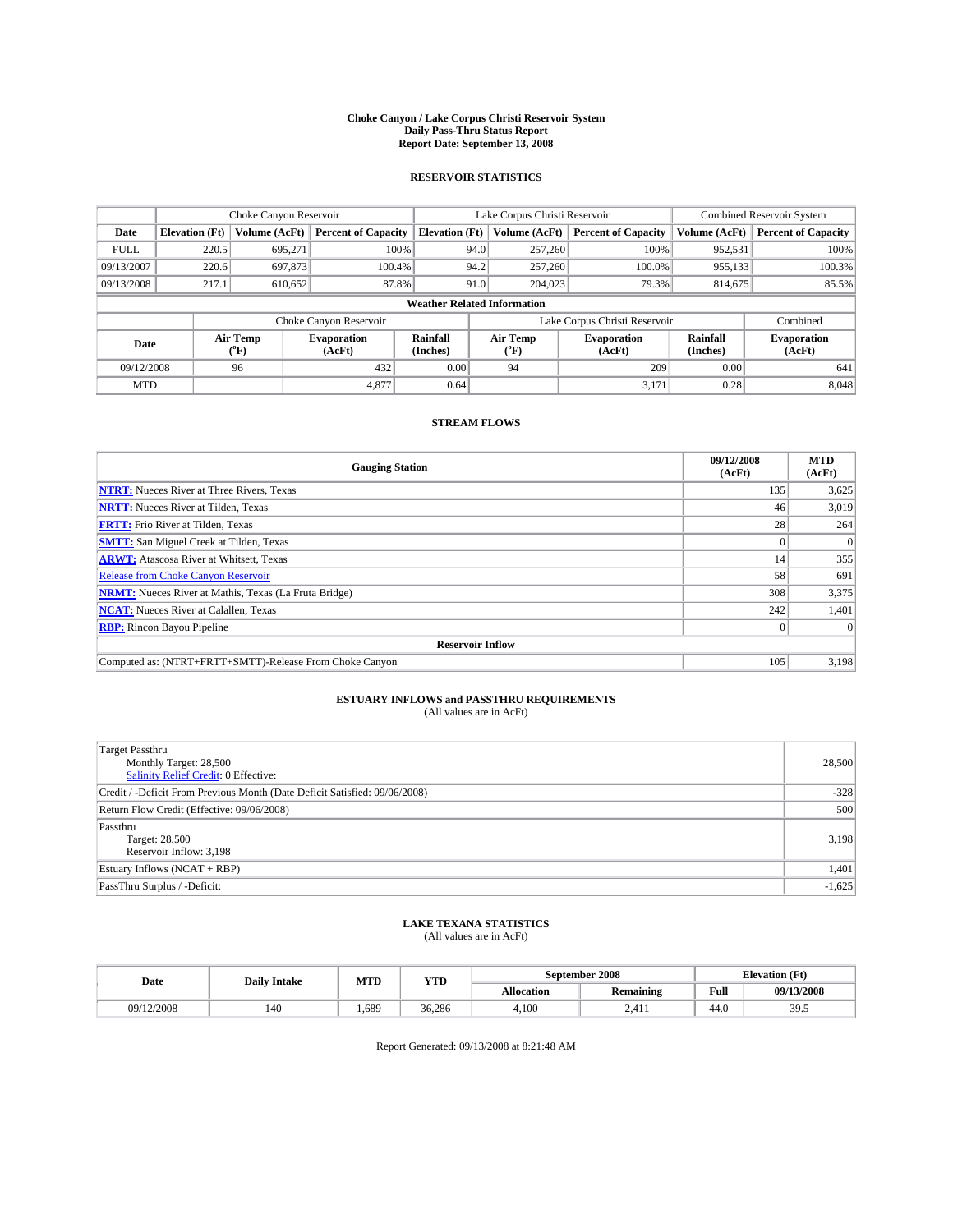#### **Choke Canyon / Lake Corpus Christi Reservoir System Daily Pass-Thru Status Report Report Date: September 14, 2008**

### **RESERVOIR STATISTICS**

|             | Choke Canyon Reservoir             |                  |                              |                       | Lake Corpus Christi Reservoir |                  |                              |                      | <b>Combined Reservoir System</b> |  |  |
|-------------|------------------------------------|------------------|------------------------------|-----------------------|-------------------------------|------------------|------------------------------|----------------------|----------------------------------|--|--|
| Date        | <b>Elevation</b> (Ft)              | Volume (AcFt)    | <b>Percent of Capacity</b>   | <b>Elevation</b> (Ft) |                               | Volume (AcFt)    | <b>Percent of Capacity</b>   | Volume (AcFt)        | <b>Percent of Capacity</b>       |  |  |
| <b>FULL</b> | 220.5                              | 695,271          |                              | 100%                  | 94.0                          | 257,260          | 100%                         | 952,531              | 100%                             |  |  |
| 09/14/2007  | 220.6                              | 697,873          | 100.4%                       |                       | 94.2                          | 257,260          | 100.0%                       | 955,133              | 100.3%                           |  |  |
| 09/14/2008  | 217.1                              | 609.929          |                              | 87.7%                 | 90.9                          | 203,167          | 79.0%                        | 813,096              | 85.4%                            |  |  |
|             | <b>Weather Related Information</b> |                  |                              |                       |                               |                  |                              |                      |                                  |  |  |
|             |                                    |                  | Choke Canyon Reservoir       |                       | Lake Corpus Christi Reservoir |                  |                              |                      | Combined                         |  |  |
| Date        |                                    | Air Temp<br>(°F) | <b>Evaporation</b><br>(AcFt) | Rainfall<br>(Inches)  |                               | Air Temp<br>("F) | <b>Evaporation</b><br>(AcFt) | Rainfall<br>(Inches) | <b>Evaporation</b><br>(AcFt)     |  |  |
| 09/13/2008  |                                    | 100              | 464                          | 0.00                  |                               | 103              | 398                          | 0.00                 | 862                              |  |  |
| <b>MTD</b>  |                                    |                  | 5,341                        | 0.64                  |                               |                  | 3,569                        | 0.28                 | 8,910                            |  |  |

### **STREAM FLOWS**

| <b>Gauging Station</b>                                       | 09/13/2008<br>(AcFt) | <b>MTD</b><br>(AcFt) |
|--------------------------------------------------------------|----------------------|----------------------|
| <b>NTRT:</b> Nueces River at Three Rivers, Texas             | 125                  | 3,750                |
| <b>NRTT:</b> Nueces River at Tilden, Texas                   | 32                   | 3,051                |
| <b>FRTT:</b> Frio River at Tilden, Texas                     | 28                   | 292                  |
| <b>SMTT:</b> San Miguel Creek at Tilden, Texas               |                      |                      |
| <b>ARWT:</b> Atascosa River at Whitsett, Texas               | 12                   | 367                  |
| <b>Release from Choke Canyon Reservoir</b>                   | 58                   | 748                  |
| <b>NRMT:</b> Nueces River at Mathis, Texas (La Fruta Bridge) | 308                  | 3,682                |
| <b>NCAT:</b> Nueces River at Calallen, Texas                 | 276                  | 1,677                |
| <b>RBP:</b> Rincon Bayou Pipeline                            | $\overline{0}$       |                      |
| <b>Reservoir Inflow</b>                                      |                      |                      |
| Computed as: (NTRT+FRTT+SMTT)-Release From Choke Canyon      | 95                   | 3,294                |

# **ESTUARY INFLOWS and PASSTHRU REQUIREMENTS**<br>(All values are in AcFt)

| Target Passthru<br>Monthly Target: 28,500<br>Salinity Relief Credit: 0 Effective:<br>Credit / -Deficit From Previous Month (Date Deficit Satisfied: 09/06/2008)<br>Return Flow Credit (Effective: 09/06/2008)<br>Passthru | 28,500   |
|---------------------------------------------------------------------------------------------------------------------------------------------------------------------------------------------------------------------------|----------|
|                                                                                                                                                                                                                           |          |
|                                                                                                                                                                                                                           |          |
|                                                                                                                                                                                                                           |          |
|                                                                                                                                                                                                                           | $-328$   |
|                                                                                                                                                                                                                           | 500      |
|                                                                                                                                                                                                                           |          |
| Target: 28,500                                                                                                                                                                                                            | 3,294    |
| Reservoir Inflow: 3,294                                                                                                                                                                                                   |          |
| Estuary Inflows (NCAT + RBP)                                                                                                                                                                                              | 1,677    |
| PassThru Surplus / -Deficit:                                                                                                                                                                                              | $-1,444$ |

## **LAKE TEXANA STATISTICS** (All values are in AcFt)

| Date       | <b>Daily Intake</b> | MTD  | YTD    |            | September 2008   | <b>Elevation</b> (Ft) |                        |
|------------|---------------------|------|--------|------------|------------------|-----------------------|------------------------|
|            |                     |      |        | Allocation | <b>Remaining</b> | Full                  | 09/14/2008             |
| 09/13/2008 | 140                 | .829 | 36.426 | 4.100      | 271<br>$-1$      | 44.0                  | 30 <sub>5</sub><br>ں ر |

Report Generated: 09/14/2008 at 8:25:31 AM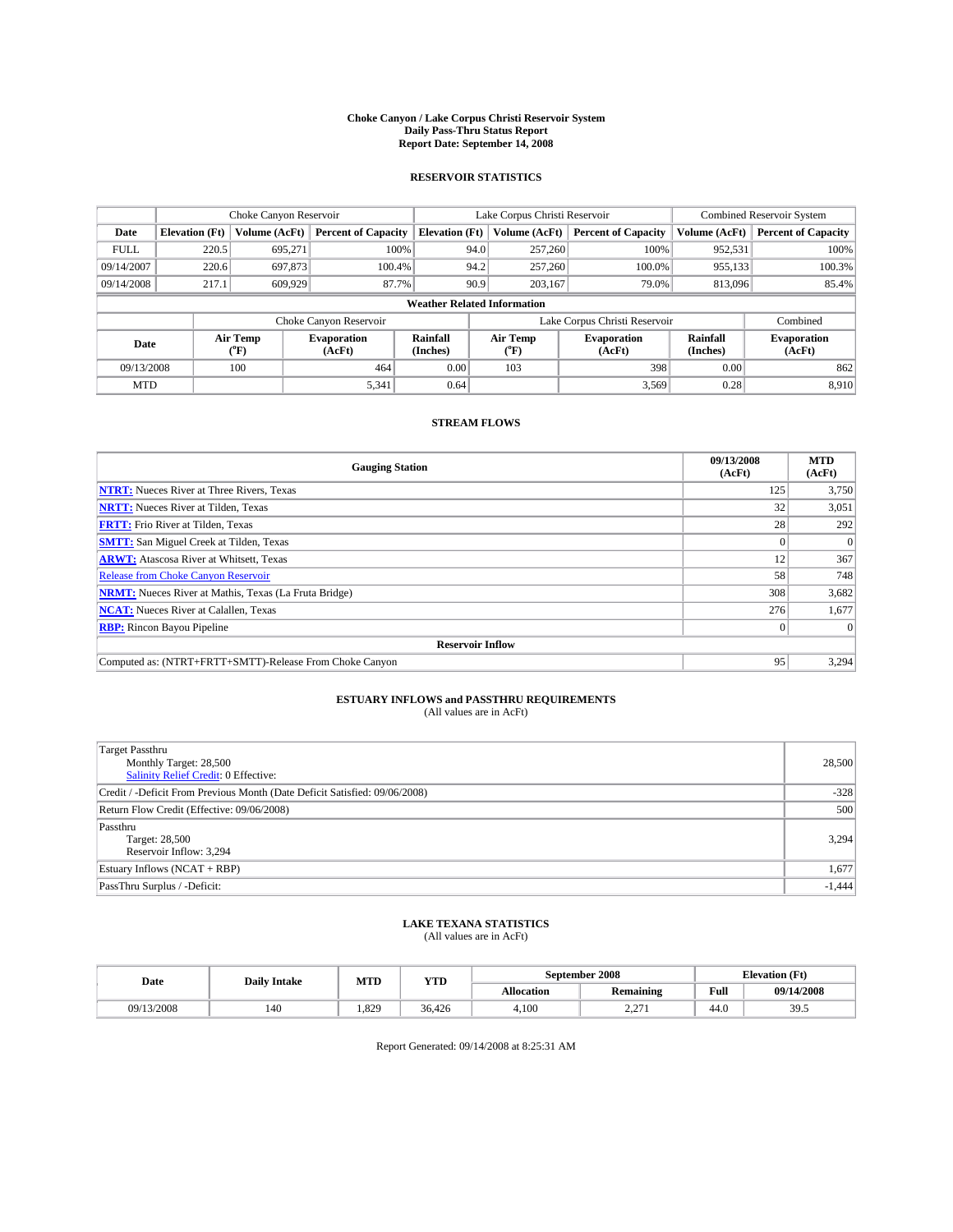#### **Choke Canyon / Lake Corpus Christi Reservoir System Daily Pass-Thru Status Report Report Date: September 15, 2008**

### **RESERVOIR STATISTICS**

|                                    | Choke Canyon Reservoir |                  |                              |                       | Lake Corpus Christi Reservoir |                  |                              |                      | <b>Combined Reservoir System</b> |  |
|------------------------------------|------------------------|------------------|------------------------------|-----------------------|-------------------------------|------------------|------------------------------|----------------------|----------------------------------|--|
| Date                               | <b>Elevation</b> (Ft)  | Volume (AcFt)    | <b>Percent of Capacity</b>   | <b>Elevation</b> (Ft) |                               | Volume (AcFt)    | <b>Percent of Capacity</b>   | Volume (AcFt)        | <b>Percent of Capacity</b>       |  |
| <b>FULL</b>                        | 220.5                  | 695.271          |                              | 100%                  | 94.0                          | 257,260          | 100%                         | 952,531              | 100%                             |  |
| 09/15/2007                         | 220.6                  | 697,873          | 100.4%                       |                       | 94.1                          | 257,260          | 100.0%                       | 955,133              | 100.3%                           |  |
| 09/15/2008                         | 217.0                  | 608,000          |                              | 87.4%<br>91.0         |                               | 203,852          | 79.2%                        | 811,852              | 85.2%                            |  |
| <b>Weather Related Information</b> |                        |                  |                              |                       |                               |                  |                              |                      |                                  |  |
|                                    |                        |                  | Choke Canyon Reservoir       |                       | Lake Corpus Christi Reservoir |                  |                              |                      | Combined                         |  |
| Date                               |                        | Air Temp<br>(°F) | <b>Evaporation</b><br>(AcFt) | Rainfall<br>(Inches)  |                               | Air Temp<br>("F) | <b>Evaporation</b><br>(AcFt) | Rainfall<br>(Inches) | <b>Evaporation</b><br>(AcFt)     |  |
| 09/14/2008                         |                        | 90               | 492                          | 0.00                  |                               | 91               | 159                          | 0.08                 | 651                              |  |
| <b>MTD</b>                         |                        |                  | 5,833                        | 0.64                  |                               |                  | 3,728                        | 0.36                 | 9,561                            |  |

### **STREAM FLOWS**

| <b>Gauging Station</b>                                       | 09/14/2008<br>(AcFt) | <b>MTD</b><br>(AcFt) |
|--------------------------------------------------------------|----------------------|----------------------|
| <b>NTRT:</b> Nueces River at Three Rivers, Texas             | 117                  | 3,867                |
| <b>NRTT:</b> Nueces River at Tilden, Texas                   | 26                   | 3,077                |
| <b>FRTT:</b> Frio River at Tilden, Texas                     | 24                   | 316                  |
| <b>SMTT:</b> San Miguel Creek at Tilden, Texas               |                      |                      |
| <b>ARWT:</b> Atascosa River at Whitsett, Texas               | 13                   | 380                  |
| <b>Release from Choke Canyon Reservoir</b>                   | 58                   | 806                  |
| <b>NRMT:</b> Nueces River at Mathis, Texas (La Fruta Bridge) | 280                  | 3,962                |
| <b>NCAT:</b> Nueces River at Calallen, Texas                 | 214                  | 1,892                |
| <b>RBP:</b> Rincon Bayou Pipeline                            | $\vert 0 \vert$      |                      |
| <b>Reservoir Inflow</b>                                      |                      |                      |
| Computed as: (NTRT+FRTT+SMTT)-Release From Choke Canyon      | 83                   | 3,377                |

# **ESTUARY INFLOWS and PASSTHRU REQUIREMENTS**<br>(All values are in AcFt)

| <b>Target Passthru</b><br>Monthly Target: 28,500<br><b>Salinity Relief Credit: 0 Effective:</b> | 28,500   |
|-------------------------------------------------------------------------------------------------|----------|
| Credit / -Deficit From Previous Month (Date Deficit Satisfied: 09/06/2008)                      | $-328$   |
| Return Flow Credit (Effective: 09/06/2008)                                                      | 500      |
| Passthru<br>Target: 28,500<br>Reservoir Inflow: 3,377                                           | 3,377    |
| Estuary Inflows (NCAT + RBP)                                                                    | 1,892    |
| PassThru Surplus / -Deficit:                                                                    | $-1,313$ |

## **LAKE TEXANA STATISTICS** (All values are in AcFt)

| Date       | <b>Daily Intake</b> | MTD   | YTD    |            | September 2008   | <b>Elevation</b> (Ft) |            |
|------------|---------------------|-------|--------|------------|------------------|-----------------------|------------|
|            |                     |       |        | Allocation | <b>Remaining</b> | Full                  | 09/15/2008 |
| 09/14/2008 | 140                 | 1.970 | 36.566 | 4.100      | 2.130<br>2.130   | 44.0                  | 39.5       |

Report Generated: 09/15/2008 at 8:29:16 AM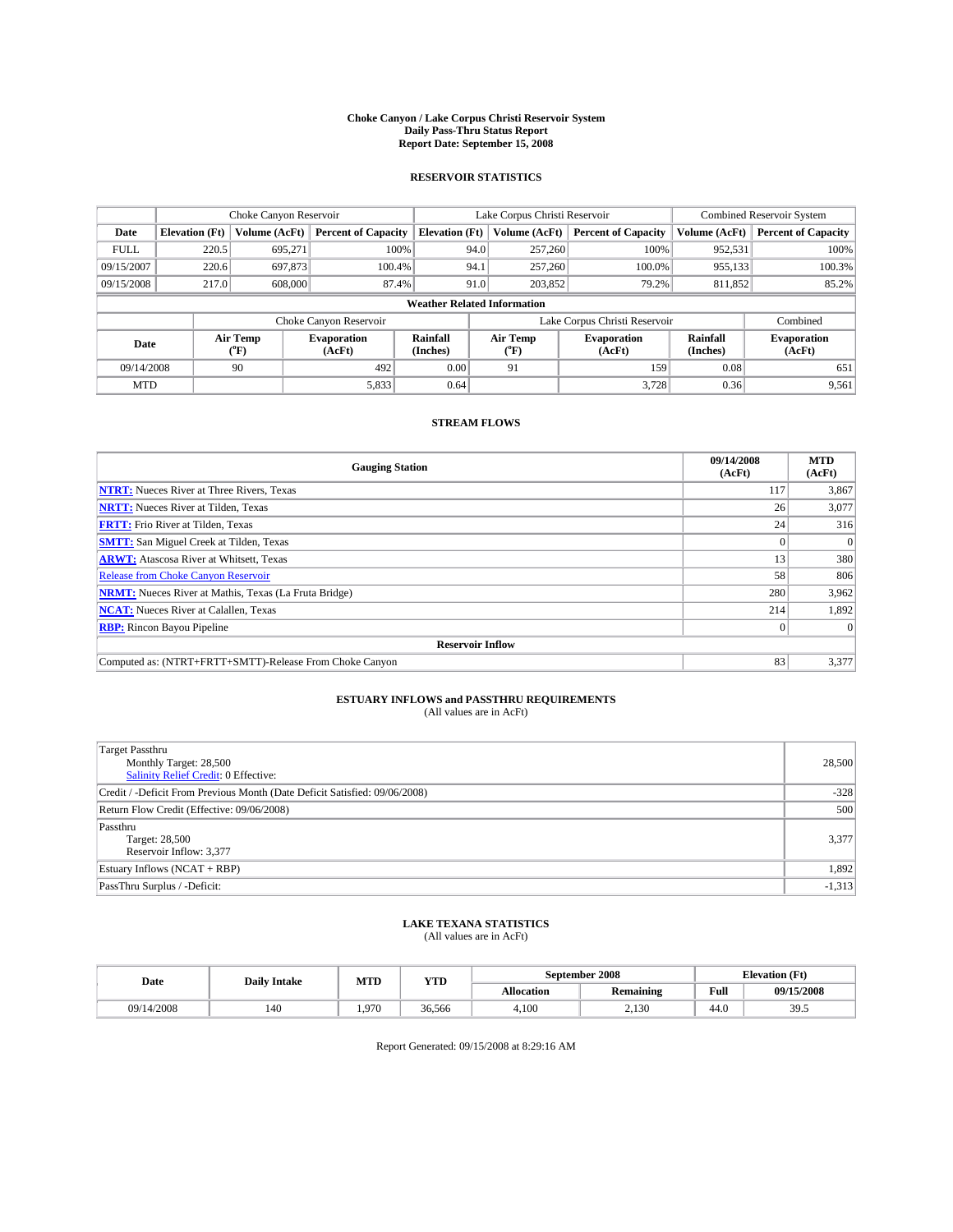#### **Choke Canyon / Lake Corpus Christi Reservoir System Daily Pass-Thru Status Report Report Date: September 16, 2008**

### **RESERVOIR STATISTICS**

|             |                                    |               | Lake Corpus Christi Reservoir |                       |                               |                  | <b>Combined Reservoir System</b> |                      |                              |
|-------------|------------------------------------|---------------|-------------------------------|-----------------------|-------------------------------|------------------|----------------------------------|----------------------|------------------------------|
| Date        | <b>Elevation</b> (Ft)              | Volume (AcFt) | <b>Percent of Capacity</b>    | <b>Elevation</b> (Ft) |                               | Volume (AcFt)    | <b>Percent of Capacity</b>       | Volume (AcFt)        | <b>Percent of Capacity</b>   |
| <b>FULL</b> | 220.5                              | 695,271       |                               | 100%                  | 94.0                          | 257,260          | 100%                             | 952,531              | 100%                         |
| 09/16/2007  | 220.6                              | 697.613       | 100.3%                        |                       | 94.2                          | 257,260          | 100.0%                           | 954,873              | 100.2%                       |
| 09/16/2008  | 217.0                              | 607.277       | 87.3%                         |                       | 90.9                          | 202,997          | 78.9%                            | 810.274              | 85.1%                        |
|             | <b>Weather Related Information</b> |               |                               |                       |                               |                  |                                  |                      |                              |
|             |                                    |               | Choke Canyon Reservoir        |                       | Lake Corpus Christi Reservoir |                  |                                  |                      | Combined                     |
|             | Air Temp<br>Date<br>(°F)           |               | <b>Evaporation</b><br>(AcFt)  | Rainfall<br>(Inches)  |                               | Air Temp<br>("F) | <b>Evaporation</b><br>(AcFt)     | Rainfall<br>(Inches) | <b>Evaporation</b><br>(AcFt) |
| 09/15/2008  |                                    | 82            | 492                           | 0.00                  |                               | 219              | 79                               | 0.00                 | 571                          |
| <b>MTD</b>  |                                    |               | 6,325                         | 0.64                  |                               |                  | 3,807                            | 0.36                 | 10,132                       |

### **STREAM FLOWS**

| <b>Gauging Station</b>                                       | 09/15/2008<br>(AcFt) | <b>MTD</b><br>(AcFt) |  |  |  |  |  |
|--------------------------------------------------------------|----------------------|----------------------|--|--|--|--|--|
| <b>NTRT:</b> Nueces River at Three Rivers, Texas             | 113                  | 3,980                |  |  |  |  |  |
| <b>NRTT:</b> Nueces River at Tilden, Texas                   | 20                   | 3,096                |  |  |  |  |  |
| <b>FRTT:</b> Frio River at Tilden, Texas                     | 24 <sub>1</sub>      | 339                  |  |  |  |  |  |
| <b>SMTT:</b> San Miguel Creek at Tilden, Texas               |                      |                      |  |  |  |  |  |
| <b>ARWT:</b> Atascosa River at Whitsett, Texas               | 11                   | 390                  |  |  |  |  |  |
| <b>Release from Choke Canyon Reservoir</b>                   | 58                   | 863                  |  |  |  |  |  |
| <b>NRMT:</b> Nueces River at Mathis, Texas (La Fruta Bridge) | 224                  | 4,186                |  |  |  |  |  |
| <b>NCAT:</b> Nueces River at Calallen, Texas                 | 185                  | 2,076                |  |  |  |  |  |
| <b>RBP:</b> Rincon Bayou Pipeline                            | $\overline{0}$       |                      |  |  |  |  |  |
| <b>Reservoir Inflow</b>                                      |                      |                      |  |  |  |  |  |
| Computed as: (NTRT+FRTT+SMTT)-Release From Choke Canyon      | 79                   | 3,456                |  |  |  |  |  |

# **ESTUARY INFLOWS and PASSTHRU REQUIREMENTS**<br>(All values are in AcFt)

| <b>Target Passthru</b><br>Monthly Target: 28,500<br>Salinity Relief Credit: 0 Effective: | 28,500   |
|------------------------------------------------------------------------------------------|----------|
| Credit / -Deficit From Previous Month (Date Deficit Satisfied: 09/06/2008)               | $-328$   |
| Return Flow Credit (Effective: 09/06/2008)                                               | 500      |
| Passthru<br>Target: 28,500<br>Reservoir Inflow: 3,456                                    | 3,456    |
| Estuary Inflows (NCAT + RBP)                                                             | 2,076    |
| PassThru Surplus / -Deficit:                                                             | $-1,208$ |

## **LAKE TEXANA STATISTICS** (All values are in AcFt)

| Date       | <b>Daily Intake</b> | MTD              | YTD    |            | September 2008   | <b>Elevation</b> (Ft) |            |
|------------|---------------------|------------------|--------|------------|------------------|-----------------------|------------|
|            |                     |                  |        | Allocation | <b>Remaining</b> | Full                  | 09/16/2008 |
| 09/15/2008 | 141                 | $\sim$<br>$-111$ | 36,707 | 4.100      | .989             | 44.0                  | 40.7       |

Report Generated: 09/16/2008 at 9:08:44 AM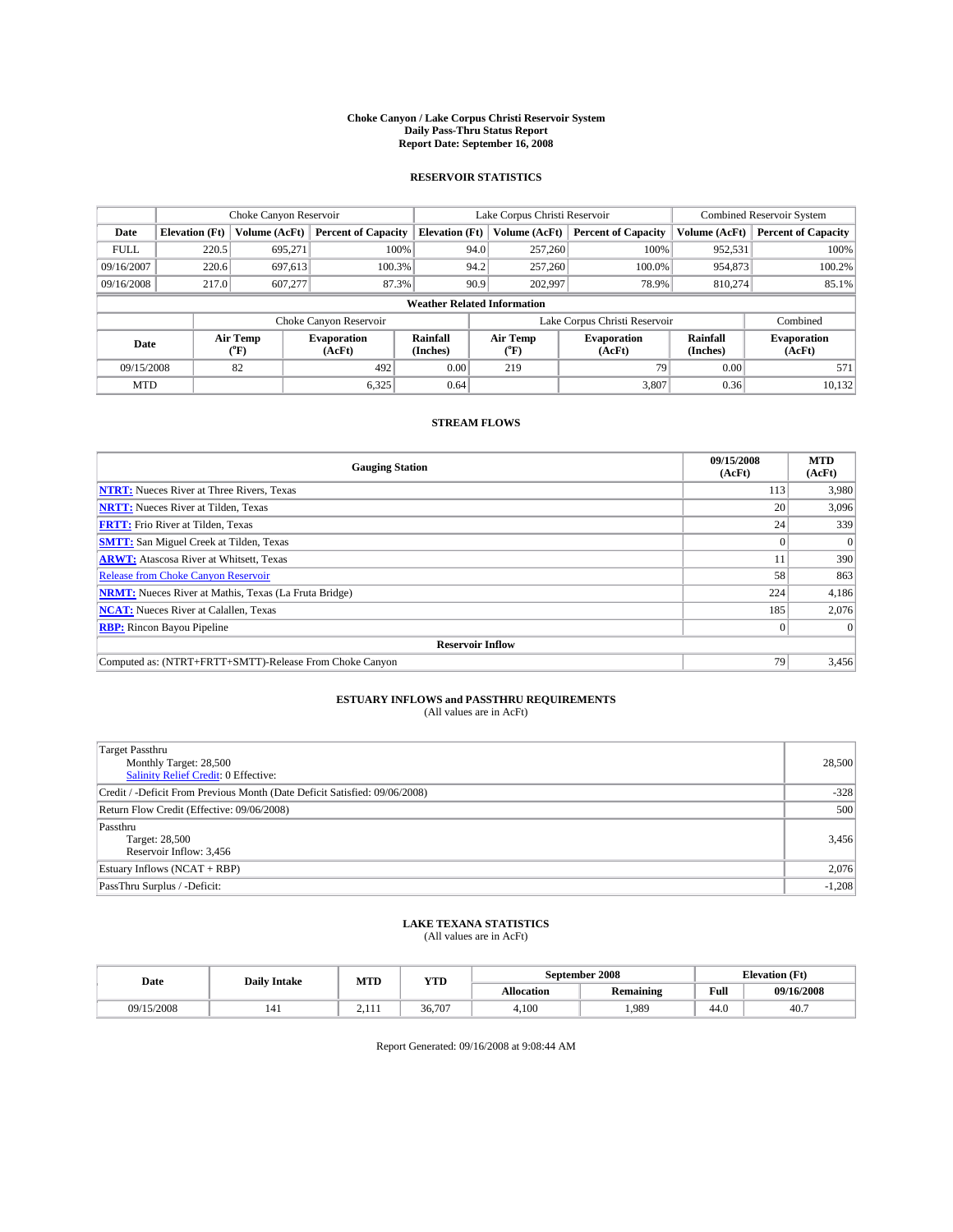#### **Choke Canyon / Lake Corpus Christi Reservoir System Daily Pass-Thru Status Report Report Date: September 17, 2008**

### **RESERVOIR STATISTICS**

|             | Choke Canyon Reservoir             |               | Lake Corpus Christi Reservoir |                       |                               |                  | <b>Combined Reservoir System</b> |                      |                              |
|-------------|------------------------------------|---------------|-------------------------------|-----------------------|-------------------------------|------------------|----------------------------------|----------------------|------------------------------|
| Date        | <b>Elevation</b> (Ft)              | Volume (AcFt) | <b>Percent of Capacity</b>    | <b>Elevation</b> (Ft) |                               | Volume (AcFt)    | <b>Percent of Capacity</b>       | Volume (AcFt)        | <b>Percent of Capacity</b>   |
| <b>FULL</b> | 220.5                              | 695,271       |                               | 100%                  | 94.0                          | 257,260          | 100%                             | 952,531              | 100%                         |
| 09/17/2007  | 220.6                              | 697.092       | 100.3%                        |                       | 94.2                          | 257,260          | 100.0%                           | 954,352              | 100.2%                       |
| 09/17/2008  | 217.0                              | 606,554       | 87.2%                         |                       | 90.9                          | 202,142          | 78.6%                            | 808,696              | 84.9%                        |
|             | <b>Weather Related Information</b> |               |                               |                       |                               |                  |                                  |                      |                              |
|             |                                    |               | Choke Canyon Reservoir        |                       | Lake Corpus Christi Reservoir |                  |                                  |                      | Combined                     |
|             | Air Temp<br>Date<br>(°F)           |               | <b>Evaporation</b><br>(AcFt)  | Rainfall<br>(Inches)  |                               | Air Temp<br>("F) | <b>Evaporation</b><br>(AcFt)     | Rainfall<br>(Inches) | <b>Evaporation</b><br>(AcFt) |
| 09/16/2008  |                                    | 84            | 407                           | 0.00                  |                               | 82               | 219                              | 0.00                 | 626                          |
| <b>MTD</b>  |                                    |               | 6,732                         | 0.64                  |                               |                  | 4,166                            | 0.36                 | 10,898                       |

### **STREAM FLOWS**

| <b>Gauging Station</b>                                       | 09/16/2008<br>(AcFt) | <b>MTD</b><br>(AcFt) |
|--------------------------------------------------------------|----------------------|----------------------|
| <b>NTRT:</b> Nueces River at Three Rivers, Texas             | 107                  | 4,087                |
| <b>NRTT:</b> Nueces River at Tilden, Texas                   | 14                   | 3,111                |
| <b>FRTT:</b> Frio River at Tilden, Texas                     | 24                   | 363                  |
| <b>SMTT:</b> San Miguel Creek at Tilden, Texas               |                      |                      |
| <b>ARWT:</b> Atascosa River at Whitsett, Texas               | 9                    | 399                  |
| <b>Release from Choke Canyon Reservoir</b>                   | 58                   | 921                  |
| <b>NRMT:</b> Nueces River at Mathis, Texas (La Fruta Bridge) | 195                  | 4,381                |
| <b>NCAT:</b> Nueces River at Calallen, Texas                 | 171                  | 2,247                |
| <b>RBP:</b> Rincon Bayou Pipeline                            | $\vert 0 \vert$      |                      |
| <b>Reservoir Inflow</b>                                      |                      |                      |
| Computed as: (NTRT+FRTT+SMTT)-Release From Choke Canyon      | 73 <sub>1</sub>      | 3,530                |

# **ESTUARY INFLOWS and PASSTHRU REQUIREMENTS**<br>(All values are in AcFt)

| <b>Target Passthru</b><br>Monthly Target: 28,500<br><b>Salinity Relief Credit: 0 Effective:</b> | 28,500   |
|-------------------------------------------------------------------------------------------------|----------|
| Credit / -Deficit From Previous Month (Date Deficit Satisfied: 09/06/2008)                      | $-328$   |
| Return Flow Credit (Effective: 09/06/2008)                                                      | 500      |
| Passthru<br>Target: 28,500<br>Reservoir Inflow: 3,530                                           | 3,530    |
| Estuary Inflows (NCAT + RBP)                                                                    | 2,247    |
| PassThru Surplus / -Deficit:                                                                    | $-1,111$ |

# **LAKE TEXANA STATISTICS** (All values are in AcFt)

| Date       | <b>Daily Intake</b> | MTD             | YTD    |            | September 2008   | <b>Elevation</b> (Ft) |            |
|------------|---------------------|-----------------|--------|------------|------------------|-----------------------|------------|
|            |                     |                 |        | Allocation | <b>Remaining</b> | Full                  | 09/17/2008 |
| 09/16/2008 | 141                 | າ າ າ<br>ے بے د | 36.849 | 4.100      | .848             | 44.0                  | 41.        |

Report Generated: 09/17/2008 at 8:16:02 AM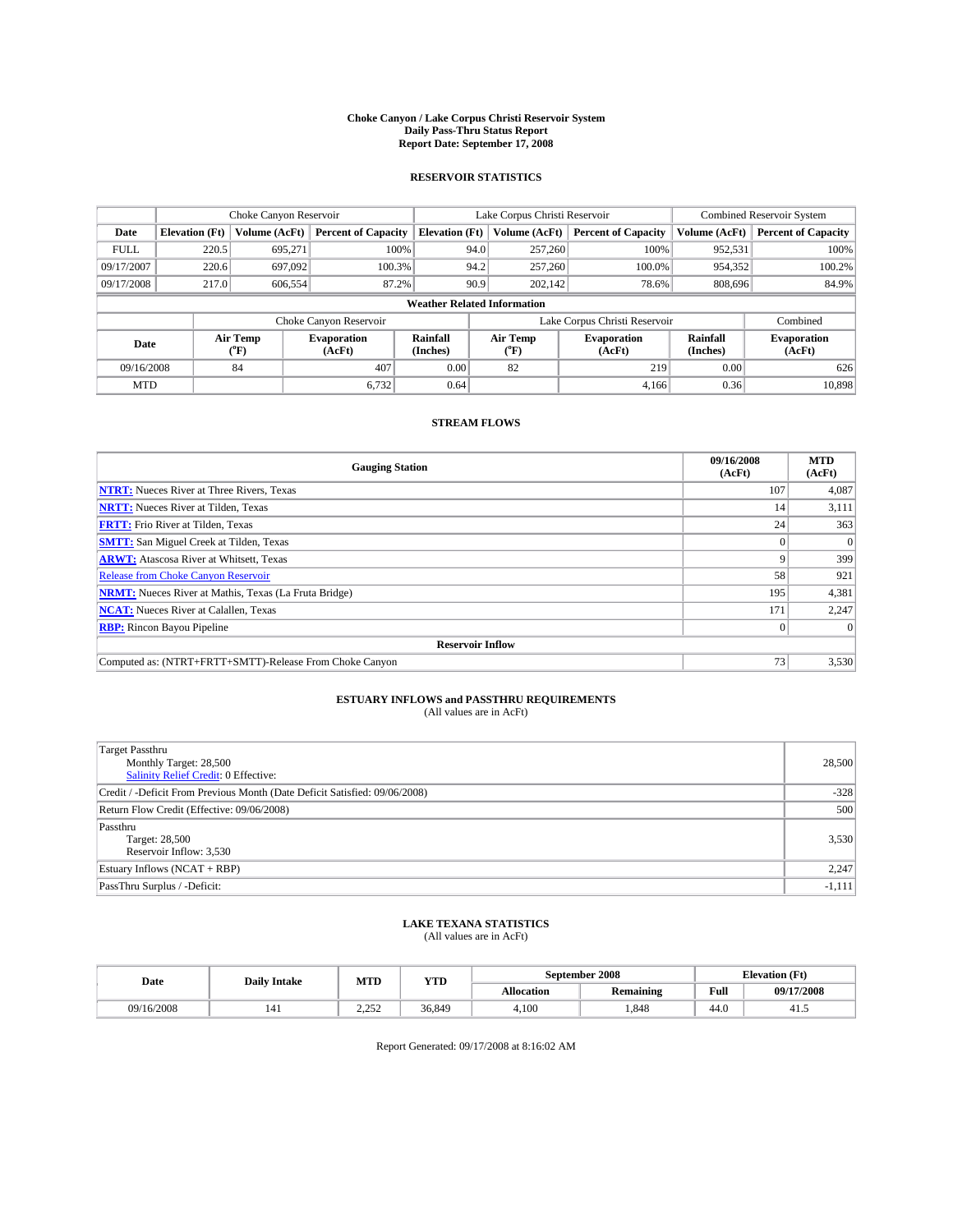#### **Choke Canyon / Lake Corpus Christi Reservoir System Daily Pass-Thru Status Report Report Date: September 18, 2008**

### **RESERVOIR STATISTICS**

|             | Choke Canyon Reservoir             |               | Lake Corpus Christi Reservoir |                       |                               |                  | <b>Combined Reservoir System</b> |                      |                              |
|-------------|------------------------------------|---------------|-------------------------------|-----------------------|-------------------------------|------------------|----------------------------------|----------------------|------------------------------|
| Date        | <b>Elevation</b> (Ft)              | Volume (AcFt) | <b>Percent of Capacity</b>    | <b>Elevation</b> (Ft) |                               | Volume (AcFt)    | <b>Percent of Capacity</b>       | Volume (AcFt)        | <b>Percent of Capacity</b>   |
| <b>FULL</b> | 220.5                              | 695,271       | 100%                          |                       | 94.0                          | 257,260          | 100%                             | 952,531              | 100%                         |
| 09/18/2007  | 220.6                              | 697,353       | 100.3%                        |                       | 94.2                          | 257,260          | 100.0%                           | 954.613              | 100.2%                       |
| 09/18/2008  | 216.9                              | 605,590       | 87.1%                         |                       | 90.9                          | 201,972          | 78.5%                            | 807,562              | 84.8%                        |
|             | <b>Weather Related Information</b> |               |                               |                       |                               |                  |                                  |                      |                              |
|             |                                    |               | Choke Canyon Reservoir        |                       | Lake Corpus Christi Reservoir |                  |                                  |                      | Combined                     |
|             | Air Temp<br>Date<br>(°F)           |               | <b>Evaporation</b><br>(AcFt)  | Rainfall<br>(Inches)  |                               | Air Temp<br>("F) | <b>Evaporation</b><br>(AcFt)     | Rainfall<br>(Inches) | <b>Evaporation</b><br>(AcFt) |
| 09/17/2008  |                                    | 86            | 365                           | 0.00                  |                               | 81               | 229                              | 0.00                 | 594                          |
| <b>MTD</b>  |                                    |               | 7.097                         | 0.64                  |                               |                  | 4,395                            | 0.36                 | 11.492                       |

### **STREAM FLOWS**

| <b>Gauging Station</b>                                       | 09/17/2008<br>(AcFt) | <b>MTD</b><br>(AcFt) |
|--------------------------------------------------------------|----------------------|----------------------|
| <b>NTRT:</b> Nueces River at Three Rivers, Texas             | 103                  | 4,190                |
| <b>NRTT:</b> Nueces River at Tilden, Texas                   | 19                   | 3,130                |
| <b>FRTT:</b> Frio River at Tilden, Texas                     | 24                   | 387                  |
| <b>SMTT:</b> San Miguel Creek at Tilden, Texas               |                      |                      |
| <b>ARWT:</b> Atascosa River at Whitsett, Texas               | 9                    | 408                  |
| <b>Release from Choke Canyon Reservoir</b>                   | 58                   | 979                  |
| <b>NRMT:</b> Nueces River at Mathis, Texas (La Fruta Bridge) | 195                  | 4,575                |
| <b>NCAT:</b> Nueces River at Calallen, Texas                 | 87                   | 2,334                |
| <b>RBP:</b> Rincon Bayou Pipeline                            | $\overline{0}$       |                      |
| <b>Reservoir Inflow</b>                                      |                      |                      |
| Computed as: (NTRT+FRTT+SMTT)-Release From Choke Canyon      | 69                   | 3,599                |

# **ESTUARY INFLOWS and PASSTHRU REQUIREMENTS**<br>(All values are in AcFt)

| Target Passthru                                                            |          |
|----------------------------------------------------------------------------|----------|
| Monthly Target: 28,500                                                     | 28,500   |
| <b>Salinity Relief Credit: 0 Effective:</b>                                |          |
| Credit / -Deficit From Previous Month (Date Deficit Satisfied: 09/06/2008) | $-328$   |
| Return Flow Credit (Effective: 09/06/2008)                                 | 500      |
| Passthru                                                                   |          |
| Target: 28,500                                                             | 3,599    |
| Reservoir Inflow: 3,599                                                    |          |
| Estuary Inflows (NCAT + RBP)                                               | 2,334    |
| PassThru Surplus / -Deficit:                                               | $-1,093$ |

# **LAKE TEXANA STATISTICS** (All values are in AcFt)

| Date       | <b>Daily Intake</b> | MTD   | YTD    |            | September 2008   | <b>Elevation</b> (Ft) |            |
|------------|---------------------|-------|--------|------------|------------------|-----------------------|------------|
|            |                     |       |        | Allocation | <b>Remaining</b> | Full                  | 09/18/2008 |
| 09/17/2008 | 141                 | 2.393 | 36.990 | 4.100      | 707              | 44.0                  | 41.9       |

Report Generated: 09/18/2008 at 8:12:23 AM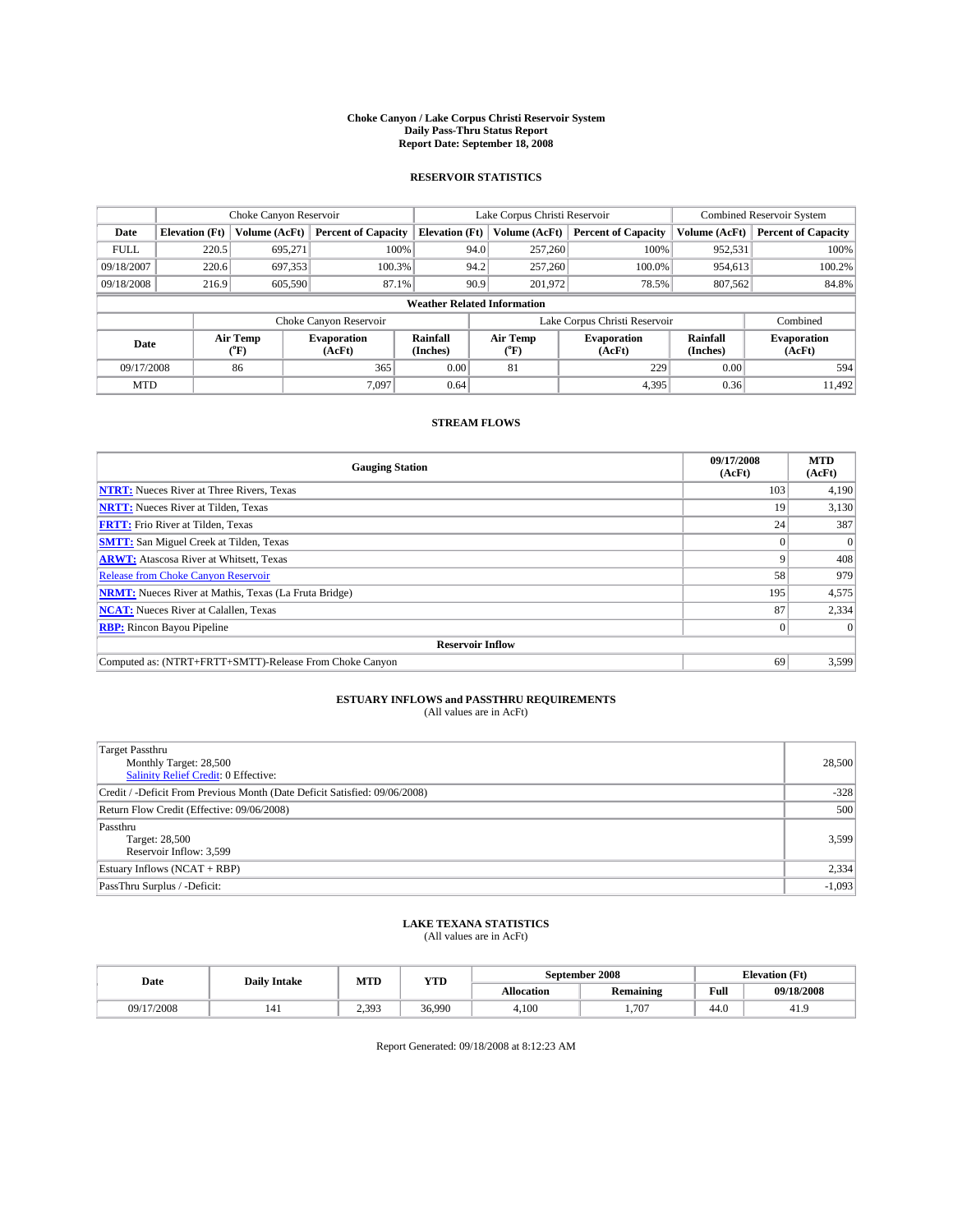#### **Choke Canyon / Lake Corpus Christi Reservoir System Daily Pass-Thru Status Report Report Date: September 19, 2008**

### **RESERVOIR STATISTICS**

|             | Choke Canyon Reservoir             |               | Lake Corpus Christi Reservoir |                                   |      |                  | <b>Combined Reservoir System</b> |                      |                              |  |
|-------------|------------------------------------|---------------|-------------------------------|-----------------------------------|------|------------------|----------------------------------|----------------------|------------------------------|--|
| Date        | <b>Elevation</b> (Ft)              | Volume (AcFt) | <b>Percent of Capacity</b>    | <b>Elevation</b> (Ft)             |      | Volume (AcFt)    | <b>Percent of Capacity</b>       | Volume (AcFt)        | <b>Percent of Capacity</b>   |  |
| <b>FULL</b> | 220.5                              | 695,271       |                               | 100%                              | 94.0 | 257,260          | 100%                             | 952,531              | 100%                         |  |
| 09/19/2007  | 220.6                              | 696,572       | 100.2%                        |                                   | 94.2 | 257,260          | 100.0%                           | 953,832              | 100.1%                       |  |
| 09/19/2008  | 216.9                              | 604,867       |                               | 90.8<br>87.0%<br>201,290<br>78.2% |      | 806,157          | 84.6%                            |                      |                              |  |
|             | <b>Weather Related Information</b> |               |                               |                                   |      |                  |                                  |                      |                              |  |
|             |                                    |               | Choke Canyon Reservoir        |                                   |      |                  | Lake Corpus Christi Reservoir    |                      | Combined                     |  |
|             | Air Temp<br>Date<br>(°F)           |               | <b>Evaporation</b><br>(AcFt)  | Rainfall<br>(Inches)              |      | Air Temp<br>("F) | <b>Evaporation</b><br>(AcFt)     | Rainfall<br>(Inches) | <b>Evaporation</b><br>(AcFt) |  |
| 09/18/2008  |                                    | 81            | 252                           | 0.00                              |      | 80               | 89                               | 0.00                 | 341                          |  |
| <b>MTD</b>  |                                    |               | 7.349                         | 0.64                              |      |                  | 4.484                            | 0.36                 | 11,833                       |  |

### **STREAM FLOWS**

| <b>Gauging Station</b>                                       | 09/18/2008<br>(AcFt) | <b>MTD</b><br>(AcFt) |
|--------------------------------------------------------------|----------------------|----------------------|
| <b>NTRT:</b> Nueces River at Three Rivers, Texas             | 99                   | 4,290                |
| <b>NRTT:</b> Nueces River at Tilden, Texas                   | 22                   | 3,152                |
| <b>FRTT:</b> Frio River at Tilden, Texas                     | 22                   | 409                  |
| <b>SMTT:</b> San Miguel Creek at Tilden, Texas               |                      |                      |
| <b>ARWT:</b> Atascosa River at Whitsett, Texas               | 8                    | 416                  |
| <b>Release from Choke Canyon Reservoir</b>                   | 58                   | 1,036                |
| <b>NRMT:</b> Nueces River at Mathis, Texas (La Fruta Bridge) | 220                  | 4,796                |
| <b>NCAT:</b> Nueces River at Calallen, Texas                 | 52                   | 2,386                |
| <b>RBP:</b> Rincon Bayou Pipeline                            | $\theta$             |                      |
| <b>Reservoir Inflow</b>                                      |                      |                      |
| Computed as: (NTRT+FRTT+SMTT)-Release From Choke Canyon      | 64                   | 3,663                |

# **ESTUARY INFLOWS and PASSTHRU REQUIREMENTS**<br>(All values are in AcFt)

| <b>Target Passthru</b><br>Monthly Target: 28,500<br><b>Salinity Relief Credit: 0 Effective:</b> | 28,500   |
|-------------------------------------------------------------------------------------------------|----------|
| Credit / -Deficit From Previous Month (Date Deficit Satisfied: 09/06/2008)                      | $-328$   |
| Return Flow Credit (Effective: 09/06/2008)                                                      | 500      |
| Passthru<br>Target: 28,500<br>Reservoir Inflow: 3,663                                           | 3,663    |
| Estuary Inflows (NCAT + RBP)                                                                    | 2,386    |
| PassThru Surplus / -Deficit:                                                                    | $-1,105$ |

## **LAKE TEXANA STATISTICS** (All values are in AcFt)

| Date       | <b>Daily Intake</b> | MTD            | YTD    |            | September 2008   | <b>Elevation</b> (Ft) |            |
|------------|---------------------|----------------|--------|------------|------------------|-----------------------|------------|
|            |                     |                |        | Allocation | <b>Remaining</b> | Full                  | 09/19/2008 |
| 09/18/2008 | $\Delta$<br>142     | 525<br>ر ر د د | 37.132 | 4.100      | .565             | 44.0                  | 42.1       |

Report Generated: 09/19/2008 at 8:14:01 AM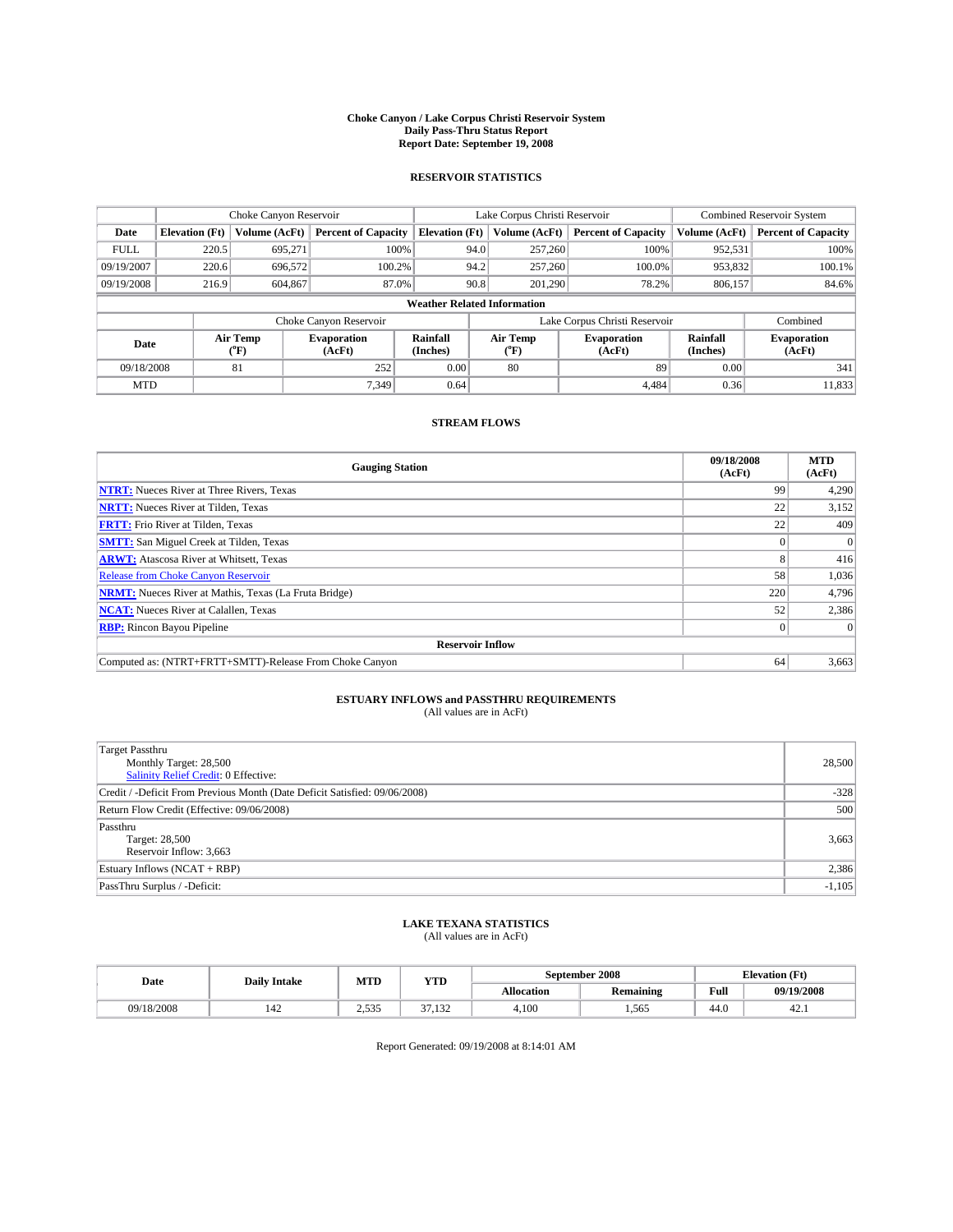#### **Choke Canyon / Lake Corpus Christi Reservoir System Daily Pass-Thru Status Report Report Date: September 20, 2008**

### **RESERVOIR STATISTICS**

|                          | Choke Canyon Reservoir             |               | Lake Corpus Christi Reservoir |                       |                               |                  | <b>Combined Reservoir System</b> |                      |                              |  |
|--------------------------|------------------------------------|---------------|-------------------------------|-----------------------|-------------------------------|------------------|----------------------------------|----------------------|------------------------------|--|
| Date                     | <b>Elevation</b> (Ft)              | Volume (AcFt) | <b>Percent of Capacity</b>    | <b>Elevation</b> (Ft) |                               | Volume (AcFt)    | <b>Percent of Capacity</b>       | Volume (AcFt)        | <b>Percent of Capacity</b>   |  |
| <b>FULL</b>              | 220.5                              | 695,271       |                               | 100%                  | 94.0                          | 257,260          | 100%                             | 952,531              | 100%                         |  |
| 09/20/2007               | 220.6                              | 696,572       | 100.2%                        |                       | 94.2                          | 257,260          | 100.0%                           | 953,832              | 100.1%                       |  |
| 09/20/2008               | 216.9                              | 604,385       | 86.9%                         |                       | 90.8                          |                  | 200,949<br>78.1%                 | 805,334              | 84.5%                        |  |
|                          | <b>Weather Related Information</b> |               |                               |                       |                               |                  |                                  |                      |                              |  |
|                          |                                    |               | Choke Canyon Reservoir        |                       | Lake Corpus Christi Reservoir |                  |                                  |                      | Combined                     |  |
| Air Temp<br>Date<br>(°F) |                                    |               | <b>Evaporation</b><br>(AcFt)  | Rainfall<br>(Inches)  |                               | Air Temp<br>("F) | <b>Evaporation</b><br>(AcFt)     | Rainfall<br>(Inches) | <b>Evaporation</b><br>(AcFt) |  |
| 09/19/2008               |                                    | 88            | 364                           | 0.00                  |                               | 85               | 218                              | 0.00                 | 582                          |  |
| <b>MTD</b>               |                                    |               | 7,713                         | 0.64                  |                               |                  | 4,702                            | 0.36                 | 12,415                       |  |

### **STREAM FLOWS**

| <b>Gauging Station</b>                                       | 09/19/2008<br>(AcFt) | <b>MTD</b><br>(AcFt) |
|--------------------------------------------------------------|----------------------|----------------------|
| <b>NTRT:</b> Nueces River at Three Rivers, Texas             | 99                   | 4,389                |
| <b>NRTT:</b> Nueces River at Tilden, Texas                   | 137                  | 3,289                |
| <b>FRTT:</b> Frio River at Tilden, Texas                     | 22                   | 431                  |
| <b>SMTT:</b> San Miguel Creek at Tilden, Texas               |                      |                      |
| <b>ARWT:</b> Atascosa River at Whitsett, Texas               | 8                    | 423                  |
| <b>Release from Choke Canyon Reservoir</b>                   | 58                   | 1,094                |
| <b>NRMT:</b> Nueces River at Mathis, Texas (La Fruta Bridge) | 226                  | 5,022                |
| <b>NCAT:</b> Nueces River at Calallen, Texas                 | 48                   | 2,434                |
| <b>RBP:</b> Rincon Bayou Pipeline                            | $\vert 0 \vert$      |                      |
| <b>Reservoir Inflow</b>                                      |                      |                      |
| Computed as: (NTRT+FRTT+SMTT)-Release From Choke Canyon      | 64                   | 3,726                |

# **ESTUARY INFLOWS and PASSTHRU REQUIREMENTS**<br>(All values are in AcFt)

| <b>Target Passthru</b><br>Monthly Target: 28,500<br><b>Salinity Relief Credit: 0 Effective:</b> | 28,500   |
|-------------------------------------------------------------------------------------------------|----------|
| Credit / -Deficit From Previous Month (Date Deficit Satisfied: 09/06/2008)                      | $-328$   |
| Return Flow Credit (Effective: 09/06/2008)                                                      | 500      |
| Passthru<br>Target: 28,500<br>Reservoir Inflow: 3,726                                           | 3,726    |
| Estuary Inflows (NCAT + RBP)                                                                    | 2,434    |
| PassThru Surplus / -Deficit:                                                                    | $-1,121$ |

## **LAKE TEXANA STATISTICS** (All values are in AcFt)

| Date       | <b>Daily Intake</b> | MTD          | YTD    |            | September 2008   | <b>Elevation</b> (Ft) |            |
|------------|---------------------|--------------|--------|------------|------------------|-----------------------|------------|
|            |                     |              |        | Allocation | <b>Remaining</b> | Full                  | 09/20/2008 |
| 09/19/2008 | 138                 | 672<br>2.01. | 37.269 | 4.100      | 407<br>.42       | 44.0                  | 42.1       |

Report Generated: 09/20/2008 at 8:46:10 AM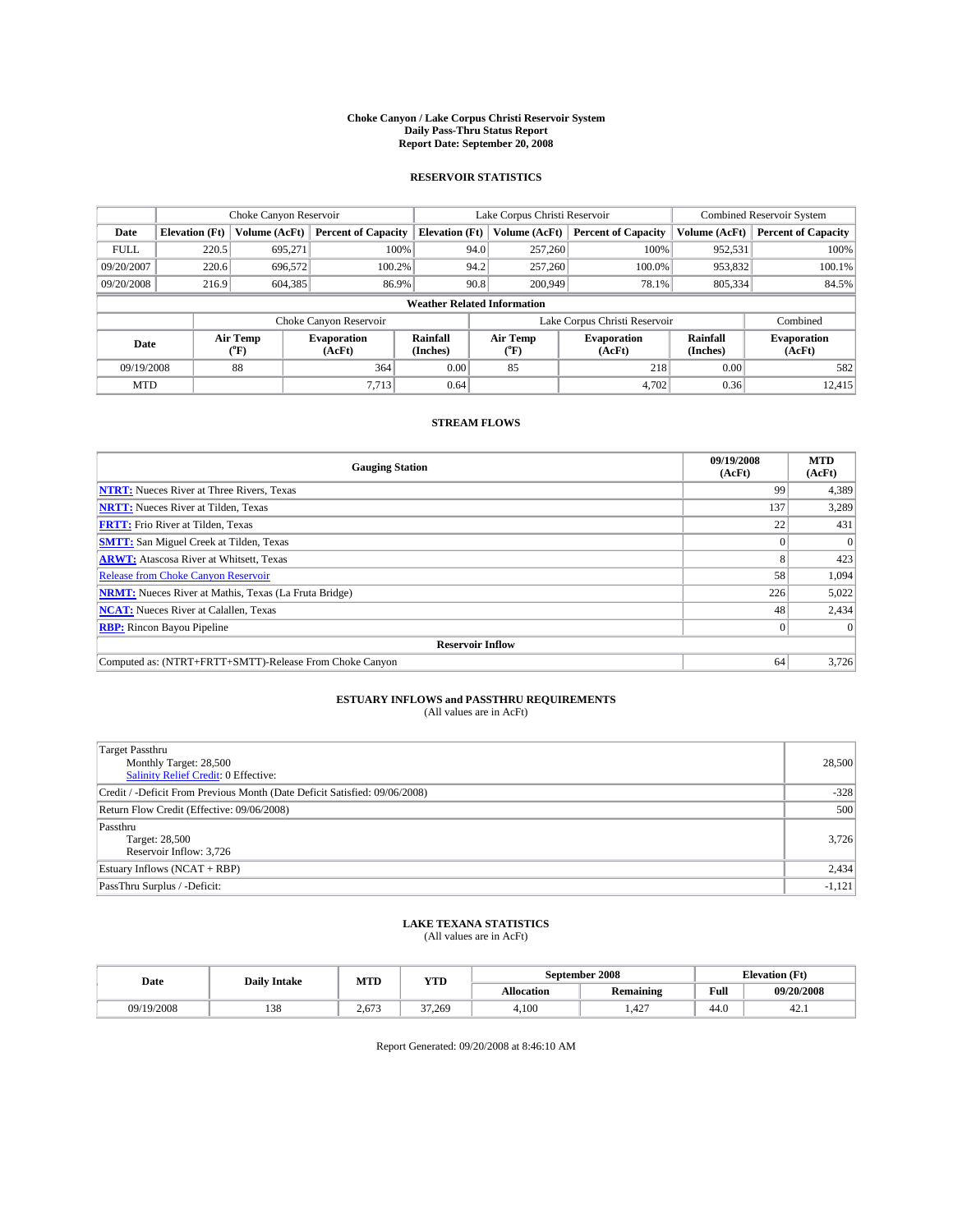#### **Choke Canyon / Lake Corpus Christi Reservoir System Daily Pass-Thru Status Report Report Date: September 21, 2008**

### **RESERVOIR STATISTICS**

|                          | Choke Canyon Reservoir             |               | Lake Corpus Christi Reservoir |                       |                               |                  | <b>Combined Reservoir System</b> |                      |                              |  |
|--------------------------|------------------------------------|---------------|-------------------------------|-----------------------|-------------------------------|------------------|----------------------------------|----------------------|------------------------------|--|
| Date                     | <b>Elevation</b> (Ft)              | Volume (AcFt) | <b>Percent of Capacity</b>    | <b>Elevation</b> (Ft) |                               | Volume (AcFt)    | <b>Percent of Capacity</b>       | Volume (AcFt)        | <b>Percent of Capacity</b>   |  |
| <b>FULL</b>              | 220.5                              | 695,271       |                               | 100%                  | 94.0                          | 257,260          | 100%                             | 952,531              | 100%                         |  |
| 09/21/2007               | 220.5                              | 696,052       | $100.1\%$                     |                       | 94.2                          | 257,260          | 100.0%                           | 953,312              | 100.1%                       |  |
| 09/21/2008               | 216.8                              | 603,903       | 86.9%                         |                       | 90.8                          | 200,608          | 78.0%                            | 804,511              | 84.5%                        |  |
|                          | <b>Weather Related Information</b> |               |                               |                       |                               |                  |                                  |                      |                              |  |
|                          |                                    |               | Choke Canyon Reservoir        |                       | Lake Corpus Christi Reservoir |                  |                                  |                      | Combined                     |  |
| Air Temp<br>Date<br>(°F) |                                    |               | <b>Evaporation</b><br>(AcFt)  | Rainfall<br>(Inches)  |                               | Air Temp<br>("F) | <b>Evaporation</b><br>(AcFt)     | Rainfall<br>(Inches) | <b>Evaporation</b><br>(AcFt) |  |
| 09/20/2008               |                                    | 90            | 406                           | 0.00                  |                               | 89               | 278                              | 0.00                 | 684                          |  |
| <b>MTD</b>               |                                    |               | 8.119                         | 0.64                  |                               |                  | 4.980                            | 0.36                 | 13,099                       |  |

### **STREAM FLOWS**

| <b>Gauging Station</b>                                       | 09/20/2008<br>(AcFt) | <b>MTD</b><br>(AcFt) |
|--------------------------------------------------------------|----------------------|----------------------|
| <b>NTRT:</b> Nueces River at Three Rivers, Texas             | 115                  | 4,504                |
| <b>NRTT:</b> Nueces River at Tilden, Texas                   | 377                  | 3,666                |
| <b>FRTT:</b> Frio River at Tilden, Texas                     | 24 <sub>1</sub>      | 455                  |
| <b>SMTT:</b> San Miguel Creek at Tilden, Texas               |                      |                      |
| <b>ARWT:</b> Atascosa River at Whitsett, Texas               | 8                    | 431                  |
| <b>Release from Choke Canyon Reservoir</b>                   | 58                   | 1,151                |
| <b>NRMT:</b> Nueces River at Mathis, Texas (La Fruta Bridge) | 226                  | 5,248                |
| <b>NCAT:</b> Nueces River at Calallen, Texas                 | 83                   | 2,517                |
| <b>RBP:</b> Rincon Bayou Pipeline                            | $\overline{0}$       |                      |
| <b>Reservoir Inflow</b>                                      |                      |                      |
| Computed as: (NTRT+FRTT+SMTT)-Release From Choke Canyon      | 81                   | 3,808                |

# **ESTUARY INFLOWS and PASSTHRU REQUIREMENTS**<br>(All values are in AcFt)

| Target Passthru<br>Monthly Target: 28,500<br><b>Salinity Relief Credit: 0 Effective:</b> | 28,500   |
|------------------------------------------------------------------------------------------|----------|
| Credit / -Deficit From Previous Month (Date Deficit Satisfied: 09/06/2008)               | $-328$   |
| Return Flow Credit (Effective: 09/06/2008)                                               | 500      |
| Passthru<br>Target: 28,500<br>Reservoir Inflow: 3,808                                    | 3,808    |
| Estuary Inflows (NCAT + RBP)                                                             | 2,517    |
| PassThru Surplus / -Deficit:                                                             | $-1,119$ |

# **LAKE TEXANA STATISTICS** (All values are in AcFt)

| Date       | <b>Daily Intake</b> | MTD   | <b>YTD</b>       |            | September 2008   | <b>Elevation</b> (Ft) |            |
|------------|---------------------|-------|------------------|------------|------------------|-----------------------|------------|
|            |                     |       |                  | Allocation | <b>Remaining</b> | Full                  | 09/21/2008 |
| 09/20/2008 |                     | 2.817 | $\sim$<br>37.414 | 4,100      | .283             | 44.0                  | 42.1       |

Report Generated: 09/21/2008 at 8:07:54 AM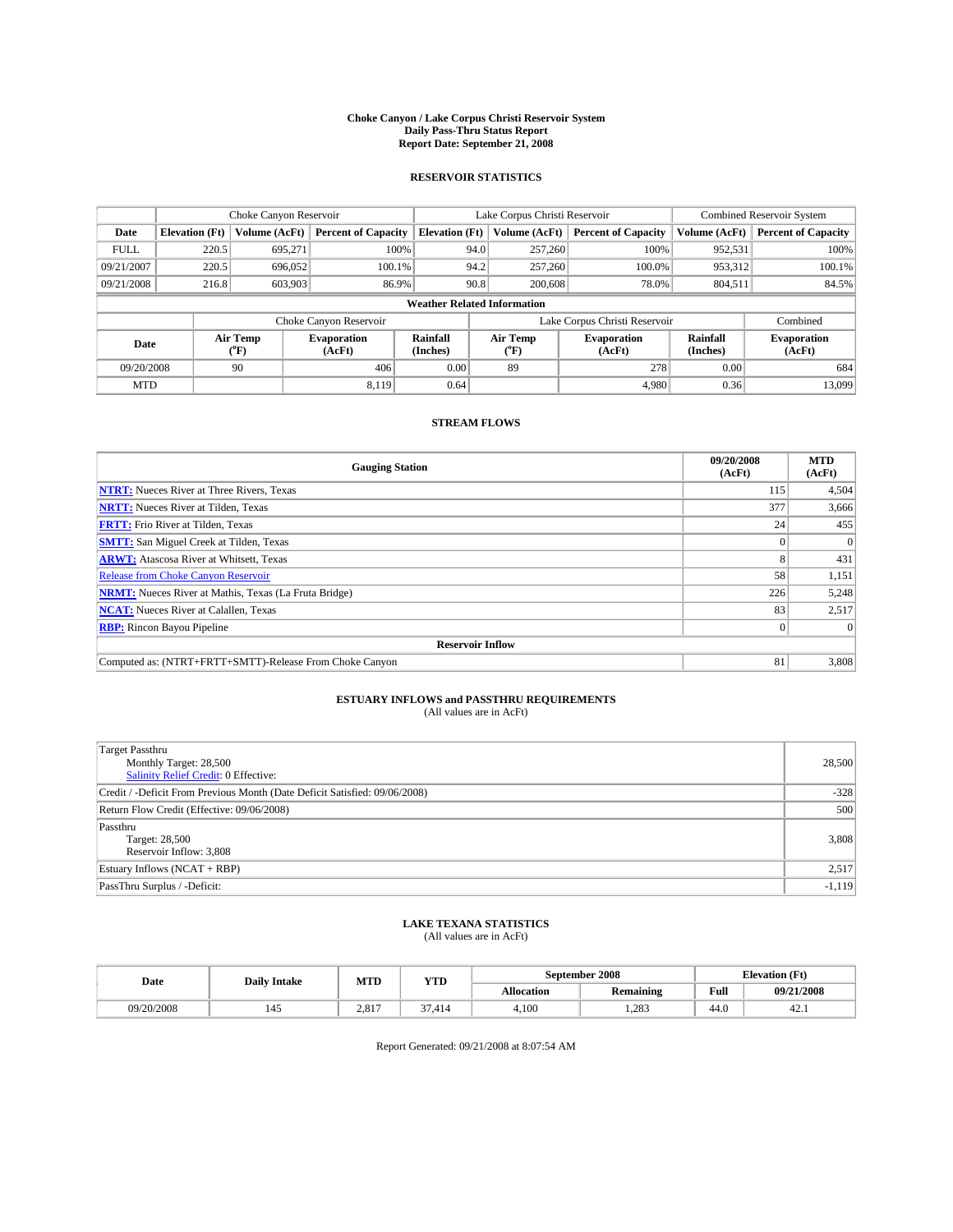#### **Choke Canyon / Lake Corpus Christi Reservoir System Daily Pass-Thru Status Report Report Date: September 22, 2008**

### **RESERVOIR STATISTICS**

|             | Choke Canyon Reservoir             |                  |                              |                       | Lake Corpus Christi Reservoir |                  |                              |                      | <b>Combined Reservoir System</b> |  |
|-------------|------------------------------------|------------------|------------------------------|-----------------------|-------------------------------|------------------|------------------------------|----------------------|----------------------------------|--|
| Date        | <b>Elevation</b> (Ft)              | Volume (AcFt)    | <b>Percent of Capacity</b>   | <b>Elevation</b> (Ft) |                               | Volume (AcFt)    | <b>Percent of Capacity</b>   | Volume (AcFt)        | <b>Percent of Capacity</b>       |  |
| <b>FULL</b> | 220.5                              | 695.271          | 100%                         |                       | 94.0                          | 257,260          | 100%                         | 952,531              | 100%                             |  |
| 09/22/2007  | 220.5                              | 696,052          | 100.1%                       |                       | 94.2                          | 257,260          | 100.0%                       | 953,312              | 100.1%                           |  |
| 09/22/2008  | 216.8                              | 603,421          | 86.8%                        |                       | 90.8                          | 200,437          | 77.9%                        | 803,858              | 84.4%                            |  |
|             | <b>Weather Related Information</b> |                  |                              |                       |                               |                  |                              |                      |                                  |  |
|             |                                    |                  | Choke Canyon Reservoir       |                       | Lake Corpus Christi Reservoir |                  |                              |                      | Combined                         |  |
| Date        |                                    | Air Temp<br>(°F) | <b>Evaporation</b><br>(AcFt) | Rainfall<br>(Inches)  |                               | Air Temp<br>("F) | <b>Evaporation</b><br>(AcFt) | Rainfall<br>(Inches) | <b>Evaporation</b><br>(AcFt)     |  |
| 09/21/2008  |                                    | 92               | 378                          | 0.00                  |                               | 90               | 248                          | 0.00                 | 626                              |  |
| <b>MTD</b>  |                                    |                  | 8.497                        | 0.64                  |                               |                  | 5,228                        | 0.36                 | 13,725                           |  |

### **STREAM FLOWS**

| <b>Gauging Station</b>                                       | 09/21/2008<br>(AcFt) | <b>MTD</b><br>(AcFt) |  |  |  |  |  |
|--------------------------------------------------------------|----------------------|----------------------|--|--|--|--|--|
| <b>NTRT:</b> Nueces River at Three Rivers, Texas             | 343                  | 4,847                |  |  |  |  |  |
| <b>NRTT:</b> Nueces River at Tilden, Texas                   | 506                  | 4,172                |  |  |  |  |  |
| <b>FRTT:</b> Frio River at Tilden, Texas                     | 22                   | 476                  |  |  |  |  |  |
| <b>SMTT:</b> San Miguel Creek at Tilden, Texas               |                      |                      |  |  |  |  |  |
| <b>ARWT:</b> Atascosa River at Whitsett, Texas               |                      | 438                  |  |  |  |  |  |
| <b>Release from Choke Canyon Reservoir</b>                   | 58                   | 1,209                |  |  |  |  |  |
| <b>NRMT:</b> Nueces River at Mathis, Texas (La Fruta Bridge) | 224                  | 5,473                |  |  |  |  |  |
| <b>NCAT:</b> Nueces River at Calallen, Texas                 | 103                  | 2,620                |  |  |  |  |  |
| <b>RBP:</b> Rincon Bayou Pipeline                            | $\overline{0}$       |                      |  |  |  |  |  |
| <b>Reservoir Inflow</b>                                      |                      |                      |  |  |  |  |  |
| Computed as: (NTRT+FRTT+SMTT)-Release From Choke Canyon      | 308                  | 4,115                |  |  |  |  |  |

# **ESTUARY INFLOWS and PASSTHRU REQUIREMENTS**<br>(All values are in AcFt)

| <b>Target Passthru</b><br>Monthly Target: 28,500<br>Salinity Relief Credit: 0 Effective: | 28,500   |
|------------------------------------------------------------------------------------------|----------|
| Credit / -Deficit From Previous Month (Date Deficit Satisfied: 09/06/2008)               | $-328$   |
| Return Flow Credit (Effective: 09/06/2008)                                               | 500      |
| Passthru<br>Target: 28,500<br>Reservoir Inflow: 4,115                                    | 4,115    |
| Estuary Inflows (NCAT + RBP)                                                             | 2,620    |
| PassThru Surplus / -Deficit:                                                             | $-1,323$ |

## **LAKE TEXANA STATISTICS** (All values are in AcFt)

| Date       | <b>Daily Intake</b> | MTD   | YTD    |            | September 2008   | <b>Elevation</b> (Ft) |            |
|------------|---------------------|-------|--------|------------|------------------|-----------------------|------------|
|            |                     |       |        | Allocation | <b>Remaining</b> | Full                  | 09/22/2008 |
| 09/21/2008 | 144                 | 2.962 | 37.558 | 4.100      | 120<br>1,120     | 44.0                  | 42.1       |

Report Generated: 09/22/2008 at 8:50:57 AM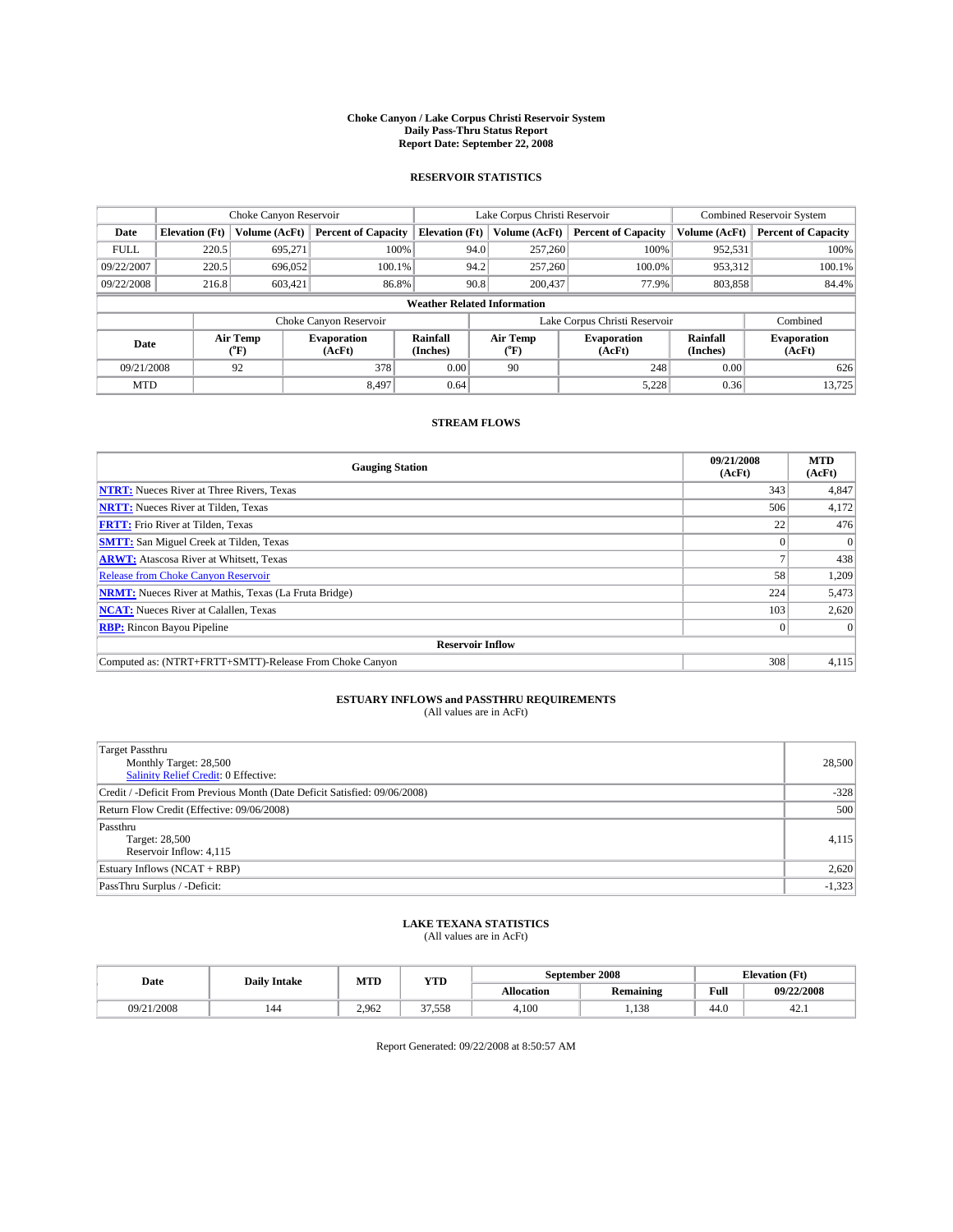#### **Choke Canyon / Lake Corpus Christi Reservoir System Daily Pass-Thru Status Report Report Date: September 23, 2008**

### **RESERVOIR STATISTICS**

|             | Choke Canyon Reservoir             |                  | Lake Corpus Christi Reservoir |                       |                               |                  | <b>Combined Reservoir System</b> |                      |                              |
|-------------|------------------------------------|------------------|-------------------------------|-----------------------|-------------------------------|------------------|----------------------------------|----------------------|------------------------------|
| Date        | <b>Elevation</b> (Ft)              | Volume (AcFt)    | <b>Percent of Capacity</b>    | <b>Elevation</b> (Ft) |                               | Volume (AcFt)    | <b>Percent of Capacity</b>       | Volume (AcFt)        | <b>Percent of Capacity</b>   |
| <b>FULL</b> | 220.5                              | 695,271          |                               | 100%                  | 94.0                          | 257,260          | 100%                             | 952,531              | 100%                         |
| 09/23/2007  | 220.5                              | 696,052          | $100.1\%$                     |                       | 94.1                          | 257,260          | 100.0%                           | 953,312              | 100.1%                       |
| 09/23/2008  | 216.8                              | 602,939          | 86.7%                         |                       | 90.9                          | 201,631          | 78.4%                            | 804,570              | 84.5%                        |
|             | <b>Weather Related Information</b> |                  |                               |                       |                               |                  |                                  |                      |                              |
|             |                                    |                  | Choke Canyon Reservoir        |                       | Lake Corpus Christi Reservoir |                  |                                  |                      | Combined                     |
| Date        |                                    | Air Temp<br>(°F) | <b>Evaporation</b><br>(AcFt)  | Rainfall<br>(Inches)  |                               | Air Temp<br>("F) | <b>Evaporation</b><br>(AcFt)     | Rainfall<br>(Inches) | <b>Evaporation</b><br>(AcFt) |
| 09/22/2008  |                                    | 91               | 322                           | 0.00                  |                               | 90               | 219                              | 0.00                 | 541                          |
| <b>MTD</b>  |                                    |                  | 8.819                         | 0.64                  |                               |                  | 5,447                            | 0.36                 | 14,266                       |

### **STREAM FLOWS**

| <b>Gauging Station</b>                                       | 09/22/2008<br>(AcFt) | <b>MTD</b><br>(AcFt) |  |  |  |  |  |
|--------------------------------------------------------------|----------------------|----------------------|--|--|--|--|--|
| <b>NTRT:</b> Nueces River at Three Rivers, Texas             | 474                  | 5,322                |  |  |  |  |  |
| <b>NRTT:</b> Nueces River at Tilden, Texas                   | 550                  | 4,722                |  |  |  |  |  |
| <b>FRTT:</b> Frio River at Tilden, Texas                     | 22                   | 498                  |  |  |  |  |  |
| <b>SMTT:</b> San Miguel Creek at Tilden, Texas               |                      |                      |  |  |  |  |  |
| <b>ARWT:</b> Atascosa River at Whitsett, Texas               |                      | 446                  |  |  |  |  |  |
| <b>Release from Choke Canyon Reservoir</b>                   | 58                   | 1,266                |  |  |  |  |  |
| <b>NRMT:</b> Nueces River at Mathis, Texas (La Fruta Bridge) | 226                  | 5,699                |  |  |  |  |  |
| <b>NCAT:</b> Nueces River at Calallen, Texas                 | 52                   | 2,672                |  |  |  |  |  |
| <b>RBP:</b> Rincon Bayou Pipeline                            | $\vert 0 \vert$      |                      |  |  |  |  |  |
| <b>Reservoir Inflow</b>                                      |                      |                      |  |  |  |  |  |
| Computed as: (NTRT+FRTT+SMTT)-Release From Choke Canyon      | 439                  | 4,554                |  |  |  |  |  |

# **ESTUARY INFLOWS and PASSTHRU REQUIREMENTS**<br>(All values are in AcFt)

| <b>Target Passthru</b><br>Monthly Target: 28,500<br><b>Salinity Relief Credit: 0 Effective:</b> | 28,500   |
|-------------------------------------------------------------------------------------------------|----------|
| Credit / -Deficit From Previous Month (Date Deficit Satisfied: 09/06/2008)                      | $-328$   |
| Return Flow Credit (Effective: 09/06/2008)                                                      | 500      |
| Passthru<br>Target: 28,500<br>Reservoir Inflow: 4,554                                           | 4,554    |
| Estuary Inflows (NCAT + RBP)                                                                    | 2,672    |
| PassThru Surplus / -Deficit:                                                                    | $-1,710$ |

## **LAKE TEXANA STATISTICS** (All values are in AcFt)

| Date       | <b>Daily Intake</b> | MTD   | YTD    |            | September 2008   | <b>Elevation</b> (Ft) |            |
|------------|---------------------|-------|--------|------------|------------------|-----------------------|------------|
|            |                     |       |        | Allocation | <b>Remaining</b> | Full                  | 09/23/2008 |
| 09/22/2008 | 144                 | 3.106 | 37.703 | 4.100      | 994              | 44.0                  | 42.2       |

Report Generated: 09/23/2008 at 8:56:19 AM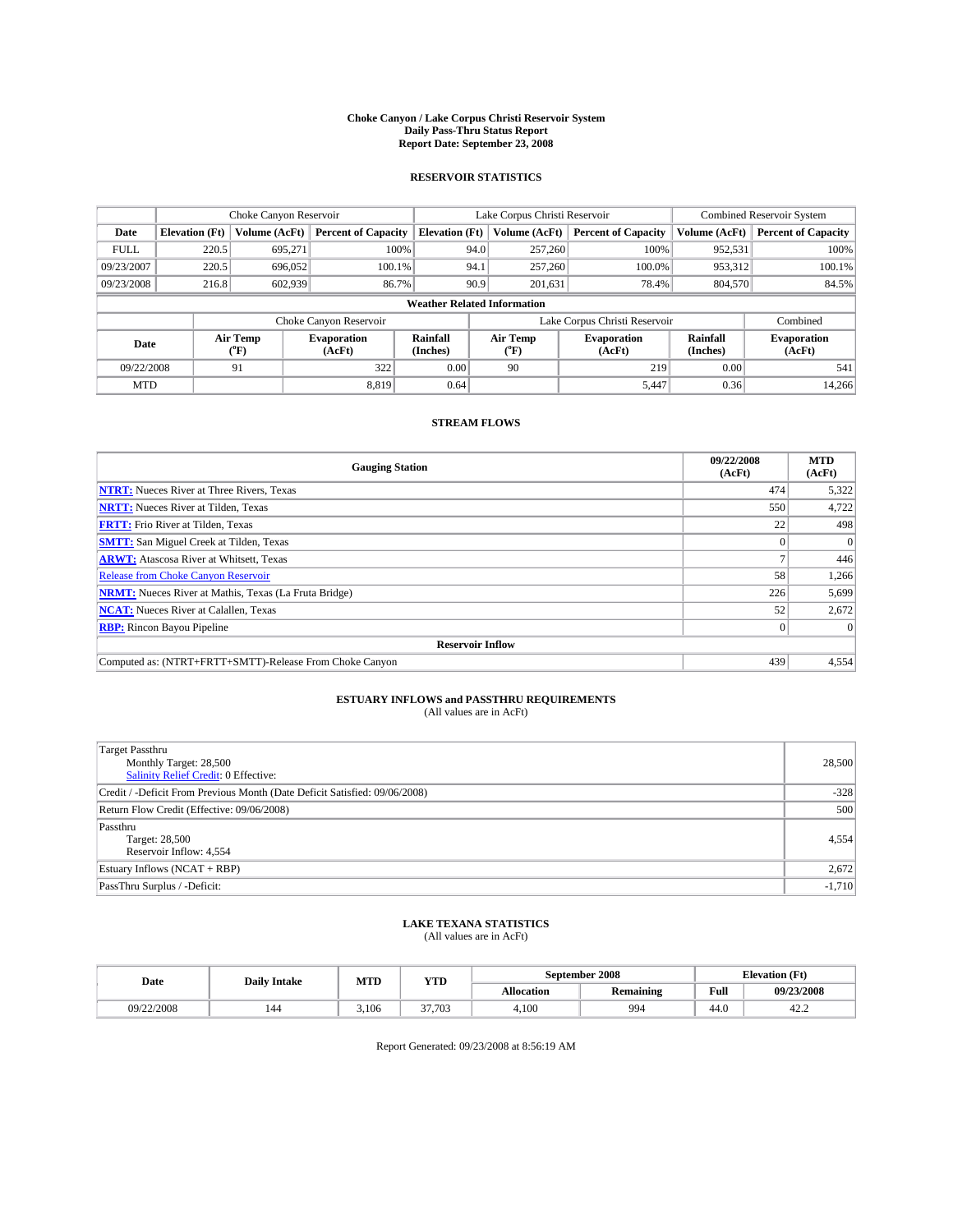#### **Choke Canyon / Lake Corpus Christi Reservoir System Daily Pass-Thru Status Report Report Date: September 24, 2008**

### **RESERVOIR STATISTICS**

|             | Choke Canyon Reservoir             |                  | Lake Corpus Christi Reservoir |                       |                               |                  | <b>Combined Reservoir System</b> |                      |                              |
|-------------|------------------------------------|------------------|-------------------------------|-----------------------|-------------------------------|------------------|----------------------------------|----------------------|------------------------------|
| Date        | <b>Elevation</b> (Ft)              | Volume (AcFt)    | <b>Percent of Capacity</b>    | <b>Elevation</b> (Ft) |                               | Volume (AcFt)    | <b>Percent of Capacity</b>       | Volume (AcFt)        | <b>Percent of Capacity</b>   |
| <b>FULL</b> | 220.5                              | 695,271          |                               | 100%                  | 94.0                          | 257,260          | 100%                             | 952,531              | 100%                         |
| 09/24/2007  | 220.5                              | 695.271          | 100.0%                        |                       | 94.1                          | 257,260          | 100.0%                           | 952,531              | 100.0%                       |
| 09/24/2008  | 216.8                              | 602,457          | 86.7%                         |                       | 90.9                          | 202,826          | 78.8%                            | 805,283              | 84.5%                        |
|             | <b>Weather Related Information</b> |                  |                               |                       |                               |                  |                                  |                      |                              |
|             |                                    |                  | Choke Canyon Reservoir        |                       | Lake Corpus Christi Reservoir |                  |                                  |                      | Combined                     |
| Date        |                                    | Air Temp<br>(°F) | <b>Evaporation</b><br>(AcFt)  | Rainfall<br>(Inches)  |                               | Air Temp<br>("F) | <b>Evaporation</b><br>(AcFt)     | Rainfall<br>(Inches) | <b>Evaporation</b><br>(AcFt) |
| 09/23/2008  |                                    | 91               | 196                           | 0.00                  |                               | 84               | 159                              | 0.00                 | 355                          |
| <b>MTD</b>  |                                    |                  | 9,015                         | 0.64                  |                               |                  | 5,606                            | 0.36                 | 14,621                       |

### **STREAM FLOWS**

| <b>Gauging Station</b>                                       | 09/23/2008<br>(AcFt) | <b>MTD</b><br>(AcFt) |  |  |  |  |  |
|--------------------------------------------------------------|----------------------|----------------------|--|--|--|--|--|
| <b>NTRT:</b> Nueces River at Three Rivers, Texas             | 534                  | 5,856                |  |  |  |  |  |
| <b>NRTT:</b> Nueces River at Tilden, Texas                   | 254                  | 4,976                |  |  |  |  |  |
| <b>FRTT:</b> Frio River at Tilden, Texas                     | 22                   | 520                  |  |  |  |  |  |
| <b>SMTT:</b> San Miguel Creek at Tilden, Texas               |                      |                      |  |  |  |  |  |
| <b>ARWT:</b> Atascosa River at Whitsett, Texas               |                      | 453                  |  |  |  |  |  |
| <b>Release from Choke Canyon Reservoir</b>                   | 58                   | 1,324                |  |  |  |  |  |
| <b>NRMT:</b> Nueces River at Mathis, Texas (La Fruta Bridge) | 234                  | 5,933                |  |  |  |  |  |
| <b>NCAT:</b> Nueces River at Calallen, Texas                 | 81                   | 2,753                |  |  |  |  |  |
| <b>RBP:</b> Rincon Bayou Pipeline                            | $\vert 0 \vert$      |                      |  |  |  |  |  |
| <b>Reservoir Inflow</b>                                      |                      |                      |  |  |  |  |  |
| Computed as: (NTRT+FRTT+SMTT)-Release From Choke Canyon      | 498                  | 5,052                |  |  |  |  |  |

# **ESTUARY INFLOWS and PASSTHRU REQUIREMENTS**<br>(All values are in AcFt)

| <b>Target Passthru</b><br>Monthly Target: 28,500<br><b>Salinity Relief Credit: 0 Effective:</b> | 28,500   |
|-------------------------------------------------------------------------------------------------|----------|
| Credit / -Deficit From Previous Month (Date Deficit Satisfied: 09/06/2008)                      | $-328$   |
| Return Flow Credit (Effective: 09/06/2008)                                                      | 500      |
| Passthru<br>Target: 28,500<br>Reservoir Inflow: 5,052                                           | 5,052    |
| Estuary Inflows (NCAT + RBP)                                                                    | 2,753    |
| PassThru Surplus / -Deficit:                                                                    | $-2,127$ |

## **LAKE TEXANA STATISTICS** (All values are in AcFt)

| Date       | <b>Daily Intake</b> | MTD   | YTD    |            | September 2008   | <b>Elevation (Ft)</b> |            |
|------------|---------------------|-------|--------|------------|------------------|-----------------------|------------|
|            |                     |       |        | Allocation | <b>Remaining</b> | Full                  | 09/24/2008 |
| 09/23/2008 | 144                 | 3.250 | 37.847 | 4.100      | 850              | 44.0                  | 42.2       |

Report Generated: 09/24/2008 at 8:24:17 AM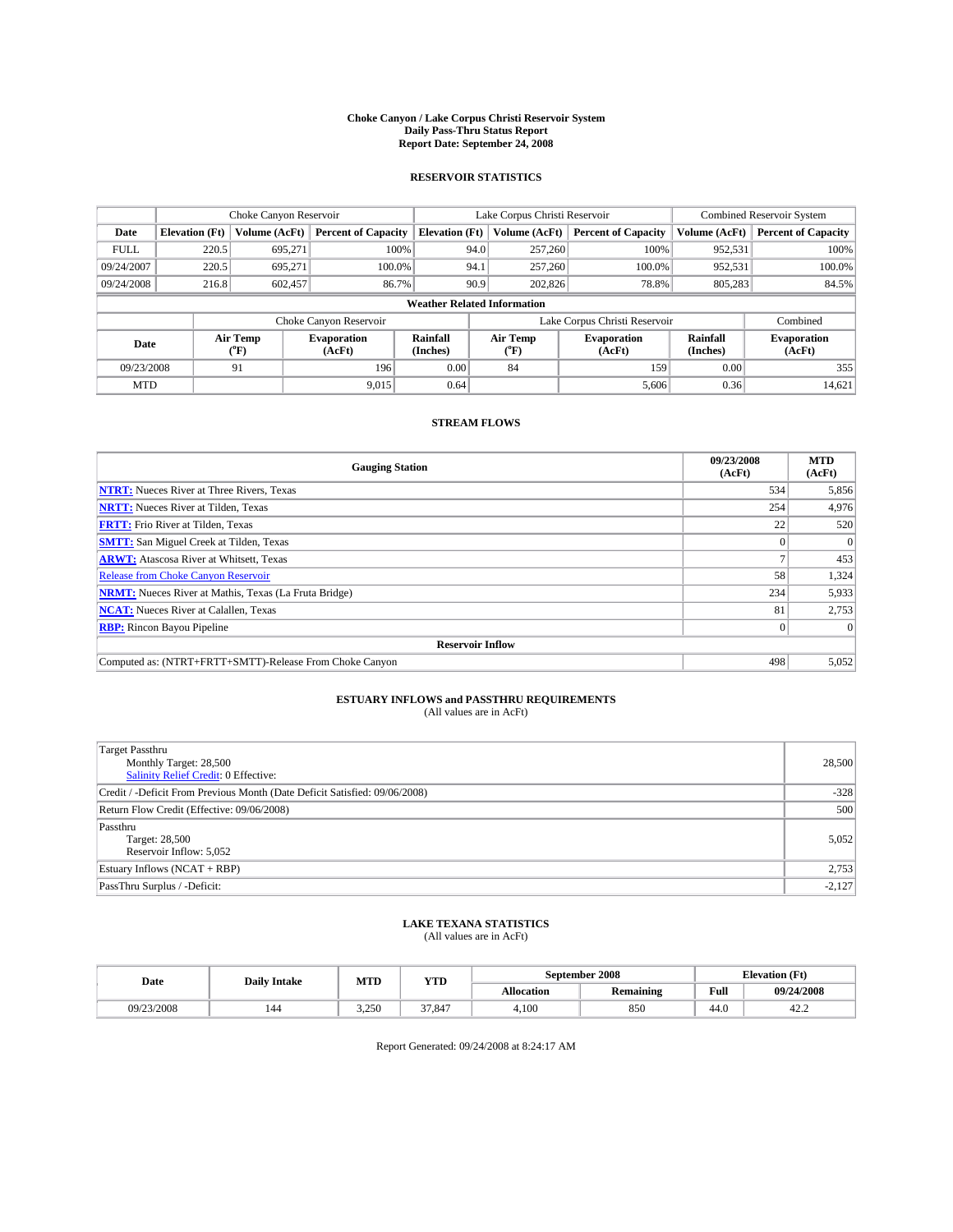#### **Choke Canyon / Lake Corpus Christi Reservoir System Daily Pass-Thru Status Report Report Date: September 25, 2008**

### **RESERVOIR STATISTICS**

|             | Choke Canyon Reservoir             |                  |                              |                       | Lake Corpus Christi Reservoir |                  |                              |                      | <b>Combined Reservoir System</b> |  |  |
|-------------|------------------------------------|------------------|------------------------------|-----------------------|-------------------------------|------------------|------------------------------|----------------------|----------------------------------|--|--|
| Date        | <b>Elevation</b> (Ft)              | Volume (AcFt)    | <b>Percent of Capacity</b>   | <b>Elevation</b> (Ft) |                               | Volume (AcFt)    | <b>Percent of Capacity</b>   | Volume (AcFt)        | <b>Percent of Capacity</b>       |  |  |
| <b>FULL</b> | 220.5                              | 695,271          | 100%                         |                       | 94.0                          | 257,260          | 100%                         | 952,531              | 100%                             |  |  |
| 09/25/2007  | 220.5                              | 694.493          | 99.9%                        |                       | 94.2                          | 257,260          | 100.0%                       | 951,753              | 99.9%                            |  |  |
| 09/25/2008  | 216.8                              | 601,975          | 86.6%                        |                       | 90.9                          | 202,997          | 78.9%                        | 804,972              | 84.5%                            |  |  |
|             | <b>Weather Related Information</b> |                  |                              |                       |                               |                  |                              |                      |                                  |  |  |
|             |                                    |                  | Choke Canyon Reservoir       |                       | Lake Corpus Christi Reservoir |                  |                              |                      | Combined                         |  |  |
| Date        |                                    | Air Temp<br>(°F) | <b>Evaporation</b><br>(AcFt) | Rainfall<br>(Inches)  |                               | Air Temp<br>("F) | <b>Evaporation</b><br>(AcFt) | Rainfall<br>(Inches) | <b>Evaporation</b><br>(AcFt)     |  |  |
| 09/24/2008  |                                    | 89               | 322                          | 0.00                  |                               | 87               | 249                          | 0.00                 | 571                              |  |  |
| <b>MTD</b>  |                                    |                  | 9,337                        | 0.64                  |                               |                  | 5,855                        | 0.36                 | 15,192                           |  |  |

### **STREAM FLOWS**

| <b>Gauging Station</b>                                       | 09/24/2008<br>(AcFt) | <b>MTD</b><br>(AcFt) |  |  |  |  |  |
|--------------------------------------------------------------|----------------------|----------------------|--|--|--|--|--|
| <b>NTRT:</b> Nueces River at Three Rivers, Texas             | 330                  | 6,185                |  |  |  |  |  |
| <b>NRTT:</b> Nueces River at Tilden, Texas                   | 99                   | 5,075                |  |  |  |  |  |
| <b>FRTT:</b> Frio River at Tilden, Texas                     | 22                   | 542                  |  |  |  |  |  |
| <b>SMTT:</b> San Miguel Creek at Tilden, Texas               |                      |                      |  |  |  |  |  |
| <b>ARWT:</b> Atascosa River at Whitsett, Texas               |                      | 460                  |  |  |  |  |  |
| <b>Release from Choke Canyon Reservoir</b>                   | 58                   | 1,382                |  |  |  |  |  |
| <b>NRMT:</b> Nueces River at Mathis, Texas (La Fruta Bridge) | 262                  | 6,195                |  |  |  |  |  |
| <b>NCAT:</b> Nueces River at Calallen, Texas                 | 145                  | 2,898                |  |  |  |  |  |
| <b>RBP:</b> Rincon Bayou Pipeline                            | $\overline{0}$       |                      |  |  |  |  |  |
| <b>Reservoir Inflow</b>                                      |                      |                      |  |  |  |  |  |
| Computed as: (NTRT+FRTT+SMTT)-Release From Choke Canyon      | 294                  | 5,346                |  |  |  |  |  |

## **ESTUARY INFLOWS and PASSTHRU REQUIREMENTS**<br>(All values are in AcFt)

| Target Passthru                                                            |          |
|----------------------------------------------------------------------------|----------|
| Monthly Target: 28,500                                                     | 28,500   |
| <b>Salinity Relief Credit: 0 Effective:</b>                                |          |
| Credit / -Deficit From Previous Month (Date Deficit Satisfied: 09/06/2008) | $-328$   |
| Return Flow Credit (Effective: 09/06/2008)                                 | 500      |
| Passthru                                                                   |          |
| Target: 28,500                                                             | 5,346    |
| Reservoir Inflow: 5,346                                                    |          |
| Estuary Inflows (NCAT + RBP)                                               | 2,898    |
| PassThru Surplus / -Deficit:                                               | $-2,276$ |

## **LAKE TEXANA STATISTICS** (All values are in AcFt)

| Date       | <b>Daily Intake</b> | MTD   | YTD    |            | September 2008   | <b>Elevation</b> (Ft) |            |
|------------|---------------------|-------|--------|------------|------------------|-----------------------|------------|
|            |                     |       |        | Allocation | <b>Remaining</b> | Full                  | 09/25/2008 |
| 09/24/2008 | 144                 | 3.394 | 37.990 | 4.100      | 706              | 44.0                  | 42.1       |

Report Generated: 09/25/2008 at 8:31:04 AM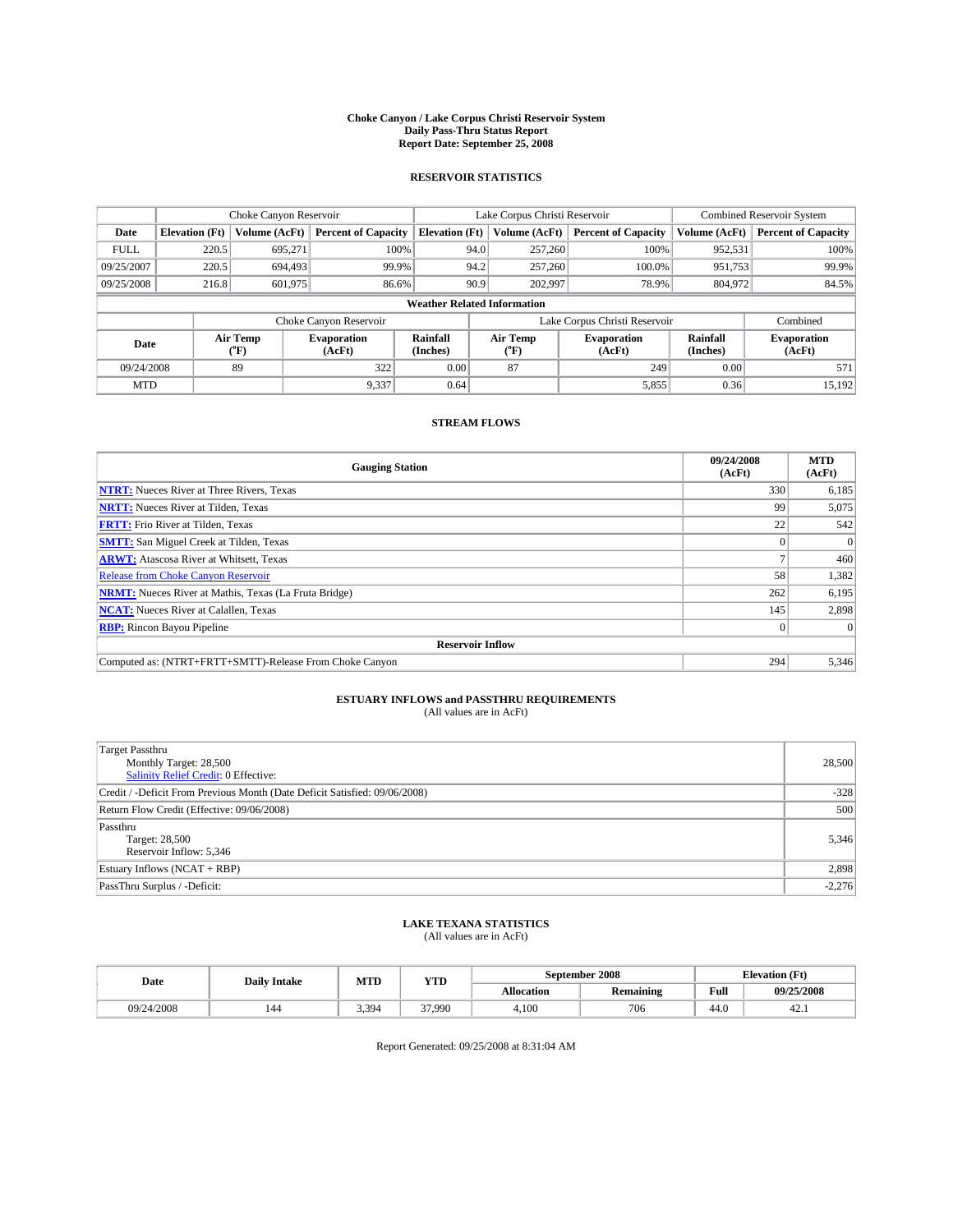#### **Choke Canyon / Lake Corpus Christi Reservoir System Daily Pass-Thru Status Report Report Date: September 26, 2008**

### **RESERVOIR STATISTICS**

|             | Choke Canyon Reservoir |                  |                              |                                    | Lake Corpus Christi Reservoir |                  |                              |                      | <b>Combined Reservoir System</b> |  |  |
|-------------|------------------------|------------------|------------------------------|------------------------------------|-------------------------------|------------------|------------------------------|----------------------|----------------------------------|--|--|
| Date        | <b>Elevation</b> (Ft)  | Volume (AcFt)    | <b>Percent of Capacity</b>   | <b>Elevation</b> (Ft)              |                               | Volume (AcFt)    | <b>Percent of Capacity</b>   | Volume (AcFt)        | <b>Percent of Capacity</b>       |  |  |
| <b>FULL</b> | 220.5                  | 695,271          | 100%                         |                                    | 94.0                          | 257,260          | 100%                         | 952,531              | 100%                             |  |  |
| 09/26/2007  | 220.5                  | 694,752          | 99.9%                        |                                    | 94.2                          | 257,260          | 100.0%                       | 952,012              | 99.9%                            |  |  |
| 09/26/2008  | 216.8                  | 601,734          | 86.5%                        |                                    | 90.9                          | 202.484          | 78.7%                        | 804.218              | 84.4%                            |  |  |
|             |                        |                  |                              | <b>Weather Related Information</b> |                               |                  |                              |                      |                                  |  |  |
|             |                        |                  | Choke Canyon Reservoir       |                                    | Lake Corpus Christi Reservoir |                  |                              |                      | Combined                         |  |  |
| Date        |                        | Air Temp<br>(°F) | <b>Evaporation</b><br>(AcFt) | Rainfall<br>(Inches)               |                               | Air Temp<br>("F) | <b>Evaporation</b><br>(AcFt) | Rainfall<br>(Inches) | <b>Evaporation</b><br>(AcFt)     |  |  |
| 09/25/2008  |                        | 89               | 419                          | 0.00                               |                               | 87               | 318                          | 0.00                 | 737                              |  |  |
| <b>MTD</b>  |                        |                  | 9,756                        | 0.64                               |                               |                  | 6,173                        | 0.36                 | 15,929                           |  |  |

### **STREAM FLOWS**

| <b>Gauging Station</b>                                       | 09/25/2008<br>(AcFt) | <b>MTD</b><br>(AcFt) |  |  |  |  |  |
|--------------------------------------------------------------|----------------------|----------------------|--|--|--|--|--|
| <b>NTRT:</b> Nueces River at Three Rivers, Texas             | 187                  | 6,372                |  |  |  |  |  |
| <b>NRTT:</b> Nueces River at Tilden, Texas                   | 48                   | 5,123                |  |  |  |  |  |
| <b>FRTT:</b> Frio River at Tilden, Texas                     | 22                   | 564                  |  |  |  |  |  |
| <b>SMTT:</b> San Miguel Creek at Tilden, Texas               |                      |                      |  |  |  |  |  |
| <b>ARWT:</b> Atascosa River at Whitsett, Texas               | <sub>0</sub>         | 466                  |  |  |  |  |  |
| <b>Release from Choke Canyon Reservoir</b>                   | 58                   | 1,439                |  |  |  |  |  |
| <b>NRMT:</b> Nueces River at Mathis, Texas (La Fruta Bridge) | 296                  | 6,491                |  |  |  |  |  |
| <b>NCAT:</b> Nueces River at Calallen, Texas                 | 127                  | 3,025                |  |  |  |  |  |
| <b>RBP:</b> Rincon Bayou Pipeline                            | $\overline{0}$       |                      |  |  |  |  |  |
| <b>Reservoir Inflow</b>                                      |                      |                      |  |  |  |  |  |
| Computed as: (NTRT+FRTT+SMTT)-Release From Choke Canyon      | 151                  | 5,497                |  |  |  |  |  |

# **ESTUARY INFLOWS and PASSTHRU REQUIREMENTS**<br>(All values are in AcFt)

| Target Passthru                                                            |          |
|----------------------------------------------------------------------------|----------|
| Monthly Target: 28,500                                                     | 28,500   |
| <b>Salinity Relief Credit: 0 Effective:</b>                                |          |
| Credit / -Deficit From Previous Month (Date Deficit Satisfied: 09/06/2008) | $-328$   |
| Return Flow Credit (Effective: 09/06/2008)                                 | 500      |
| Passthru                                                                   |          |
| Target: 28,500                                                             | 5,497    |
| Reservoir Inflow: 5,497                                                    |          |
| Estuary Inflows (NCAT + RBP)                                               | 3,025    |
| PassThru Surplus / -Deficit:                                               | $-2,300$ |

## **LAKE TEXANA STATISTICS** (All values are in AcFt)

| Date       | <b>Daily Intake</b>   | MTD             | YTD    |            | September 2008   | <b>Elevation</b> (Ft) |            |
|------------|-----------------------|-----------------|--------|------------|------------------|-----------------------|------------|
|            |                       |                 |        | Allocation | <b>Remaining</b> | Full                  | 09/26/2008 |
| 09/25/2008 | $\overline{1}$<br>143 | 527<br><u>.</u> | 38.134 | 4.100      | 563              | 44.0                  | 42.1       |

Report Generated: 09/26/2008 at 8:28:14 AM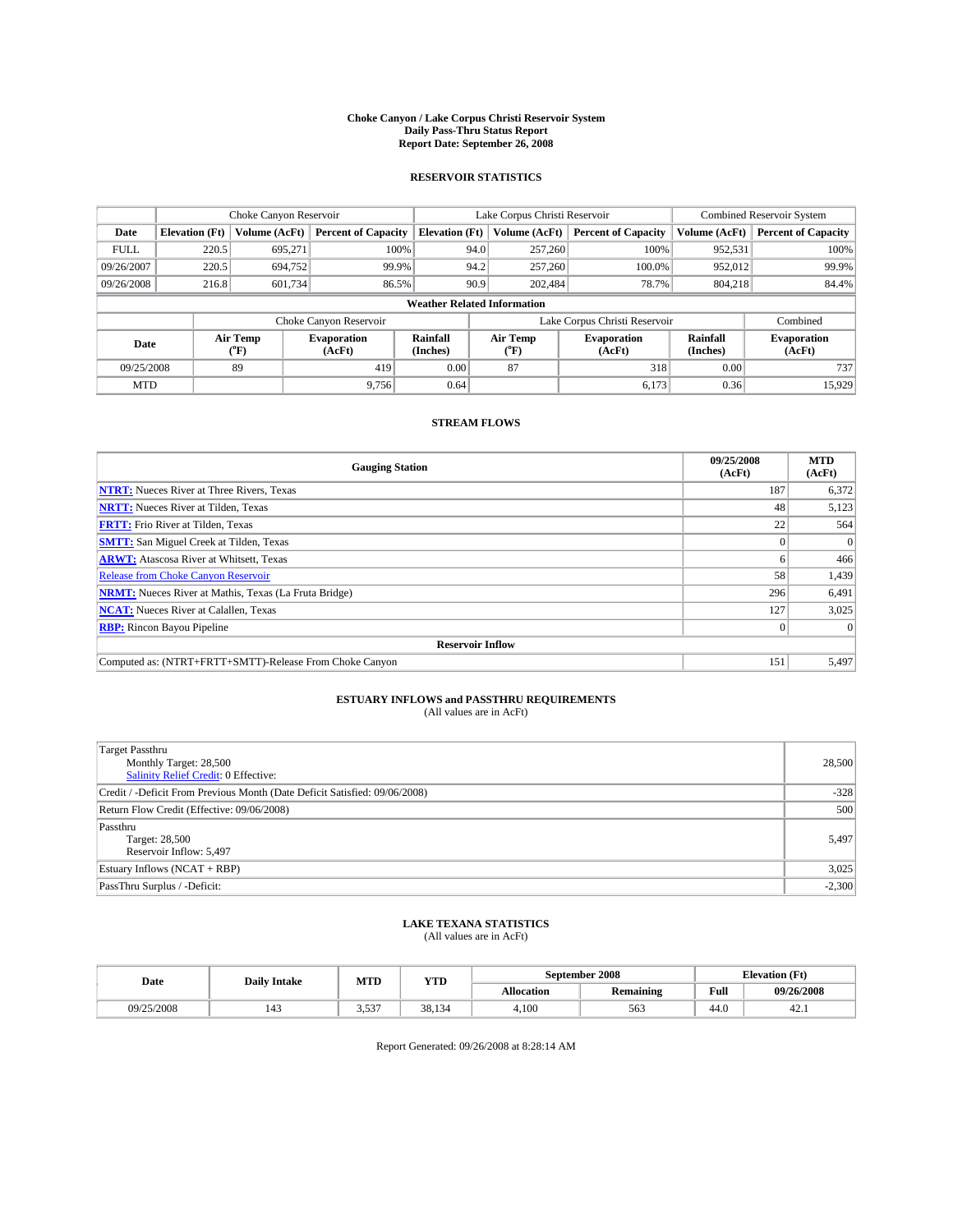#### **Choke Canyon / Lake Corpus Christi Reservoir System Daily Pass-Thru Status Report Report Date: September 27, 2008**

### **RESERVOIR STATISTICS**

|             | Choke Canyon Reservoir             |                  |                              |                       | Lake Corpus Christi Reservoir |                  |                              |                      | <b>Combined Reservoir System</b> |  |  |
|-------------|------------------------------------|------------------|------------------------------|-----------------------|-------------------------------|------------------|------------------------------|----------------------|----------------------------------|--|--|
| Date        | <b>Elevation</b> (Ft)              | Volume (AcFt)    | <b>Percent of Capacity</b>   | <b>Elevation</b> (Ft) |                               | Volume (AcFt)    | <b>Percent of Capacity</b>   | Volume (AcFt)        | <b>Percent of Capacity</b>       |  |  |
| <b>FULL</b> | 220.5                              | 695,271          | 100%                         |                       | 94.0                          | 257,260          | 100%                         | 952,531              | 100%                             |  |  |
| 09/27/2007  | 220.5                              | 694.493          | 99.9%                        |                       | 94.2                          | 257,260          | 100.0%                       | 951,753              | 99.9%                            |  |  |
| 09/27/2008  | 216.7                              | 601.010          | 86.4%                        |                       | 90.9                          | 201,631          | 78.4%                        | 802,641              | 84.3%                            |  |  |
|             | <b>Weather Related Information</b> |                  |                              |                       |                               |                  |                              |                      |                                  |  |  |
|             |                                    |                  | Choke Canyon Reservoir       |                       | Lake Corpus Christi Reservoir |                  |                              |                      | Combined                         |  |  |
| Date        |                                    | Air Temp<br>(°F) | <b>Evaporation</b><br>(AcFt) | Rainfall<br>(Inches)  |                               | Air Temp<br>("F) | <b>Evaporation</b><br>(AcFt) | Rainfall<br>(Inches) | <b>Evaporation</b><br>(AcFt)     |  |  |
| 09/26/2008  |                                    | 87               | 419                          | 0.00                  |                               | 87               | 238                          | 0.00                 | 657                              |  |  |
| <b>MTD</b>  |                                    |                  | 10.175                       | 0.64                  |                               |                  | 6,411                        | 0.36                 | 16,586                           |  |  |

### **STREAM FLOWS**

| <b>Gauging Station</b>                                       | 09/26/2008<br>(AcFt) | <b>MTD</b><br>(AcFt) |  |  |  |  |  |
|--------------------------------------------------------------|----------------------|----------------------|--|--|--|--|--|
| <b>NTRT:</b> Nueces River at Three Rivers, Texas             | 139                  | 6,511                |  |  |  |  |  |
| <b>NRTT:</b> Nueces River at Tilden, Texas                   | 28 <sub>1</sub>      | 5,151                |  |  |  |  |  |
| <b>FRTT:</b> Frio River at Tilden, Texas                     | 22                   | 586                  |  |  |  |  |  |
| <b>SMTT:</b> San Miguel Creek at Tilden, Texas               |                      |                      |  |  |  |  |  |
| <b>ARWT:</b> Atascosa River at Whitsett, Texas               | h.                   | 471                  |  |  |  |  |  |
| <b>Release from Choke Canyon Reservoir</b>                   | 58                   | 1,497                |  |  |  |  |  |
| <b>NRMT:</b> Nueces River at Mathis, Texas (La Fruta Bridge) | 341                  | 6,832                |  |  |  |  |  |
| <b>NCAT:</b> Nueces River at Calallen, Texas                 | 137                  | 3,162                |  |  |  |  |  |
| <b>RBP:</b> Rincon Bayou Pipeline                            | $\vert 0 \vert$      |                      |  |  |  |  |  |
| <b>Reservoir Inflow</b>                                      |                      |                      |  |  |  |  |  |
| Computed as: (NTRT+FRTT+SMTT)-Release From Choke Canyon      | 103                  | 5,600                |  |  |  |  |  |

# **ESTUARY INFLOWS and PASSTHRU REQUIREMENTS**<br>(All values are in AcFt)

| <b>Target Passthru</b><br>Monthly Target: 28,500<br><b>Salinity Relief Credit: 0 Effective:</b> | 28,500   |
|-------------------------------------------------------------------------------------------------|----------|
| Credit / -Deficit From Previous Month (Date Deficit Satisfied: 09/06/2008)                      | $-328$   |
| Return Flow Credit (Effective: 09/06/2008)                                                      | 500      |
| Passthru<br>Target: 28,500<br>Reservoir Inflow: 5,600                                           | 5,600    |
| Estuary Inflows (NCAT + RBP)                                                                    | 3,162    |
| PassThru Surplus / -Deficit:                                                                    | $-2,266$ |

# **LAKE TEXANA STATISTICS** (All values are in AcFt)

| Date       | <b>Daily Intake</b> | MTD   | <b>YTD</b> |            | September 2008 | <b>Elevation</b> (Ft) |            |
|------------|---------------------|-------|------------|------------|----------------|-----------------------|------------|
|            |                     |       |            | Allocation | Remaining      | Full                  | 09/27/2008 |
| 09/26/2008 |                     | 3.680 | 38,277     | 4.100      | 420            | 44.0                  | 42.1       |

Report Generated: 09/27/2008 at 8:23:27 AM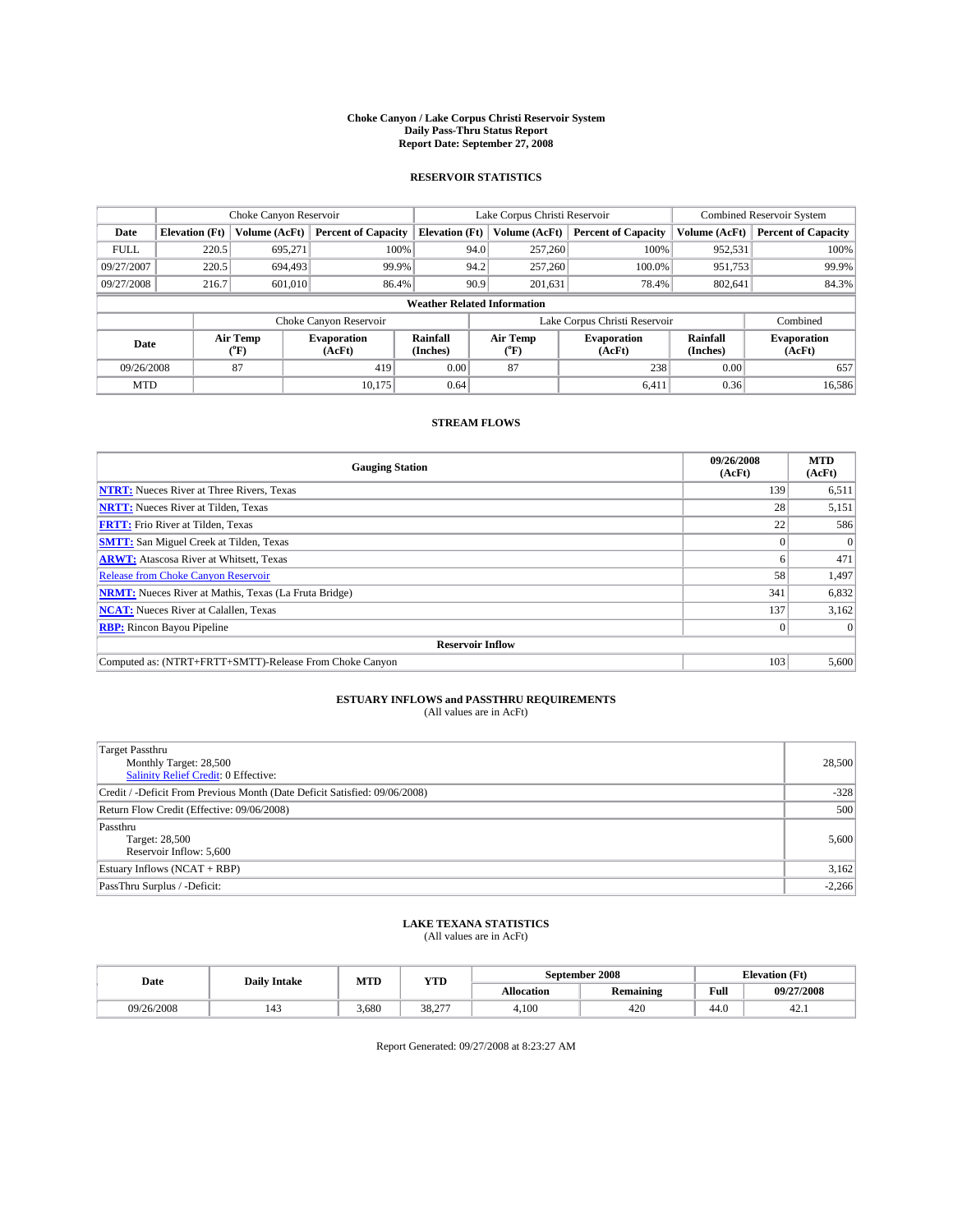#### **Choke Canyon / Lake Corpus Christi Reservoir System Daily Pass-Thru Status Report Report Date: September 28, 2008**

### **RESERVOIR STATISTICS**

|             | Choke Canyon Reservoir             |               |                              |                       | Lake Corpus Christi Reservoir |                  |                              |                      | <b>Combined Reservoir System</b> |  |  |
|-------------|------------------------------------|---------------|------------------------------|-----------------------|-------------------------------|------------------|------------------------------|----------------------|----------------------------------|--|--|
| Date        | <b>Elevation</b> (Ft)              | Volume (AcFt) | <b>Percent of Capacity</b>   | <b>Elevation</b> (Ft) |                               | Volume (AcFt)    | <b>Percent of Capacity</b>   | Volume (AcFt)        | <b>Percent of Capacity</b>       |  |  |
| <b>FULL</b> | 220.5                              | 695,271       | 100%                         |                       | 94.0                          | 257,260          | 100%                         | 952,531              | 100%                             |  |  |
| 09/28/2007  | 220.5                              | 694.493       | 99.9%                        |                       | 94.2                          | 257,260          | 100.0%                       | 951,753              | 99.9%                            |  |  |
| 09/28/2008  | 216.7                              | 600,528       | 86.4%                        |                       | 90.8                          | 200,949          | 78.1%                        | 801,477              | 84.1%                            |  |  |
|             | <b>Weather Related Information</b> |               |                              |                       |                               |                  |                              |                      |                                  |  |  |
|             |                                    |               | Choke Canyon Reservoir       |                       | Lake Corpus Christi Reservoir |                  |                              |                      | Combined                         |  |  |
|             | Air Temp<br>Date<br>(°F)           |               | <b>Evaporation</b><br>(AcFt) | Rainfall<br>(Inches)  |                               | Air Temp<br>("F) | <b>Evaporation</b><br>(AcFt) | Rainfall<br>(Inches) | <b>Evaporation</b><br>(AcFt)     |  |  |
| 09/27/2008  |                                    | 90            | 349                          | 0.00                  |                               | 88               | 268                          | 0.00                 | 617                              |  |  |
| <b>MTD</b>  |                                    |               | 10.524                       | 0.64                  |                               |                  | 6.679                        | 0.36                 | 17,203                           |  |  |

### **STREAM FLOWS**

| <b>Gauging Station</b>                                       | 09/27/2008<br>(AcFt) | <b>MTD</b><br>(AcFt) |  |  |  |  |  |
|--------------------------------------------------------------|----------------------|----------------------|--|--|--|--|--|
| <b>NTRT:</b> Nueces River at Three Rivers, Texas             | 119                  | 6,630                |  |  |  |  |  |
| <b>NRTT:</b> Nueces River at Tilden, Texas                   | 15                   | 5,166                |  |  |  |  |  |
| <b>FRTT:</b> Frio River at Tilden, Texas                     | 24 <sub>1</sub>      | 609                  |  |  |  |  |  |
| <b>SMTT:</b> San Miguel Creek at Tilden, Texas               |                      |                      |  |  |  |  |  |
| <b>ARWT:</b> Atascosa River at Whitsett, Texas               |                      | 477                  |  |  |  |  |  |
| <b>Release from Choke Canyon Reservoir</b>                   | 58                   | 1,554                |  |  |  |  |  |
| <b>NRMT:</b> Nueces River at Mathis, Texas (La Fruta Bridge) | 369                  | 7,202                |  |  |  |  |  |
| <b>NCAT:</b> Nueces River at Calallen, Texas                 | 238                  | 3,400                |  |  |  |  |  |
| <b>RBP:</b> Rincon Bayou Pipeline                            | $\theta$             |                      |  |  |  |  |  |
| <b>Reservoir Inflow</b>                                      |                      |                      |  |  |  |  |  |
| Computed as: (NTRT+FRTT+SMTT)-Release From Choke Canyon      | 85                   | 5,685                |  |  |  |  |  |

# **ESTUARY INFLOWS and PASSTHRU REQUIREMENTS**<br>(All values are in AcFt)

| <b>Target Passthru</b><br>Monthly Target: 28,500<br><b>Salinity Relief Credit: 0 Effective:</b> | 28,500   |
|-------------------------------------------------------------------------------------------------|----------|
| Credit / -Deficit From Previous Month (Date Deficit Satisfied: 09/06/2008)                      | $-328$   |
| Return Flow Credit (Effective: 09/06/2008)                                                      | 500      |
| Passthru<br>Target: 28,500<br>Reservoir Inflow: 5,685                                           | 5,685    |
| Estuary Inflows (NCAT + RBP)                                                                    | 3,400    |
| PassThru Surplus / -Deficit:                                                                    | $-2,113$ |

## **LAKE TEXANA STATISTICS** (All values are in AcFt)

| Date       | <b>Daily Intake</b> | MTD   | YTD    |            | September 2008            | <b>Elevation</b> (Ft) |            |
|------------|---------------------|-------|--------|------------|---------------------------|-----------------------|------------|
|            |                     |       |        | Allocation | <b>Remaining</b>          | Full                  | 09/28/2008 |
| 09/27/2008 | $\overline{1}$      | 3.823 | 38.420 | 4.100      | $\sim$ $\sim$<br><u>_</u> | 44.0                  | 42.1       |

Report Generated: 09/28/2008 at 8:19:38 AM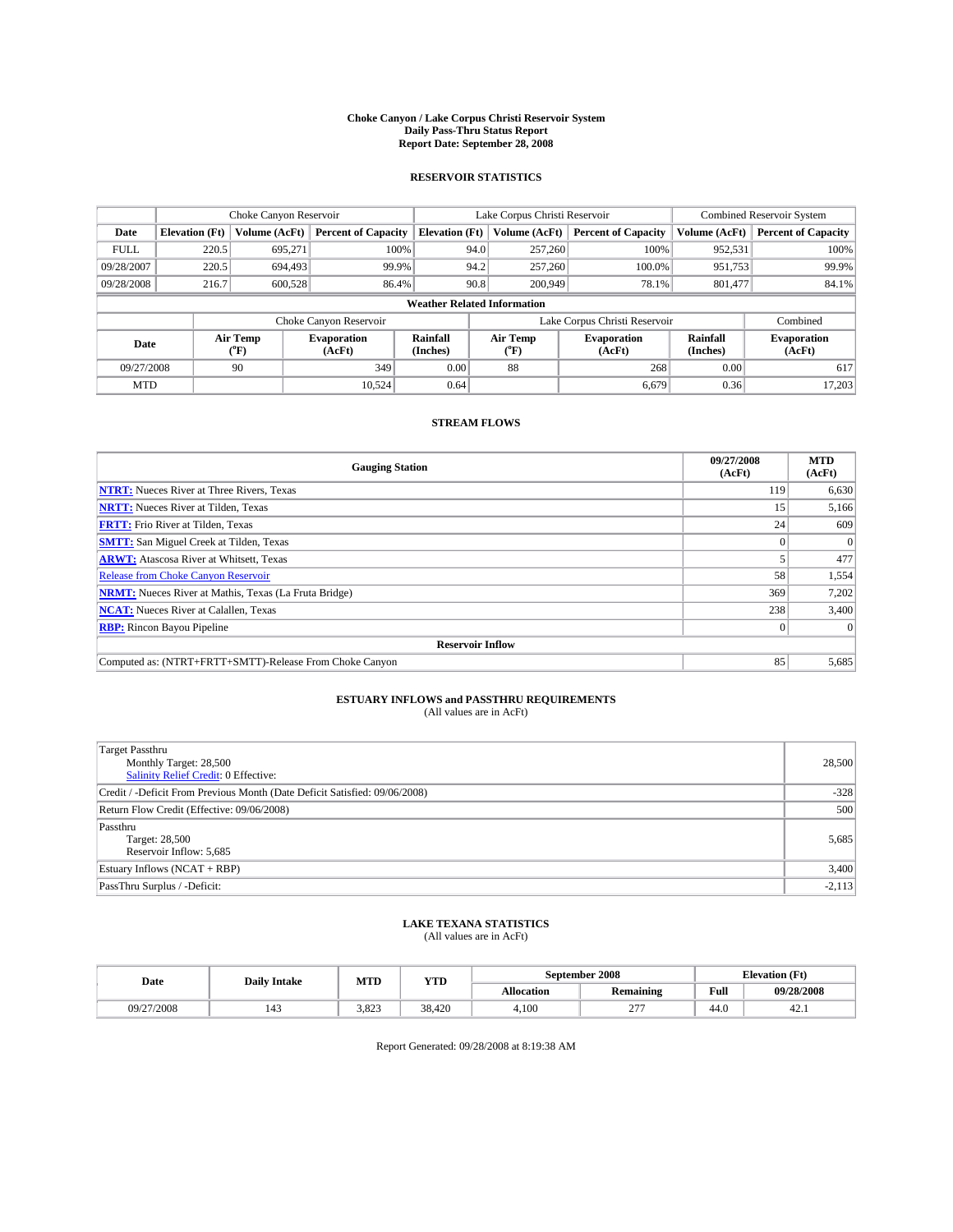#### **Choke Canyon / Lake Corpus Christi Reservoir System Daily Pass-Thru Status Report Report Date: September 29, 2008**

### **RESERVOIR STATISTICS**

|             | Choke Canyon Reservoir             |               | Lake Corpus Christi Reservoir |                       |                               |                  | <b>Combined Reservoir System</b> |                      |                              |
|-------------|------------------------------------|---------------|-------------------------------|-----------------------|-------------------------------|------------------|----------------------------------|----------------------|------------------------------|
| Date        | <b>Elevation</b> (Ft)              | Volume (AcFt) | <b>Percent of Capacity</b>    | <b>Elevation</b> (Ft) |                               | Volume (AcFt)    | <b>Percent of Capacity</b>       | Volume (AcFt)        | <b>Percent of Capacity</b>   |
| <b>FULL</b> | 220.5                              | 695,271       | 100%                          |                       | 94.0                          | 257,260          | 100%                             | 952,531              | 100%                         |
| 09/29/2007  | 220.5                              | 694.493       | 99.9%                         |                       | 94.2                          | 257,260          | 100.0%                           | 951,753              | 99.9%                        |
| 09/29/2008  | 216.7                              | 600,051       | 86.3%                         |                       | 90.8                          | 200,778          | 78.0%                            | 800,829              | 84.1%                        |
|             | <b>Weather Related Information</b> |               |                               |                       |                               |                  |                                  |                      |                              |
|             |                                    |               | Choke Canyon Reservoir        |                       | Lake Corpus Christi Reservoir |                  |                                  |                      | Combined                     |
|             | Air Temp<br>Date<br>(°F)           |               | <b>Evaporation</b><br>(AcFt)  | Rainfall<br>(Inches)  |                               | Air Temp<br>("F) | <b>Evaporation</b><br>(AcFt)     | Rainfall<br>(Inches) | <b>Evaporation</b><br>(AcFt) |
| 09/28/2008  |                                    | 89            | 251                           | 0.00                  |                               | 88               | 238                              | 0.00                 | 489                          |
| <b>MTD</b>  |                                    |               | 10.775                        | 0.64                  |                               |                  | 6,917                            | 0.36                 | 17,692                       |

### **STREAM FLOWS**

| <b>Gauging Station</b>                                       | 09/28/2008<br>(AcFt) | <b>MTD</b><br>(AcFt) |
|--------------------------------------------------------------|----------------------|----------------------|
| <b>NTRT:</b> Nueces River at Three Rivers, Texas             | 107                  | 6,737                |
| <b>NRTT:</b> Nueces River at Tilden, Texas                   |                      | 5,175                |
| <b>FRTT:</b> Frio River at Tilden, Texas                     | 26                   | 635                  |
| <b>SMTT:</b> San Miguel Creek at Tilden, Texas               |                      |                      |
| <b>ARWT:</b> Atascosa River at Whitsett, Texas               |                      | 482                  |
| Release from Choke Canyon Reservoir                          | 58                   | 1,612                |
| <b>NRMT:</b> Nueces River at Mathis, Texas (La Fruta Bridge) | 367                  | 7,569                |
| <b>NCAT:</b> Nueces River at Calallen, Texas                 | 264                  | 3,664                |
| <b>RBP:</b> Rincon Bayou Pipeline                            | $\overline{0}$       |                      |
| <b>Reservoir Inflow</b>                                      |                      |                      |
| Computed as: (NTRT+FRTT+SMTT)-Release From Choke Canyon      | 75                   | 5,761                |

# **ESTUARY INFLOWS and PASSTHRU REQUIREMENTS**<br>(All values are in AcFt)

| Target Passthru                                                            | 28,500   |
|----------------------------------------------------------------------------|----------|
|                                                                            |          |
| Monthly Target: 28,500                                                     |          |
| <b>Salinity Relief Credit: 0 Effective:</b>                                |          |
| Credit / -Deficit From Previous Month (Date Deficit Satisfied: 09/06/2008) | $-328$   |
| Return Flow Credit (Effective: 09/06/2008)                                 | 500      |
| Passthru                                                                   |          |
| Target: 28,500                                                             | 5,761    |
| Reservoir Inflow: 5,761                                                    |          |
| Estuary Inflows (NCAT + RBP)                                               | 3,664    |
| PassThru Surplus / -Deficit:                                               | $-1,925$ |

## **LAKE TEXANA STATISTICS** (All values are in AcFt)

| Date       | <b>Daily Intake</b> | MTD   | YTD    |            | September 2008   | <b>Elevation</b> (Ft) |            |
|------------|---------------------|-------|--------|------------|------------------|-----------------------|------------|
|            |                     |       |        | Allocation | <b>Remaining</b> | Full                  | 09/29/2008 |
| 09/28/2008 | $\overline{1}$      | 3.966 | 38.563 | 4.100      | 134              | 44.0                  | 42.1       |

Report Generated: 09/29/2008 at 8:19:03 AM